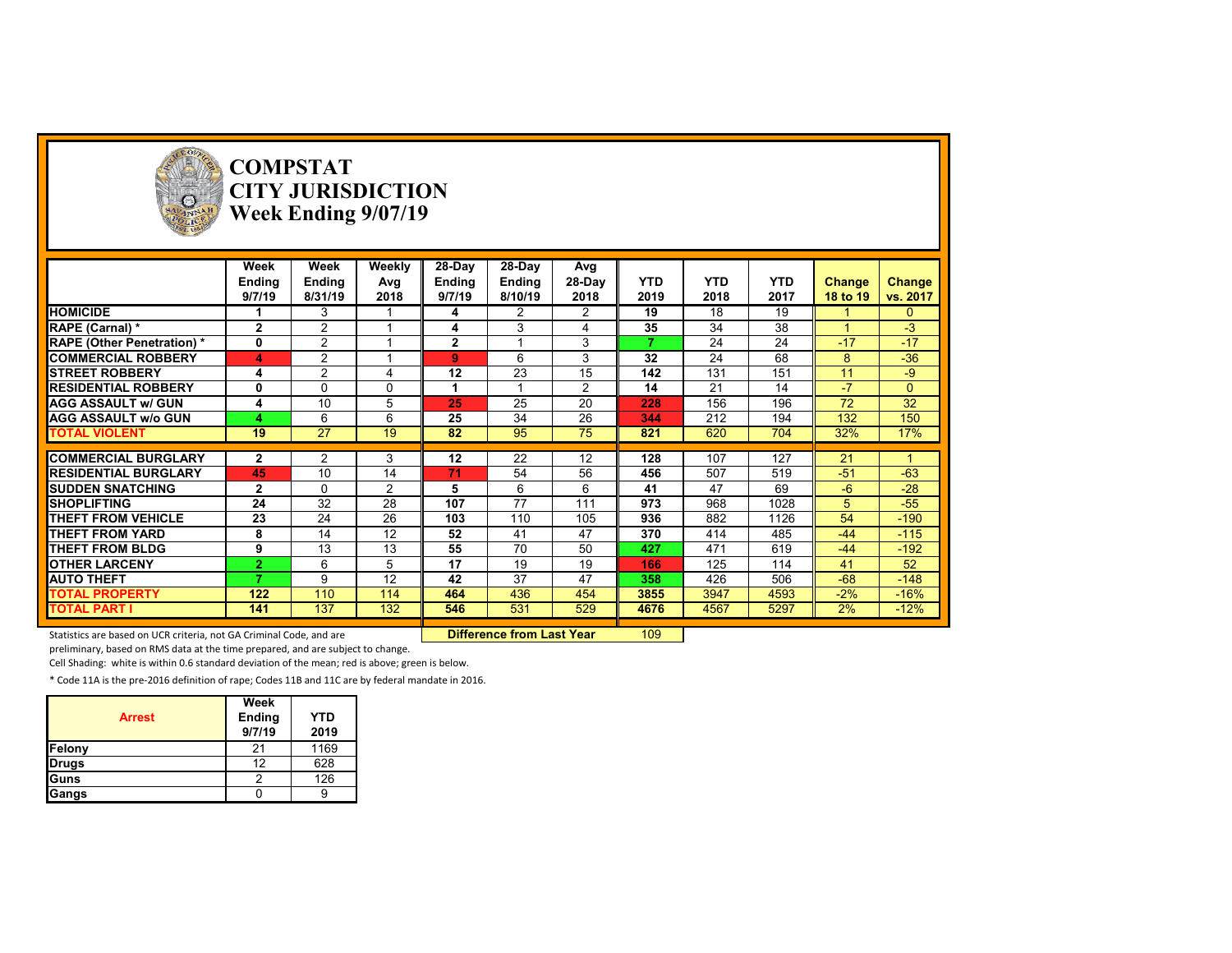

### **COMPSTATNORTH PRECINCTWeek Ending 9/07/19**

#### **PRECINCT COMMANDER:**

**CAPT. CARY HILL**



|                                   | Week<br><b>Ending</b><br>9/7/19 | Week<br>Ending<br>8/31/19 | Weekly<br>Avg<br>2018 | 28-Day<br><b>Ending</b><br>9/7/19 | $28-Dav$<br><b>Ending</b><br>8/10/19 | Avg<br>28-Day<br>2018 | <b>YTD</b><br>2019 | <b>YTD</b><br>2018 | <b>YTD</b><br>2017 | <b>Change</b><br><b>18 to 19</b> | <b>Change</b><br>vs. 2017 |
|-----------------------------------|---------------------------------|---------------------------|-----------------------|-----------------------------------|--------------------------------------|-----------------------|--------------------|--------------------|--------------------|----------------------------------|---------------------------|
| <b>HOMICIDE</b>                   | 0                               |                           | 0                     |                                   |                                      | $\Omega$              | 5                  | 4                  | 3                  |                                  | $\overline{2}$            |
| <b>RAPE (Carnal)</b> *            |                                 | 0                         | $\Omega$              |                                   | $\Omega$                             |                       | 8                  | 7                  | 13                 |                                  | -5                        |
| <b>RAPE (Other Penetration) *</b> | $\mathbf{0}$                    | $\overline{2}$            | $\Omega$              | $\overline{2}$                    | $\mathbf{0}$                         | $\Omega$              | 5                  | 5                  | 4                  | $\mathbf{0}$                     |                           |
| <b>COMMERCIAL ROBBERY</b>         | 4                               | 0                         | $\Omega$              |                                   |                                      | $\Omega$              | 4                  | 5                  | 11                 | -1                               | $\overline{\mathcal{U}}$  |
| <b>STREET ROBBERY</b>             | 0                               | 0                         |                       |                                   | 8                                    | 5                     | 38                 | 41                 | 55                 | $-3$                             | $-17$                     |
| <b>RESIDENTIAL ROBBERY</b>        | 0                               | 0                         | $\Omega$              | 0                                 | $\Omega$                             | $\Omega$              | 3                  | 5                  |                    | -2                               | $\overline{2}$            |
| <b>AGG ASSAULT w/ GUN</b>         | 3                               | 2                         |                       | 9                                 | 4                                    | 5                     | 52                 | 41                 | 42                 | 11                               | 10                        |
| <b>AGG ASSAULT w/o GUN</b>        | $\mathbf{2}$                    | 4                         | $\overline{2}$        | 10                                | 8                                    | 8                     | 101                | 63                 | 52                 | 38                               | 49                        |
| <b>TOTAL VIOLENT</b>              | $\overline{7}$                  | 9                         | 5                     | 25                                | 22                                   | 20                    | 216                | 171                | 181                | 26%                              | 19%                       |
|                                   |                                 |                           |                       |                                   |                                      |                       |                    |                    |                    |                                  |                           |
| <b>COMMERCIAL BURGLARY</b>        | 0                               |                           |                       | 3                                 | 11                                   | 3                     | 32                 | 22                 | 38                 | 10                               | $-6$                      |
| <b>RESIDENTIAL BURGLARY</b>       | 5                               | 0                         |                       | 7                                 | 8                                    | 6                     | 65                 | 59                 | 54                 | 6                                | 11                        |
| <b>SUDDEN SNATCHING</b>           |                                 | 0                         |                       | $\mathbf{2}$                      | $\Omega$                             | $\overline{2}$        | 14                 | 23                 | 36                 | -9                               | $-22$                     |
| <b>SHOPLIFTING</b>                | 5                               | 5                         | 4                     | 18                                | 11                                   | 18                    | 116                | 179                | 141                | $-63$                            | $-25$                     |
| <b>THEFT FROM VEHICLE</b>         | 8                               | 10                        | 6                     | 35                                | 20                                   | 23                    | 229                | 184                | 271                | 45                               | $-42$                     |
| <b>THEFT FROM YARD</b>            | 3                               | 5                         | 3                     | 18                                | 9                                    | 13                    | 98                 | 110                | 153                | $-12$                            | $-55$                     |
| <b>THEFT FROM BLDG</b>            | 5                               | 3                         | 3                     | 16                                | 14                                   | 14                    | 102                | 131                | 180                | $-29$                            | $-78$                     |
| <b>OTHER LARCENY</b>              | 1                               |                           |                       | 5                                 | 2                                    | 6                     | 31                 | 33                 | 30                 | $-2$                             |                           |
| <b>AUTO THEFT</b>                 | 3                               | 2                         | 3                     | 16                                | 13                                   | 10                    | 74                 | 85                 | 131                | $-11$                            | $-57$                     |
| <b>TOTAL PROPERTY</b>             | 31                              | 27                        | 23                    | 120                               | 88                                   | 94                    | 761                | 826                | 1034               | $-8%$                            | $-26%$                    |
| <b>TOTAL PART I</b>               | 38                              | 36                        | 28                    | 145                               | 110                                  | 114                   | 977                | 997                | 1215               | $-2%$                            | $-20%$                    |

Statistics are based on UCR criteria, not GA Criminal Code, and are **Difference from Last Year** -20

preliminary, based on RMS data at the time prepared, and are subject to change.

Cell Shading: white is within 0.6 standard deviation of the mean; red is above; green is below.

\* Code 11A is the pre‐2016 definition of rape; Codes 11B and 11C are by federal mandate in 2016.

| <b>Arrests</b> | Week<br><b>Ending</b><br>9/7/19 | YTD<br>2019 |
|----------------|---------------------------------|-------------|
| Felony         |                                 | 303         |
| <b>Drugs</b>   |                                 | 166         |
| Guns           |                                 | 36          |
| Gangs          |                                 |             |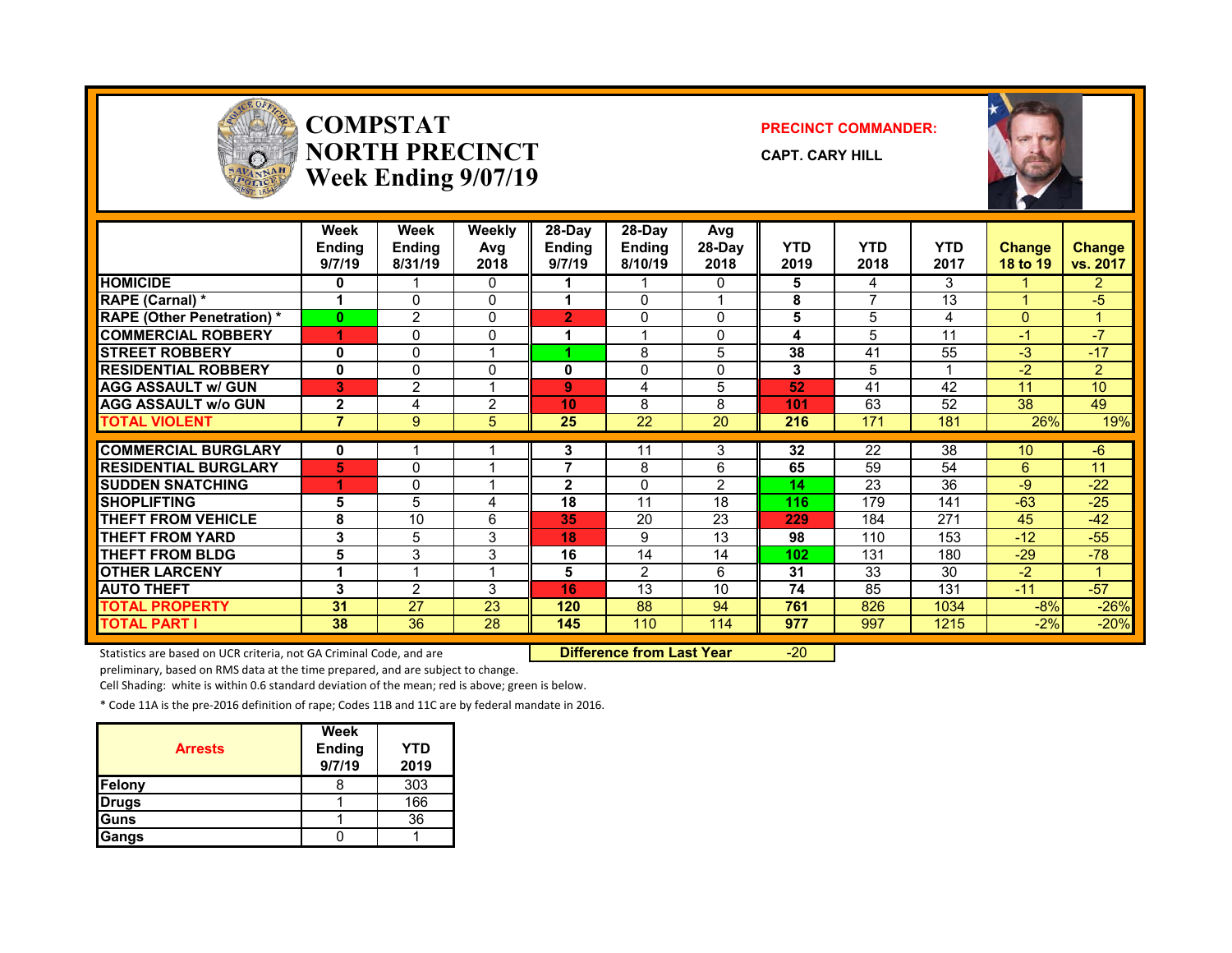# **BEAT 21 North Precinct Week Ending 9/07/19**

|                                   | <b>Last 4 Weeks</b> |                |                | 28 Days       | 28 Day         |         |                |                |                |                |                |
|-----------------------------------|---------------------|----------------|----------------|---------------|----------------|---------|----------------|----------------|----------------|----------------|----------------|
|                                   | Ending              | <b>Ending</b>  | <b>Endina</b>  | <b>Endina</b> | <b>Endina</b>  | Average | <b>YTD</b>     | <b>YTD</b>     | <b>YTD</b>     | <b>Change</b>  | <b>Change</b>  |
|                                   | 08/17/19            | 08/24/19       | 08/31/19       | 09/07/19      | 8/31/19        | 2018    | 2019           | 2018           | 2017           | 18 to 19       | vs. 2017       |
| <b>HOMICIDE</b>                   | 0                   | 0              | 0              | 0             | 0              | 0.0     | 0              | $\Omega$       | $\Omega$       | $\overline{0}$ | $\Omega$       |
| RAPE (Carnal) *                   | 0                   | $\Omega$       | 0              | 0             | $\Omega$       | 0.0     | $\mathbf{1}$   | $\Omega$       | $\Omega$       | $\mathbf{1}$   | $\mathbf{1}$   |
| <b>RAPE (Other Penetration) *</b> | 0                   | 0              | 0              | $\Omega$      | $\Omega$       | 0.1     | 0              | $\mathbf{1}$   | $\Omega$       | $-1$           | $\mathbf{0}$   |
| <b>COMMERCIAL ROBBERY</b>         | $\Omega$            | 0              | 0              | $\Omega$      | $\Omega$       | 0.0     | $\Omega$       | $\Omega$       | $\mathbf{1}$   | $\mathbf{0}$   | $-1$           |
| <b>STREET ROBBERY</b>             | $\Omega$            | 0              | 0              | $\Omega$      | $\Omega$       | 0.0     | $\Omega$       | $\Omega$       | $\overline{2}$ | $\mathbf{0}$   | $-2$           |
| <b>RESIDENTIAL ROBBERY</b>        | 0                   | 0              | 0              | $\Omega$      | $\Omega$       | 0.0     | $\Omega$       | $\Omega$       | $\Omega$       | $\mathbf{0}$   | $\Omega$       |
| <b>AGG ASSAULT w/ GUN</b>         | 0                   | $\Omega$       | $\Omega$       | $\Omega$      | $\Omega$       | 0.2     | 3              | $\overline{2}$ | 1              | $\mathbf{1}$   | $\overline{2}$ |
| <b>AGG ASSAULT w/o GUN</b>        | 0                   | 0              | $\Omega$       | $\Omega$      | $\Omega$       | 0.2     | 4              | 3              | $\mathbf{1}$   | $\mathbf{1}$   | 3              |
| <b>TOTAL VIOLENT</b>              | $\mathbf{0}$        | $\Omega$       | $\Omega$       | $\Omega$      | $\Omega$       | 0.5     | 8              | 6              | 5              | 33%            | 60%            |
| <b>COMMERCIAL BURGLARY</b>        |                     |                |                |               |                |         |                | 3              |                |                | $-1$           |
|                                   | 0                   | 0              | 0              | 0             | 0              | 0.5     | 1              |                | $\overline{2}$ | $-2$           |                |
| <b>RESIDENTIAL BURGLARY</b>       | $\Omega$            | 0              | 0              | $\Omega$      | $\Omega$       | 0.9     | 13             | 11             | 9              | $\overline{2}$ | $\overline{4}$ |
| <b>SUDDEN SNATCHING</b>           | 0                   | $\Omega$       | $\Omega$       | 0             | $\Omega$       | 0.0     | $\mathbf{1}$   | $\Omega$       | 1              | $\mathbf{1}$   | $\Omega$       |
| <b>SHOPLIFTING</b>                | $\Omega$            | 0              | $\Omega$       | $\Omega$      | $\Omega$       | 0.2     | $\overline{7}$ | $\overline{2}$ | $\overline{2}$ | 5              | 5              |
| <b>THEFT FROM VEHICLE</b>         | 0                   | $\mathbf{1}$   | 1              | $\Omega$      | $\overline{2}$ | 3.5     | 45             | 25             | 19             | 20             | 26             |
| <b>THEFT FROM YARD</b>            | $\Omega$            | 0              | $\mathbf{1}$   | $\Omega$      | $\mathbf{1}$   | 1.2     | 4              | 12             | 12             | $-8$           | $-8$           |
| <b>THEFT FROM BLDG</b>            | $\mathbf{1}$        | $\Omega$       | $\Omega$       | $\Omega$      | $\mathbf{1}$   | 1.5     | 10             | 12             | 34             | $-2$           | $-24$          |
| <b>OTHER LARCENY</b>              | $\mathbf{1}$        | $\mathbf{1}$   | 0              | $\Omega$      | $\overline{2}$ | 1.4     | 8              | 10             | 3              | $-2$           | 5              |
| <b>AUTO THEFT</b>                 | 0                   | $\Omega$       | 0              | 0             | $\Omega$       | 1.6     | 19             | 11             | 10             | 8              | 9              |
| <b>TOTAL PROPERTY</b>             | $\overline{2}$      | $\overline{2}$ | $\overline{2}$ | $\Omega$      | 6              | 10.6    | 108            | 86             | 92             | 26%            | 17%            |
| <b>TOTAL PART I</b>               | $\overline{2}$      | $\overline{2}$ | $\overline{2}$ | $\mathbf{0}$  | 6              | 11.0    | 116            | 92             | 97             | 26%            | 20%            |

 **Difference from Last Year**r 24

Statistics are based on UCR criteria, not GA Criminal Code.

\* Rape Code 11A is the historical definition of rape (aka Legacy Rape); Rape Codes 11B and 11C are those moved from Part II to Part I in 2017.

| 8 | 318 |
|---|-----|
| 1 | 57  |
| 6 | 217 |
|   | U   |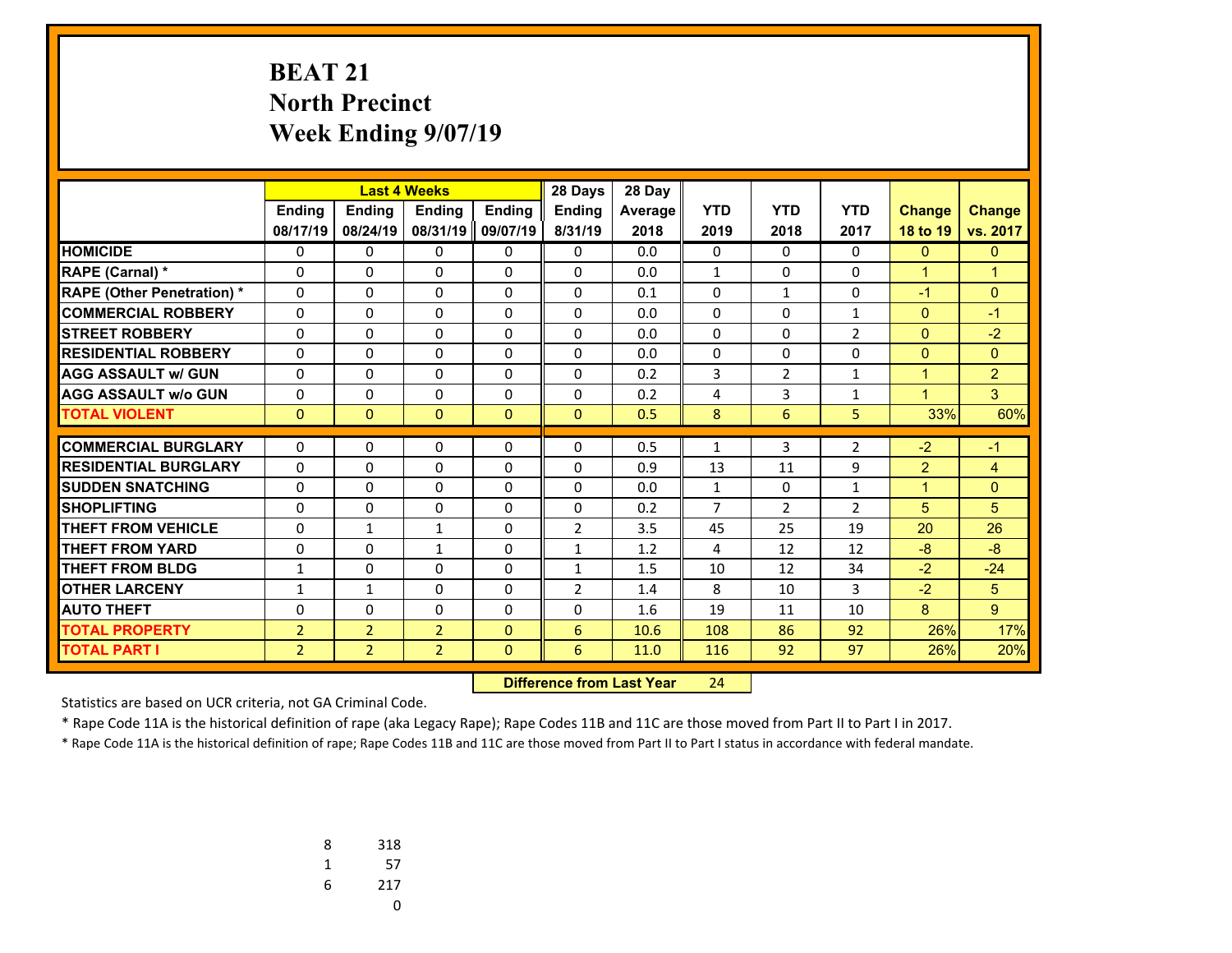# **BEAT 22 North Precinct Week Ending 9/07/19**

|                                   |                | 28 Days<br><b>Last 4 Weeks</b> |                |                |                | 28 Day  |                |                |                |               |                |
|-----------------------------------|----------------|--------------------------------|----------------|----------------|----------------|---------|----------------|----------------|----------------|---------------|----------------|
|                                   | Ending         | Ending                         | <b>Endina</b>  | <b>Ending</b>  | <b>Endina</b>  | Average | <b>YTD</b>     | <b>YTD</b>     | <b>YTD</b>     | <b>Change</b> | <b>Change</b>  |
|                                   | 08/17/19       | 08/24/19                       | 08/31/19       | 09/07/19       | 8/31/19        | 2018    | 2019           | 2018           | 2017           | 18 to 19      | vs. 2017       |
| <b>HOMICIDE</b>                   | 0              | 0                              | 0              | 0              | $\mathbf{0}$   | 0.4     | $\mathbf{1}$   | 3              | 0              | $-2$          | $\mathbf{1}$   |
| <b>RAPE (Carnal) *</b>            | 0              | $\Omega$                       | $\Omega$       | $\mathbf{0}$   | $\Omega$       | 0.2     | $\overline{2}$ | $\overline{2}$ | $\mathbf{1}$   | $\mathbf{0}$  | $\mathbf{1}$   |
| <b>RAPE (Other Penetration) *</b> | $\Omega$       | $\Omega$                       | $\Omega$       | $\Omega$       | $\mathbf{0}$   | 0.1     | 0              | $\mathbf{1}$   | 1              | $-1$          | $-1$           |
| <b>COMMERCIAL ROBBERY</b>         | $\Omega$       | $\Omega$                       | $\Omega$       | $\Omega$       | $\mathbf{0}$   | 0.2     | $\mathbf{1}$   | $\overline{2}$ | $\overline{2}$ | $-1$          | $-1$           |
| <b>STREET ROBBERY</b>             | $\Omega$       | $\Omega$                       | $\Omega$       | $\mathbf{0}$   | $\Omega$       | 1.0     | $\overline{7}$ | 8              | $\overline{7}$ | $-1$          | $\Omega$       |
| <b>RESIDENTIAL ROBBERY</b>        | 0              | $\Omega$                       | $\Omega$       | $\Omega$       | $\Omega$       | 0.0     | $\mathbf{1}$   | 0              | $\Omega$       | $\mathbf{1}$  | $\overline{1}$ |
| <b>AGG ASSAULT w/ GUN</b>         | 0              | 0                              | $\overline{2}$ | $\mathbf{0}$   | $\overline{2}$ | 1.4     | 17             | 8              | 20             | 9             | $-3$           |
| <b>AGG ASSAULT w/o GUN</b>        | 0              | 0                              | $\mathbf{1}$   | $\overline{2}$ | 3              | 1.8     | 27             | 15             | 10             | 12            | 17             |
| <b>TOTAL VIOLENT</b>              | $\Omega$       | $\mathbf{0}$                   | 3              | $\overline{2}$ | 5              | 5.1     | 56             | 39             | 41             | 44%           | 37%            |
| <b>COMMERCIAL BURGLARY</b>        | 0              |                                |                |                |                |         |                | 3              |                | 1             |                |
|                                   |                | 0                              | 0              | $\mathbf{0}$   | 0              | 0.5     | 4              |                | 6              |               | $-2$           |
| <b>RESIDENTIAL BURGLARY</b>       | 0              | $\mathbf{1}$                   | $\Omega$       | $\Omega$       | $\mathbf{1}$   | 1.8     | 11             | 18             | 17             | $-7$          | $-6$           |
| <b>SUDDEN SNATCHING</b>           | 0              | $\Omega$                       | $\Omega$       | $\mathbf{0}$   | $\Omega$       | 0.3     | $\overline{2}$ | 3              | $\Omega$       | $-1$          | $\mathcal{P}$  |
| <b>SHOPLIFTING</b>                | 0              | $\Omega$                       | $\Omega$       | $\overline{2}$ | $\overline{2}$ | 3.1     | 8              | 29             | 25             | $-21$         | $-17$          |
| <b>THEFT FROM VEHICLE</b>         | 0              | $\overline{2}$                 | $\overline{2}$ | $\mathbf{1}$   | 5              | 3.0     | 22             | 27             | 25             | $-5$          | $-3$           |
| <b>THEFT FROM YARD</b>            | $\mathbf{1}$   | $\Omega$                       | $\Omega$       | $\Omega$       | $\mathbf{1}$   | 1.6     | 12             | 15             | 11             | $-3$          | $\mathbf{1}$   |
| <b>THEFT FROM BLDG</b>            | 0              | $\mathbf{1}$                   | $\Omega$       | $\Omega$       | $\mathbf{1}$   | 1.3     | 15             | 12             | 21             | 3             | $-6$           |
| <b>OTHER LARCENY</b>              | 0              | $\Omega$                       | $\Omega$       | $\mathbf{1}$   | $\mathbf{1}$   | 0.5     | $\overline{2}$ | $\mathbf{1}$   | 3              | $\mathbf{1}$  | $-1$           |
| <b>AUTO THEFT</b>                 | 1              | 2                              | $\mathbf{1}$   | $\mathbf{1}$   | 5              | 2.0     | 14             | 20             | 24             | $-6$          | $-10$          |
| <b>TOTAL PROPERTY</b>             | $\overline{2}$ | 6                              | 3              | 5              | 16             | 14.0    | 90             | 128            | 132            | $-30%$        | $-32%$         |
| <b>TOTAL PART I</b>               | $\overline{2}$ | 6                              | 6              | $\overline{7}$ | 21             | 19.1    | 146            | 167            | 173            | $-13%$        | $-16%$         |

 **Difference from Last Year**‐21

Statistics are based on UCR criteria, not GA Criminal Code.

\* Rape Code 11A is the historical definition of rape (aka Legacy Rape); Rape Codes 11B and 11C are those moved from Part II to Part I in 2017.

| 8 | 318 |
|---|-----|
| 1 | 57  |
| 6 | 217 |
|   | U   |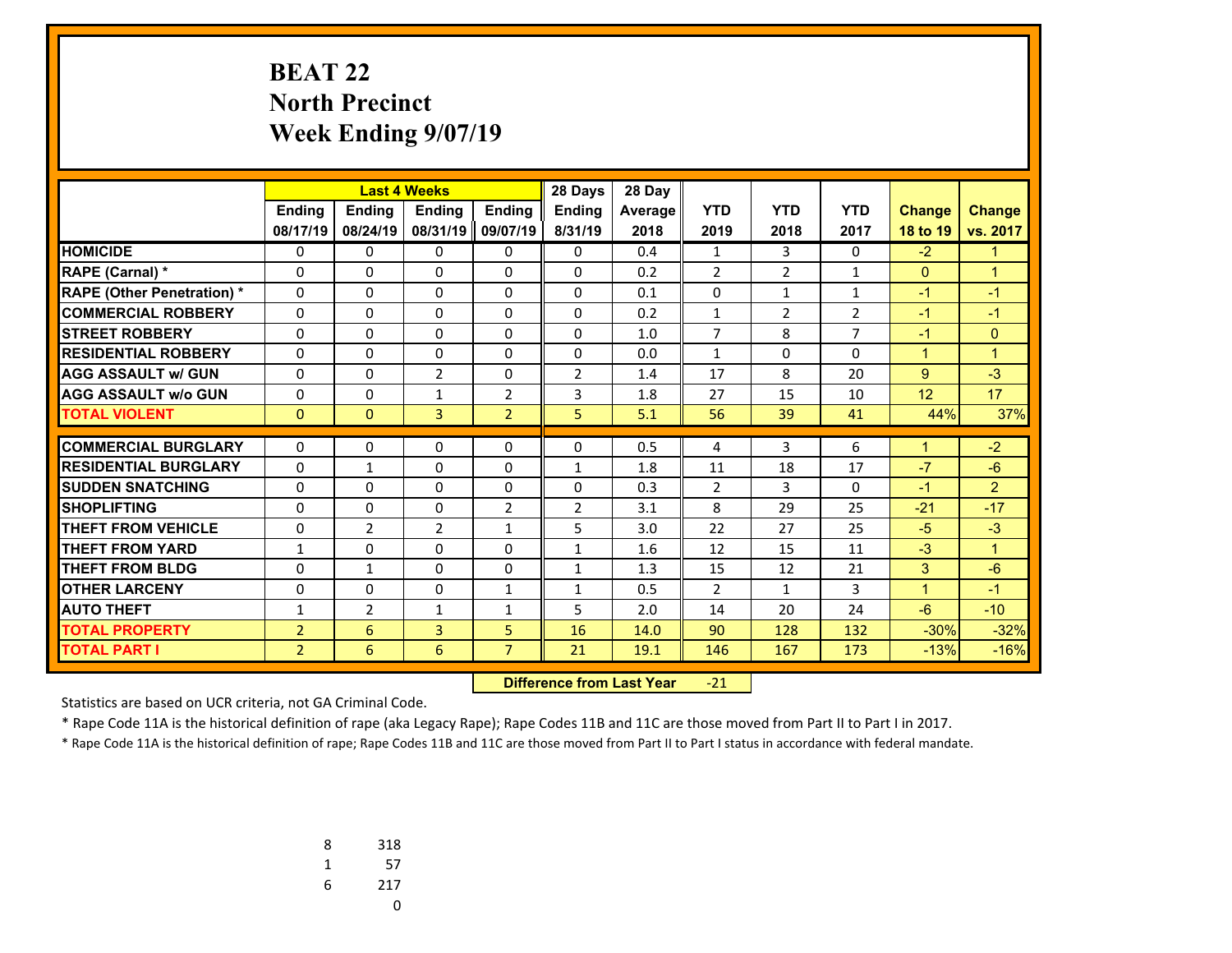# **BEAT 23 North Precinct Week Ending 9/07/19**

|                                   |                |                | 28 Days<br><b>Last 4 Weeks</b> |                |                | 28 Day         |                |              |                |                |                |
|-----------------------------------|----------------|----------------|--------------------------------|----------------|----------------|----------------|----------------|--------------|----------------|----------------|----------------|
|                                   | Ending         | Ending         | Ending                         | <b>Ending</b>  | <b>Ending</b>  | <b>Average</b> | <b>YTD</b>     | <b>YTD</b>   | <b>YTD</b>     | <b>Change</b>  | <b>Change</b>  |
|                                   | 08/17/19       | 08/24/19       | 08/31/19                       | 09/07/19       | 8/31/19        | 2018           | 2019           | 2018         | 2017           | 18 to 19       | vs. 2017       |
| <b>HOMICIDE</b>                   | 0              | 0              | 0                              | 0              | $\Omega$       | 0.1            | $\overline{2}$ | $\mathbf{1}$ | $\mathbf{1}$   | $\mathbf{1}$   | $\mathbf{1}$   |
| <b>RAPE (Carnal) *</b>            | $\Omega$       | $\Omega$       | 0                              | $\Omega$       | $\Omega$       | 0.2            | $\mathbf{1}$   | $\mathbf{1}$ | $\overline{2}$ | $\mathbf{0}$   | $-1$           |
| <b>RAPE (Other Penetration) *</b> | $\Omega$       | $\Omega$       | 0                              | $\Omega$       | $\Omega$       | 0.0            | 0              | $\Omega$     | $\Omega$       | $\mathbf{0}$   | $\mathbf{0}$   |
| <b>COMMERCIAL ROBBERY</b>         | $\Omega$       | 0              | 0                              | $\Omega$       | $\Omega$       | 0.1            | $\Omega$       | $\mathbf{1}$ | $\overline{2}$ | $-1$           | $-2$           |
| <b>STREET ROBBERY</b>             | 0              | $\mathbf{1}$   | 0                              | 0              | $\mathbf{1}$   | 0.2            | 3              | 4            | 5              | $-1$           | $-2$           |
| <b>RESIDENTIAL ROBBERY</b>        | $\Omega$       | 0              | 0                              | $\Omega$       | $\Omega$       | 0.1            | $\Omega$       | 3            | $\mathbf{1}$   | $-3$           | $-1$           |
| <b>AGG ASSAULT w/ GUN</b>         | 1              | $\mathbf{1}$   | 0                              | $\mathbf{1}$   | 3              | 1.4            | 12             | 14           | 6              | $-2$           | $6\phantom{1}$ |
| <b>AGG ASSAULT w/o GUN</b>        | 0              | $\Omega$       | $\overline{2}$                 | $\Omega$       | $\overline{2}$ | 1.4            | 18             | 11           | 12             | $\overline{7}$ | 6              |
| <b>TOTAL VIOLENT</b>              | $\mathbf{1}$   | $\overline{2}$ | $\overline{2}$                 | $\mathbf{1}$   | 6              | 3.4            | 36             | 35           | 29             | 3%             | 24%            |
| <b>COMMERCIAL BURGLARY</b>        |                |                | 0                              |                |                | 1.0            | 6              | 8            | 13             |                | $-7$           |
|                                   | 0              | 0              |                                | 0              | 0              |                |                |              |                | $-2$           |                |
| <b>RESIDENTIAL BURGLARY</b>       | $\Omega$       | 0              | 0                              | $\mathbf{1}$   | $\mathbf{1}$   | 1.2            | 10             | 13           | 13             | $-3$           | $-3$           |
| <b>SUDDEN SNATCHING</b>           | $\Omega$       | 0              | 0                              | $\mathbf{1}$   | $\mathbf{1}$   | 0.2            | $\overline{2}$ | 2            | 4              | $\mathbf{0}$   | $-2$           |
| <b>SHOPLIFTING</b>                | $\mathbf{1}$   | $\overline{2}$ | $\mathbf{1}$                   | $\overline{2}$ | 6              | 2.8            | 16             | 28           | 10             | $-12$          | 6              |
| <b>THEFT FROM VEHICLE</b>         | $\Omega$       | $\overline{2}$ | $\mathbf{1}$                   | $\Omega$       | 3              | 2.8            | 20             | 25           | 30             | $-5$           | $-10$          |
| <b>THEFT FROM YARD</b>            | 1              | 0              | 0                              | $\mathbf{1}$   | $\overline{2}$ | 2.1            | $\overline{7}$ | 18           | 21             | $-11$          | $-14$          |
| <b>THEFT FROM BLDG</b>            | $\overline{2}$ | $\overline{2}$ | $\Omega$                       | $\mathbf{1}$   | 5              | 1.8            | 12             | 18           | 18             | $-6$           | $-6$           |
| <b>OTHER LARCENY</b>              | 0              | 0              | 0                              | 0              | $\Omega$       | 0.5            | $\overline{2}$ | 5            | 4              | $-3$           | $-2$           |
| <b>AUTO THEFT</b>                 | 0              | $\mathbf{1}$   | $\mathbf{1}$                   | $\Omega$       | $\overline{2}$ | 1.5            | 10             | 11           | 26             | $-1$           | $-16$          |
| <b>TOTAL PROPERTY</b>             | 4              | $\overline{7}$ | 3                              | 6              | 20             | 13.9           | 85             | 128          | 139            | $-34%$         | $-39%$         |
| <b>TOTAL PART I</b>               | 5              | $\overline{9}$ | 5                              | $\overline{7}$ | 26             | 17.3           | 121            | 163          | 168            | $-26%$         | $-28%$         |

 **Difference from Last Year**‐42

Statistics are based on UCR criteria, not GA Criminal Code.

\* Rape Code 11A is the historical definition of rape (aka Legacy Rape); Rape Codes 11B and 11C are those moved from Part II to Part I in 2017.

| 8 | 318 |
|---|-----|
| 1 | 57  |
| 6 | 217 |
|   | U   |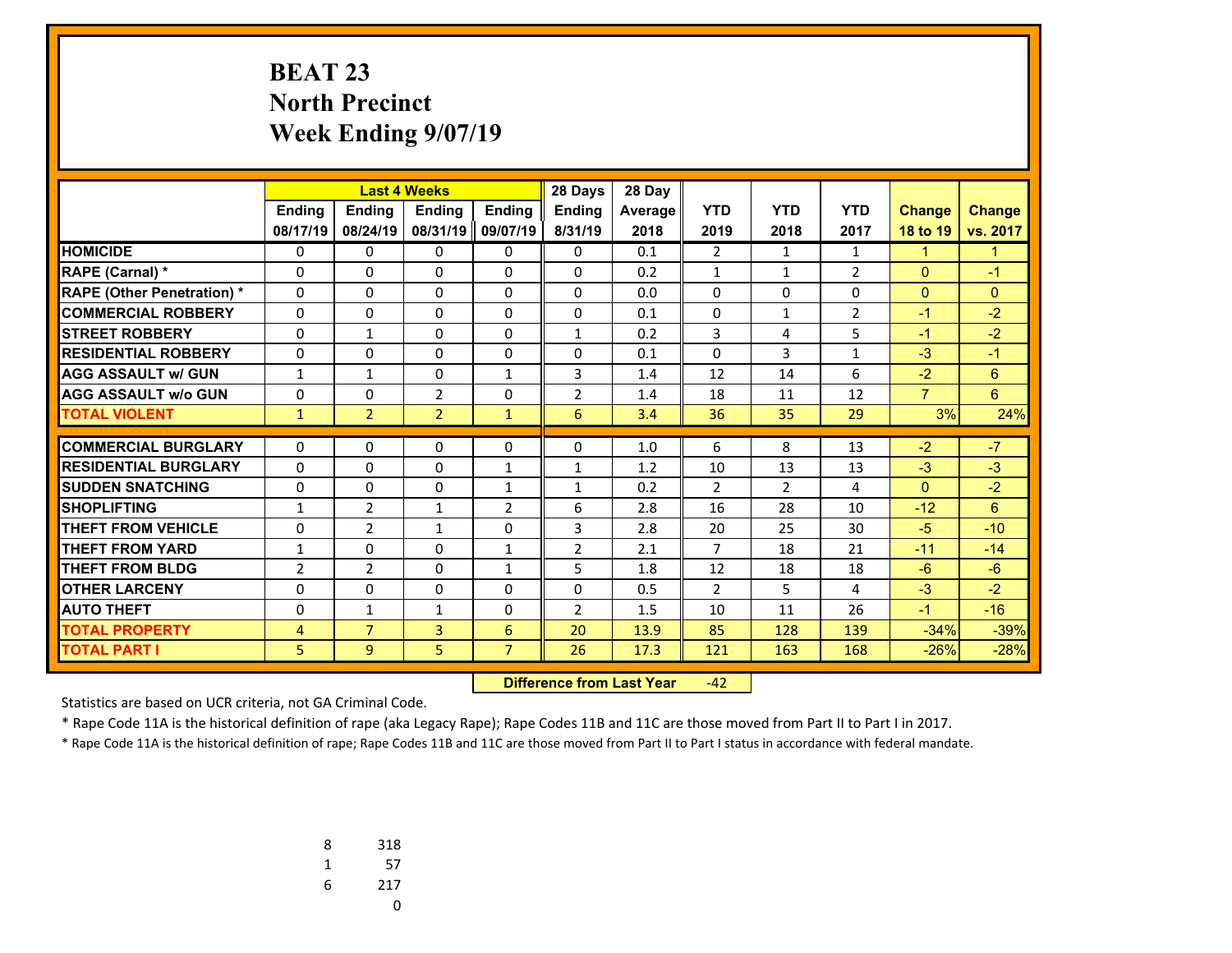# **BEAT 24 North Precinct Week Ending 9/07/19**

|                                   |                |              | <b>Last 4 Weeks</b><br>28 Days |                |                |         |                |              |                |                 |                |
|-----------------------------------|----------------|--------------|--------------------------------|----------------|----------------|---------|----------------|--------------|----------------|-----------------|----------------|
|                                   | Ending         | Ending       | Ending                         | <b>Ending</b>  | Ending         | Average | <b>YTD</b>     | <b>YTD</b>   | <b>YTD</b>     | <b>Change</b>   | <b>Change</b>  |
|                                   | 08/17/19       | 08/24/19     | 08/31/19                       | 09/07/19       | 8/31/19        | 2018    | 2019           | 2018         | 2017           | 18 to 19        | vs. 2017       |
| <b>HOMICIDE</b>                   | 0              | 0            | 0                              | 0              | $\mathbf{0}$   | 0.0     | 0              | $\mathbf{0}$ | 0              | $\overline{0}$  | $\mathbf{0}$   |
| <b>RAPE (Carnal)*</b>             | 0              | $\Omega$     | $\Omega$                       | $\mathbf{1}$   | $\mathbf{1}$   | 0.0     | $\overline{2}$ | 0            | $\mathbf{1}$   | $\overline{2}$  | $\mathbf{1}$   |
| <b>RAPE (Other Penetration) *</b> | $\Omega$       | $\Omega$     | $\Omega$                       | $\Omega$       | $\mathbf{0}$   | 0.0     | $\overline{2}$ | $\mathbf 0$  | $\Omega$       | $\overline{2}$  | $\overline{2}$ |
| <b>COMMERCIAL ROBBERY</b>         | $\Omega$       | 0            | 0                              | $\mathbf{0}$   | $\mathbf{0}$   | 0.0     | 0              | 0            | 3              | $\mathbf{0}$    | $-3$           |
| <b>STREET ROBBERY</b>             | $\Omega$       | $\Omega$     | $\Omega$                       | $\Omega$       | $\mathbf{0}$   | 0.6     | 5              | 4            | 12             | $\mathbf{1}$    | $-7$           |
| <b>RESIDENTIAL ROBBERY</b>        | 0              | $\Omega$     | $\Omega$                       | $\Omega$       | $\Omega$       | 0.0     | $\mathbf{1}$   | $\Omega$     | $\Omega$       | $\mathbf{1}$    | $\mathbf{1}$   |
| <b>AGG ASSAULT w/ GUN</b>         | $\Omega$       | $\Omega$     | $\Omega$                       | $\Omega$       | $\Omega$       | 0.3     | $\overline{2}$ | $\mathbf{1}$ | 4              | $\mathbf{1}$    | $-2$           |
| <b>AGG ASSAULT w/o GUN</b>        | 2              | 0            | 0                              | $\Omega$       | $\overline{2}$ | 0.9     | $\overline{7}$ | 6            | $\Omega$       | $\mathbf{1}$    | $\overline{7}$ |
| <b>TOTAL VIOLENT</b>              | $\overline{2}$ | $\Omega$     | $\mathbf{0}$                   | $\mathbf{1}$   | $\overline{3}$ | 1.8     | 19             | 11           | 20             | 73%             | $-5%$          |
|                                   |                |              |                                |                |                |         |                |              |                |                 |                |
| <b>COMMERCIAL BURGLARY</b>        | $\mathbf{1}$   | 0            | $\mathbf{1}$                   | $\mathbf{0}$   | $\overline{2}$ | 0.2     | 6              | $\mathbf{1}$ | $\overline{2}$ | 5               | 4              |
| <b>RESIDENTIAL BURGLARY</b>       | $\Omega$       | $\Omega$     | $\Omega$                       | $\mathbf{1}$   | $\mathbf{1}$   | 0.6     | 9              | 6            | 8              | 3               | $\mathbf{1}$   |
| <b>SUDDEN SNATCHING</b>           | $\mathbf{1}$   | 0            | $\Omega$                       | $\mathbf{0}$   | $\mathbf{1}$   | 0.5     | $\mathbf{1}$   | 3            | $\overline{2}$ | $-2$            | $-1$           |
| <b>SHOPLIFTING</b>                | $\Omega$       | $\Omega$     | $\Omega$                       | $\Omega$       | $\Omega$       | 4.7     | 24             | 57           | 41             | $-33$           | $-17$          |
| <b>THEFT FROM VEHICLE</b>         | $\mathbf{1}$   | $\mathbf{1}$ | 2                              | $\mathbf{0}$   | 4              | 3.9     | 39             | 29           | 74             | 10 <sup>1</sup> | $-35$          |
| <b>THEFT FROM YARD</b>            | $\overline{2}$ | 3            | $\overline{2}$                 | $\mathbf{1}$   | 8              | 1.9     | 40             | 16           | 26             | 24              | 14             |
| <b>THEFT FROM BLDG</b>            | 1              | $\Omega$     | $\Omega$                       | $\mathbf{1}$   | $\overline{2}$ | 1.9     | 10             | 18           | 9              | $-8$            | $\mathbf{1}$   |
| <b>OTHER LARCENY</b>              | 0              | 0            | $\Omega$                       | 0              | $\mathbf{0}$   | 0.7     | 9              | 3            | $\overline{7}$ | 6               | $\overline{2}$ |
| <b>AUTO THEFT</b>                 | $\mathbf{1}$   | $\mathbf{1}$ | $\Omega$                       | $\Omega$       | $\overline{2}$ | 1.0     | $\overline{7}$ | 8            | 28             | $-1$            | $-21$          |
| <b>TOTAL PROPERTY</b>             | $\overline{7}$ | 5            | 5                              | 3              | 20             | 15.3    | 145            | 141          | 197            | 3%              | $-26%$         |
| <b>TOTAL PART I</b>               | 9              | 5            | 5                              | $\overline{4}$ | 23             | 17.2    | 164            | 152          | 217            | 8%              | $-24%$         |

 **Difference from Last Year**r 12

Statistics are based on UCR criteria, not GA Criminal Code.

\* Rape Code 11A is the historical definition of rape (aka Legacy Rape); Rape Codes 11B and 11C are those moved from Part II to Part I in 2017.

| 8 | 318 |
|---|-----|
| 1 | 57  |
| 6 | 217 |
|   |     |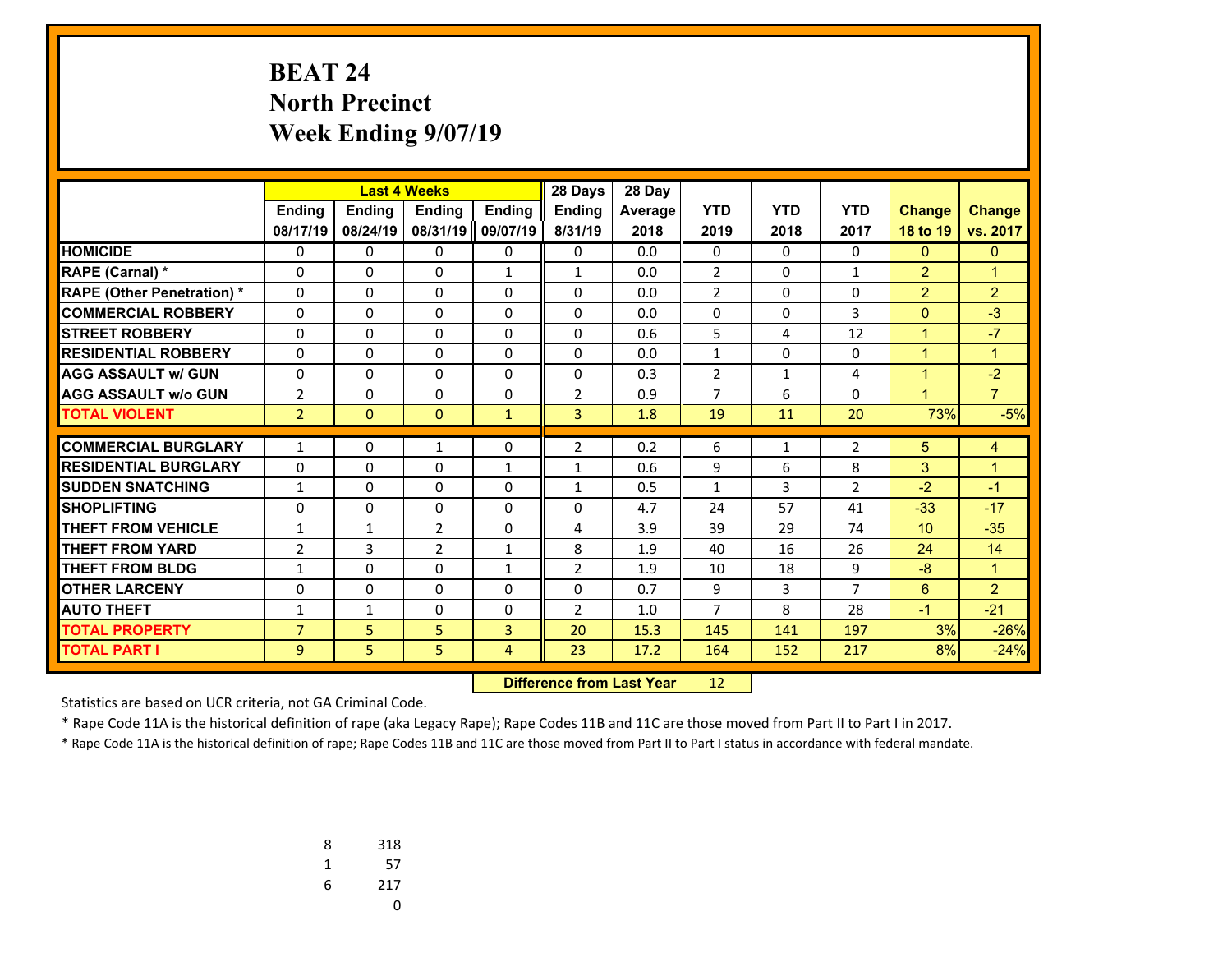# **BEAT 25 North Precinct Week Ending 9/07/19**

|                                   |              | <b>Last 4 Weeks</b> |                |                | 28 Days        | 28 Day  |                |                |                |                |               |
|-----------------------------------|--------------|---------------------|----------------|----------------|----------------|---------|----------------|----------------|----------------|----------------|---------------|
|                                   | Ending       | <b>Ending</b>       | <b>Endina</b>  | <b>Endina</b>  | <b>Endina</b>  | Average | <b>YTD</b>     | <b>YTD</b>     | <b>YTD</b>     | <b>Change</b>  | <b>Change</b> |
|                                   | 08/17/19     | 08/24/19            | 08/31/19       | 09/07/19       | 8/31/19        | 2018    | 2019           | 2018           | 2017           | 18 to 19       | vs. 2017      |
| <b>HOMICIDE</b>                   | 0            | 0                   | 0              | 0              | 0              | 0.0     | 0              | $\Omega$       | 0              | $\mathbf{0}$   | $\Omega$      |
| RAPE (Carnal) *                   | 0            | $\Omega$            | $\Omega$       | 0              | $\Omega$       | 0.2     | $\mathbf{1}$   | $\overline{2}$ | $\overline{2}$ | $-1$           | $-1$          |
| <b>RAPE (Other Penetration) *</b> | 0            | 0                   | $\Omega$       | $\Omega$       | $\Omega$       | 0.0     | 0              | $\Omega$       | $\Omega$       | $\overline{0}$ | $\mathbf{0}$  |
| <b>COMMERCIAL ROBBERY</b>         | $\Omega$     | 0                   | $\Omega$       | $\Omega$       | $\Omega$       | 0.0     | $\mathbf{1}$   | $\Omega$       | $\mathbf{1}$   | $\mathbf{1}$   | $\Omega$      |
| <b>STREET ROBBERY</b>             | $\Omega$     | $\Omega$            | $\Omega$       | $\Omega$       | $\Omega$       | 1.2     | 4              | 8              | 17             | $-4$           | $-13$         |
| <b>RESIDENTIAL ROBBERY</b>        | 0            | 0                   | $\Omega$       | $\Omega$       | $\Omega$       | 0.0     | $\Omega$       | $\Omega$       | $\Omega$       | $\mathbf{0}$   | $\Omega$      |
| <b>AGG ASSAULT w/ GUN</b>         | 0            | $\Omega$            | $\Omega$       | $\Omega$       | $\Omega$       | 0.2     | $\overline{2}$ | 3              | $\overline{2}$ | $-1$           | $\Omega$      |
| <b>AGG ASSAULT w/o GUN</b>        | 0            | 0                   | $\Omega$       | $\Omega$       | $\Omega$       | 0.3     | 4              | 4              | 3              | $\mathbf{0}$   | $\mathbf{1}$  |
| <b>TOTAL VIOLENT</b>              | $\mathbf{0}$ | $\Omega$            | $\Omega$       | $\Omega$       | $\Omega$       | 1.9     | 12             | 17             | 25             | $-29%$         | $-52%$        |
| <b>COMMERCIAL BURGLARY</b>        |              |                     |                |                |                |         | $\overline{7}$ |                |                |                |               |
|                                   | 0            | $\mathbf{1}$        | 0              | 0              | $\mathbf{1}$   | 0.1     |                | 1              | 3              | 6              | 4             |
| <b>RESIDENTIAL BURGLARY</b>       | $\mathbf{1}$ | 0                   | 0              | $\overline{2}$ | 3              | 0.2     | 16             | 3              | 3              | 13             | 13            |
| <b>SUDDEN SNATCHING</b>           | $\Omega$     | $\Omega$            | 0              | 0              | $\Omega$       | 0.1     | $\mathbf{1}$   | $\Omega$       | $\mathbf{1}$   | $\mathbf{1}$   | $\Omega$      |
| <b>SHOPLIFTING</b>                | $\Omega$     | 0                   | 0              | $\Omega$       | $\Omega$       | 1.4     | 13             | 9              | 23             | 4              | $-10$         |
| <b>THEFT FROM VEHICLE</b>         | $\mathbf{1}$ | $\mathbf{1}$        | 3              | $\overline{2}$ | 7              | 4.7     | 45             | 35             | 55             | 10             | $-10$         |
| <b>THEFT FROM YARD</b>            | $\mathbf{1}$ | 0                   | 0              | $\mathbf{1}$   | 2              | 2.1     | 17             | 19             | 45             | $-2$           | $-28$         |
| <b>THEFT FROM BLDG</b>            | 0            | $\Omega$            | $\overline{2}$ | $\Omega$       | $\overline{2}$ | 1.5     | 13             | 17             | 29             | $-4$           | $-16$         |
| <b>OTHER LARCENY</b>              | $\Omega$     | 0                   | 0              | $\Omega$       | $\Omega$       | 1.0     | 4              | $\overline{7}$ | 9              | $-3$           | $-5$          |
| <b>AUTO THEFT</b>                 | 0            | $\mathbf{1}$        | 0              | 0              | $\mathbf{1}$   | 1.4     | 9              | 10             | 22             | $-1$           | $-13$         |
| <b>TOTAL PROPERTY</b>             | 3            | 3                   | 5              | 5              | 16             | 12.4    | 125            | 101            | 190            | 24%            | $-34%$        |
| <b>TOTAL PART I</b>               | 3            | $\overline{3}$      | 5              | 5              | 16             | 14.3    | 137            | 118            | 215            | 16%            | $-36%$        |

 **Difference from Last Year**r 19

Statistics are based on UCR criteria, not GA Criminal Code.

\* Rape Code 11A is the historical definition of rape (aka Legacy Rape); Rape Codes 11B and 11C are those moved from Part II to Part I in 2017.

| 8 | 318 |
|---|-----|
| 1 | 57  |
| 6 | 217 |
|   | U   |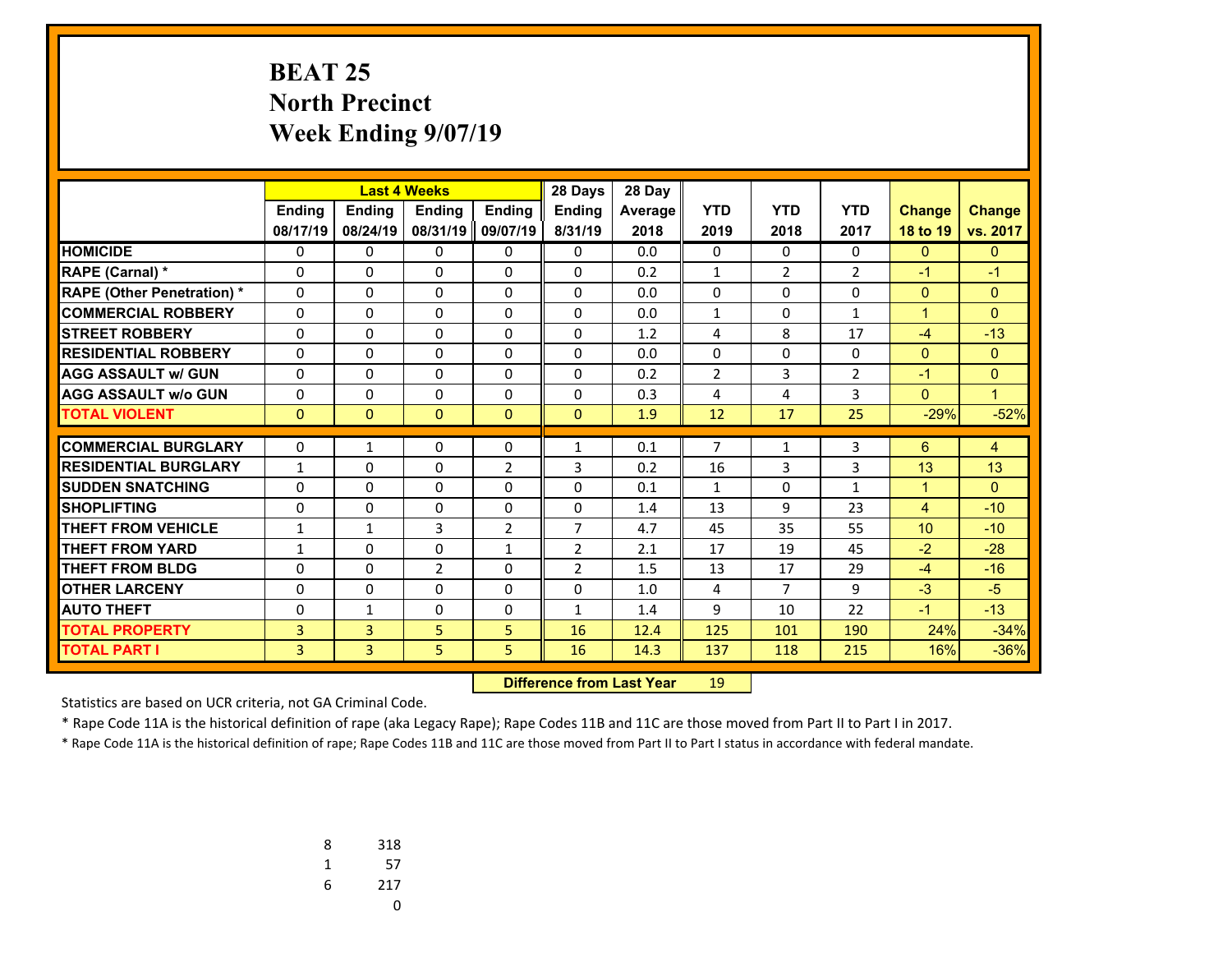# **BEAT 26 North Precinct Week Ending 9/07/19**

|                                   | <b>Last 4 Weeks</b> |               |                | 28 Days        | 28 Day         |         |                |                   |                    |               |                |
|-----------------------------------|---------------------|---------------|----------------|----------------|----------------|---------|----------------|-------------------|--------------------|---------------|----------------|
|                                   | Ending              | <b>Ending</b> | <b>Endina</b>  | <b>Endina</b>  | <b>Endina</b>  | Average | <b>YTD</b>     | <b>YTD</b>        | <b>YTD</b>         | <b>Change</b> | <b>Change</b>  |
|                                   | 08/17/19            | 08/24/19      | 08/31/19       | 09/07/19       | 8/31/19        | 2018    | 2019           | 2018              | 2017               | 18 to 19      | vs. 2017       |
| <b>HOMICIDE</b>                   | 0                   | 0             | 0              | 0              | 0              | 0.0     | $\mathbf{1}$   | $\Omega$          | 0                  | $\mathbf{1}$  | $\mathbf{1}$   |
| RAPE (Carnal) *                   | 0                   | $\Omega$      | $\Omega$       | $\Omega$       | $\Omega$       | 0.2     | $\mathbf{1}$   | $\overline{2}$    | 1                  | $-1$          | $\Omega$       |
| <b>RAPE (Other Penetration) *</b> | 0                   | 0             | $\Omega$       | $\Omega$       | $\Omega$       | 0.1     | 0              | $\mathbf{1}$      | 1                  | $-1$          | $-1$           |
| <b>COMMERCIAL ROBBERY</b>         | $\Omega$            | 0             | $\Omega$       | $\mathbf{1}$   | $\mathbf{1}$   | 0.0     | $\mathbf{1}$   | $\Omega$          | $\overline{2}$     | $\mathbf{1}$  | $-1$           |
| <b>STREET ROBBERY</b>             | $\Omega$            | 0             | $\Omega$       | 0              | $\Omega$       | 1.2     | 9              | 11                | 4                  | $-2$          | 5              |
| <b>RESIDENTIAL ROBBERY</b>        | 0                   | 0             | $\Omega$       | $\Omega$       | $\Omega$       | 0.0     | $\Omega$       | $\Omega$          | $\Omega$           | $\mathbf{0}$  | $\Omega$       |
| <b>AGG ASSAULT w/ GUN</b>         | 0                   | $\Omega$      | $\Omega$       | $\mathbf{1}$   | $\mathbf{1}$   | 0.2     | 4              | $\mathbf{1}$      | 3                  | 3             | $\mathbf{1}$   |
| <b>AGG ASSAULT w/o GUN</b>        | $\mathbf{1}$        | 0             | $\mathbf{1}$   | $\Omega$       | $\overline{2}$ | 1.8     | 14             | 17                | 13                 | $-3$          | $\mathbf{1}$   |
| <b>TOTAL VIOLENT</b>              | $\mathbf{1}$        | $\Omega$      | $\mathbf{1}$   | $\overline{2}$ | 4              | 3.5     | 30             | 32                | 24                 | $-6%$         | 25%            |
| <b>COMMERCIAL BURGLARY</b>        | 0                   | 0             | 0              | 0              | 0              | 0.2     | 5              | 1                 | 9                  | 4             | $-4$           |
| <b>RESIDENTIAL BURGLARY</b>       | $\Omega$            | 0             | 0              | $\Omega$       | $\Omega$       | 0.2     |                |                   |                    | $\mathbf{0}$  | $\Omega$       |
| <b>SUDDEN SNATCHING</b>           | $\Omega$            | $\Omega$      | $\Omega$       | $\Omega$       | $\Omega$       | 0.8     | 1<br>5         | $\mathbf{1}$<br>9 | $\mathbf{1}$<br>15 | $-4$          | $-10$          |
| <b>SHOPLIFTING</b>                | $\Omega$            | $\mathbf{1}$  | $\Omega$       | $\Omega$       | $\mathbf{1}$   | 2.5     | 22             | 22                | 26                 | $\mathbf{0}$  | $-4$           |
| <b>THEFT FROM VEHICLE</b>         | 3                   | $\mathbf{1}$  | $\mathbf{1}$   | 4              | 9              | 2.8     | 29             | 24                | 36                 | 5             | $-7$           |
| <b>THEFT FROM YARD</b>            | $\Omega$            | $\mathbf{1}$  | $\overline{2}$ | $\Omega$       | 3              | 2.2     | 14             | 15                | 25                 | $-1$          | $-11$          |
| <b>THEFT FROM BLDG</b>            | 0                   | $\mathbf{1}$  | $\mathbf{1}$   | $\mathbf{1}$   | 3              | 2.8     | 18             | 25                | 39                 | $-7$          | $-21$          |
| <b>OTHER LARCENY</b>              | $\Omega$            |               | $\mathbf{1}$   | $\Omega$       | $\overline{2}$ | 1.0     | 4              | 5                 | $\overline{2}$     | $-1$          | $\overline{2}$ |
|                                   |                     | $\mathbf{1}$  |                |                |                |         | $\overline{7}$ |                   |                    |               | $-5$           |
| <b>AUTO THEFT</b>                 | $\overline{2}$      | $\Omega$      | 0              | $\overline{2}$ | 4              | 1.5     |                | 15                | 12                 | $-8$          |                |
| <b>TOTAL PROPERTY</b>             | 5                   | 5             | 5              | $\overline{7}$ | 22             | 14.0    | 105            | 117               | 165                | $-10%$        | $-36%$         |
| <b>TOTAL PART I</b>               | 6                   | 5.            | 6              | 9              | 26             | 17.5    | 135            | 149               | 189                | $-9%$         | $-29%$         |

 **Difference from Last Year**r -14

Statistics are based on UCR criteria, not GA Criminal Code.

\* Rape Code 11A is the historical definition of rape (aka Legacy Rape); Rape Codes 11B and 11C are those moved from Part II to Part I in 2017.

| 8 | 318 |
|---|-----|
| 1 | 57  |
| 6 | 217 |
|   | 0   |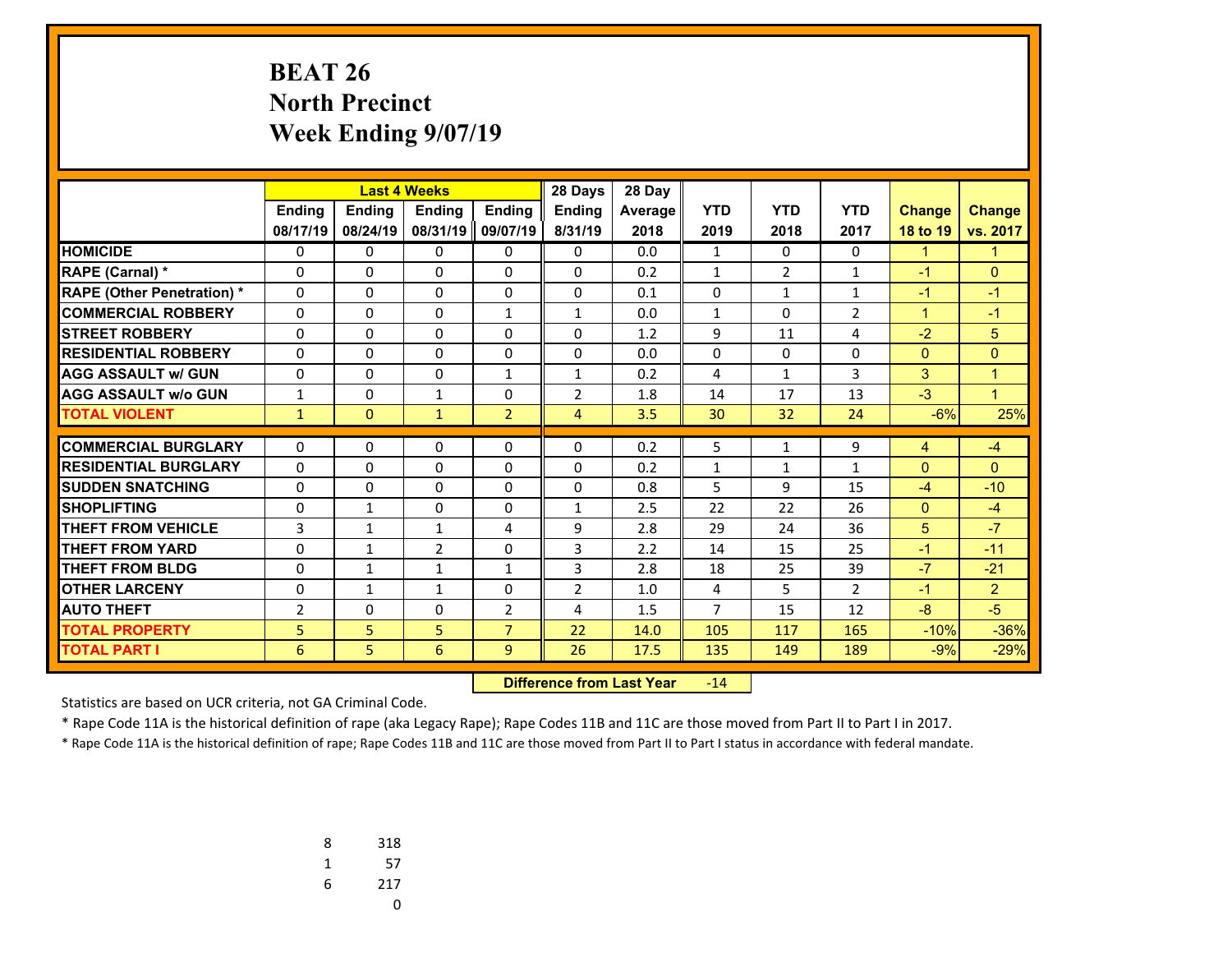# **BEAT 27 North Precinct Week Ending 9/07/19**

|                                   |                | <b>Last 4 Weeks</b> |                |                | 28 Days        | 28 Day  |                |                |                |                |                |
|-----------------------------------|----------------|---------------------|----------------|----------------|----------------|---------|----------------|----------------|----------------|----------------|----------------|
|                                   | Ending         | <b>Ending</b>       | <b>Endina</b>  | <b>Ending</b>  | <b>Endina</b>  | Average | <b>YTD</b>     | <b>YTD</b>     | <b>YTD</b>     | <b>Change</b>  | <b>Change</b>  |
|                                   | 08/17/19       | 08/24/19            | 08/31/19       | 09/07/19       | 8/31/19        | 2018    | 2019           | 2018           | 2017           | 18 to 19       | vs. 2017       |
| <b>HOMICIDE</b>                   | 0              | 0                   | 1              | 0              | $\mathbf{1}$   | 0.0     | 1              | $\Omega$       | $\overline{2}$ | $\mathbf{1}$   | $-1$           |
| <b>RAPE (Carnal) *</b>            | 0              | 0                   | 0              | $\mathbf{0}$   | $\mathbf{0}$   | 0.2     | 0              | 0              | 6              | $\mathbf{0}$   | $-6$           |
| <b>RAPE (Other Penetration) *</b> | $\Omega$       | $\Omega$            | $\overline{2}$ | $\mathbf{0}$   | $\overline{2}$ | 0.2     | 3              | $\overline{2}$ | $\overline{2}$ | $\mathbf{1}$   | $\mathbf{1}$   |
| <b>COMMERCIAL ROBBERY</b>         | 0              | 0                   | $\Omega$       | $\Omega$       | $\Omega$       | 0.2     | $\mathbf{1}$   | $\overline{2}$ | $\Omega$       | $-1$           | $\overline{1}$ |
| <b>STREET ROBBERY</b>             | $\Omega$       | $\Omega$            | $\Omega$       | $\mathbf{0}$   | $\Omega$       | 0.8     | 10             | 6              | 8              | $\overline{4}$ | $\overline{2}$ |
| <b>RESIDENTIAL ROBBERY</b>        | 0              | $\Omega$            | 0              | $\Omega$       | $\Omega$       | 0.2     | $\mathbf{1}$   | $\overline{2}$ | $\Omega$       | $-1$           | $\overline{1}$ |
| <b>AGG ASSAULT w/ GUN</b>         | $\overline{2}$ | $\Omega$            | $\Omega$       | $\mathbf{1}$   | 3              | 1.1     | 12             | 12             | 6              | $\overline{0}$ | 6              |
| <b>AGG ASSAULT w/o GUN</b>        | 0              | $\mathbf{1}$        | 0              | $\Omega$       | $\mathbf{1}$   | 1.1     | 27             | 7              | 13             | 20             | 14             |
| <b>TOTAL VIOLENT</b>              | $\overline{2}$ | $\mathbf{1}$        | $\overline{3}$ | $\mathbf{1}$   | $\overline{7}$ | 3.5     | 55             | 31             | 37             | 77%            | 49%            |
| <b>COMMERCIAL BURGLARY</b>        | 0              | 0                   | 0              | $\mathbf{0}$   | $\mathbf{0}$   | 0.4     | 3              | 5              | 3              | $-2$           | $\mathbf{0}$   |
| <b>RESIDENTIAL BURGLARY</b>       | $\Omega$       | $\Omega$            | $\Omega$       | $\mathbf{1}$   | $\mathbf{1}$   | 0.8     | 5              | $\overline{7}$ | 3              | $-2$           | $\overline{2}$ |
| <b>SUDDEN SNATCHING</b>           | $\Omega$       | $\Omega$            | $\Omega$       | $\mathbf{0}$   | $\mathbf{0}$   | 0.5     | $\overline{2}$ | 6              | 13             | $-4$           | $-11$          |
| <b>SHOPLIFTING</b>                | 0              | 4                   | 4              | $\mathbf{1}$   | 9              | 3.3     | 26             | 32             | 14             | $-6$           | 12             |
| <b>THEFT FROM VEHICLE</b>         | 3              | $\mathbf{1}$        | $\Omega$       | $\mathbf{1}$   | 5              | 2.5     | 29             | 19             | 32             | 10             | $-3$           |
| <b>THEFT FROM YARD</b>            | $\Omega$       | $\mathbf{1}$        | $\Omega$       | $\mathbf{0}$   | $\mathbf{1}$   | 1.5     | 4              | 15             | 13             | $-11$          | $-9$           |
| <b>THEFT FROM BLDG</b>            | 0              | $\Omega$            | $\Omega$       | $\overline{2}$ | $\overline{2}$ | 2.9     | 24             | 29             | 30             | $-5$           | $-6$           |
| <b>OTHER LARCENY</b>              | $\Omega$       | $\Omega$            | $\Omega$       | $\mathbf{0}$   | $\mathbf{0}$   | 0.5     | $\overline{2}$ | $\overline{2}$ | $\overline{2}$ | $\mathbf{0}$   | $\Omega$       |
| <b>AUTO THEFT</b>                 |                | $\mathbf{1}$        | $\Omega$       | $\Omega$       | $\overline{2}$ | 1.2     | 8              | 10             | 9              | $-2$           | $-1$           |
|                                   | 1              | $\overline{7}$      |                |                |                |         |                |                |                |                |                |
| <b>TOTAL PROPERTY</b>             | 4              |                     | $\overline{4}$ | 5              | 20             | 13.6    | 103            | 125            | 119            | $-18%$         | $-13%$         |
| <b>TOTAL PART I</b>               | 6              | 8                   | $\overline{7}$ | 6              | 27             | 17.1    | 158            | 156            | 156            | 1%             | 1%             |

 **Difference from Last Year**r 2

Statistics are based on UCR criteria, not GA Criminal Code.

\* Rape Code 11A is the historical definition of rape (aka Legacy Rape); Rape Codes 11B and 11C are those moved from Part II to Part I in 2017.

| 8 | 318 |
|---|-----|
| 1 | 57  |
| 6 | 217 |
|   |     |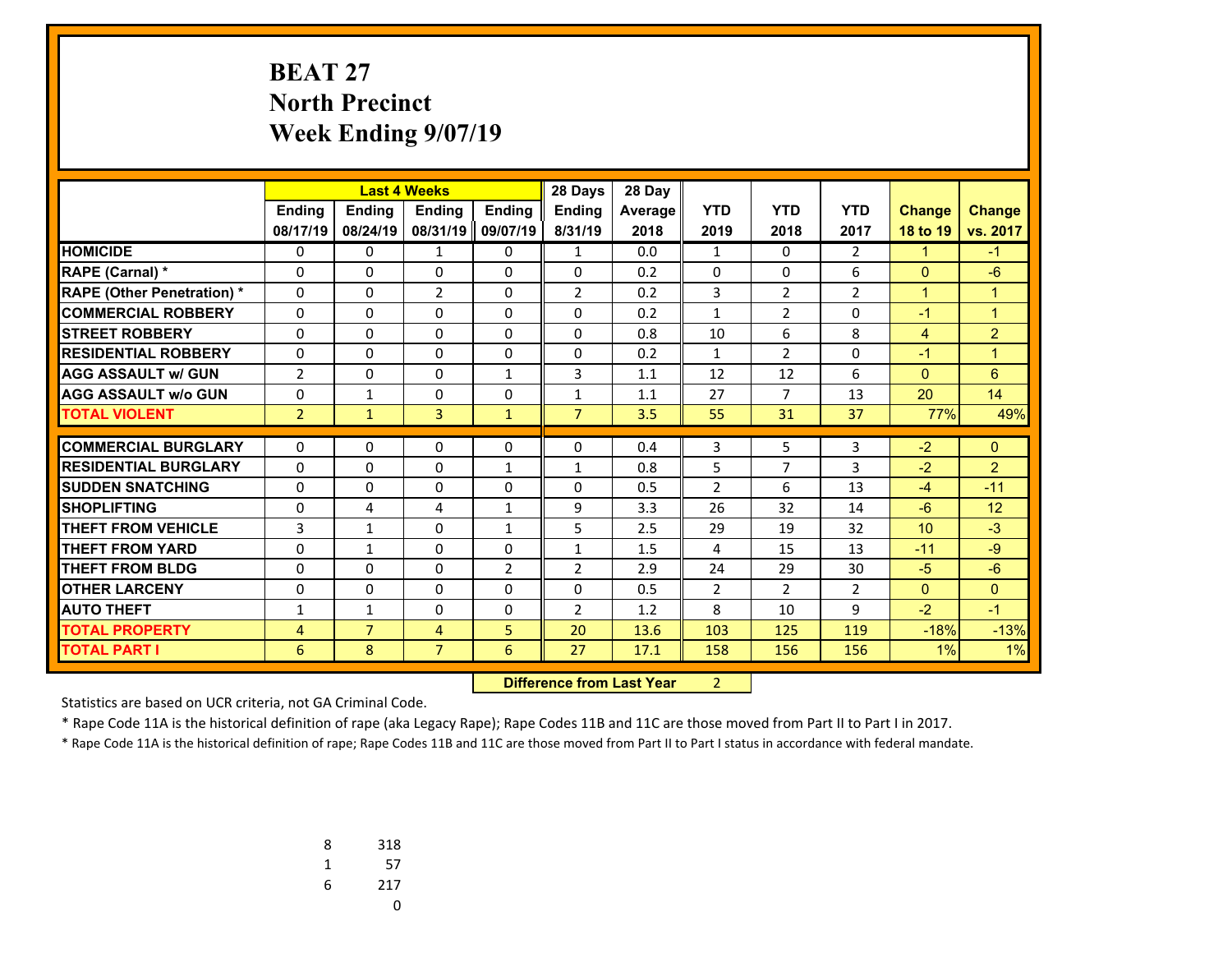

### **COMPSTATCENTRAL PRECINCTWeek Ending 9/07/19**

#### **PRECINCT COMMANDER:**

**CAPT. TONYA REID**



|                                                | Week<br><b>Ending</b><br>9/7/19 | Week<br><b>Endina</b><br>8/31/19 | <b>Weekly</b><br>Avg<br>2018 | $28-Day$<br><b>Ending</b><br>9/7/19 | 28-Dav<br><b>Ending</b><br>8/10/19 | Avg<br>28-Day<br>2018 | <b>YTD</b><br>2019 | <b>YTD</b><br>2018 | <b>YTD</b><br>2017 | <b>Change</b><br>18 to 19 | <b>Change</b><br>vs. 2017 |
|------------------------------------------------|---------------------------------|----------------------------------|------------------------------|-------------------------------------|------------------------------------|-----------------------|--------------------|--------------------|--------------------|---------------------------|---------------------------|
| <b>HOMICIDE</b>                                |                                 |                                  | 0                            | $\overline{2}$                      |                                    |                       | 5.                 |                    | 6                  | $\overline{4}$            | $\blacktriangle$          |
| RAPE (Carnal) *                                | 0                               | $\Omega$                         | $\Omega$                     | 0                                   | $\Omega$                           |                       | 7                  | 11                 | 14                 | $-4$                      | $-7$                      |
| <b>RAPE (Other Penetration) *</b>              | $\mathbf 0$                     | 0                                | $\Omega$                     | $\bf{0}$                            | 0                                  |                       | 1                  | 6                  | $\overline{ }$     | $-5$                      | -6                        |
| <b>COMMERCIAL ROBBERY</b>                      | 4                               |                                  | 0                            | 4                                   | $\overline{2}$                     |                       | 12                 | 6                  | 13                 | 6                         | $-1$                      |
| <b>STREET ROBBERY</b>                          | 3                               |                                  | 1                            | 8                                   | 4                                  | 5                     | 44                 | 36                 | 42                 | 8                         | $\overline{2}$            |
| <b>RESIDENTIAL ROBBERY</b>                     | 0                               | 0                                | 0                            | 0                                   | 0                                  |                       | 3                  | 6                  | 5                  | -3                        | $-2$                      |
| <b>AGG ASSAULT w/ GUN</b>                      |                                 | 4                                | $\overline{2}$               | 8                                   | $\overline{ }$                     | ⇁                     | 71                 | 53                 | 74                 | 18                        | $-3$                      |
| <b>AGG ASSAULT W/o GUN</b>                     |                                 | 0                                | $\overline{2}$               | 5                                   | $\overline{ }$                     |                       | 82                 | 56                 | 60                 | 26                        | 22                        |
| <b>TOTAL VIOLENT</b>                           | $\overline{7}$                  | $\overline{7}$                   | 5                            | 27                                  | 21                                 | 22                    | 225                | 175                | 221                | 29%                       | 2%                        |
| <b>COMMERCIAL BURGLARY</b>                     |                                 | 0                                |                              | 5                                   |                                    | 3                     | 34                 | 27                 | 28                 |                           | 6                         |
| <b>RESIDENTIAL BURGLARY</b>                    | 14                              |                                  |                              | 23                                  | 4<br>19                            | 15                    | 147                | 146                | 147                |                           | 0                         |
|                                                |                                 | 4                                | 4                            |                                     |                                    |                       |                    |                    |                    |                           |                           |
| <b>ISUDDEN SNATCHING</b><br><b>SHOPLIFTING</b> | 0                               | 0                                | 0                            |                                     | 3<br>22                            | 17                    | 8                  |                    | 19                 | 38                        | $-11$                     |
|                                                | 5                               | 9                                | 4<br>$\overline{7}$          | 32                                  |                                    |                       | 179                | 141                | 181                |                           | $-2$                      |
| <b>THEFT FROM VEHICLE</b>                      | 9                               | 8                                |                              | 32                                  | 32                                 | 26                    | 232                | 216                | 294                | 16                        | $-62$                     |
| <b>THEFT FROM YARD</b>                         | 4                               | 6                                | 4                            | 14                                  | 16                                 | 16                    | 132                | 128                | 157                | $\mathbf{A}$              | $-25$                     |
| <b>THEFT FROM BLDG</b>                         | $\bf{0}$                        | 2                                | 3                            | 10                                  | 13                                 | 13                    | 90                 | 122                | 142                | $-32$                     | $-52$                     |
| <b>OTHER LARCENY</b>                           | $\bf{0}$                        | $\overline{2}$                   | 4                            | 5                                   | 5                                  | 5                     | 54                 | 30                 | 30                 | 24                        | 24                        |
| <b>AUTO THEFT</b>                              |                                 | $\overline{\mathbf{A}}$          | 4                            | 4                                   | $\overline{7}$                     | 14                    | 86                 | 132                | 151                | $-46$                     | $-65$                     |
| <b>TOTAL PROPERTY</b>                          | 34                              | 32                               | 27                           | 126                                 | 121                                | 109                   | 962                | 949                | 1149               | 1%                        | $-16%$                    |
| <b>TOTAL PART I</b>                            | 41                              | 39                               | 33                           | 153                                 | 142                                | 131                   | 1187               | 1124               | 1370               | 6%                        | $-13%$                    |

Statistics are based on UCR criteria, not GA Criminal Code, and are **Difference from Last Year** 63

preliminary, based on RMS data at the time prepared, and are subject to change.

Cell Shading: white is within 0.6 standard deviation of the mean; red is above; green is below.

\* Code 11A is the pre‐2016 definition of rape; Codes 11B and 11C are by federal mandate in 2016.

| <b>Arrests</b> | Week<br><b>Ending</b><br>9/7/19 | <b>YTD</b><br>2019 |
|----------------|---------------------------------|--------------------|
| Felony         |                                 | 306                |
| <b>Drugs</b>   |                                 | 147                |
| Guns           |                                 |                    |
| Gangs          |                                 |                    |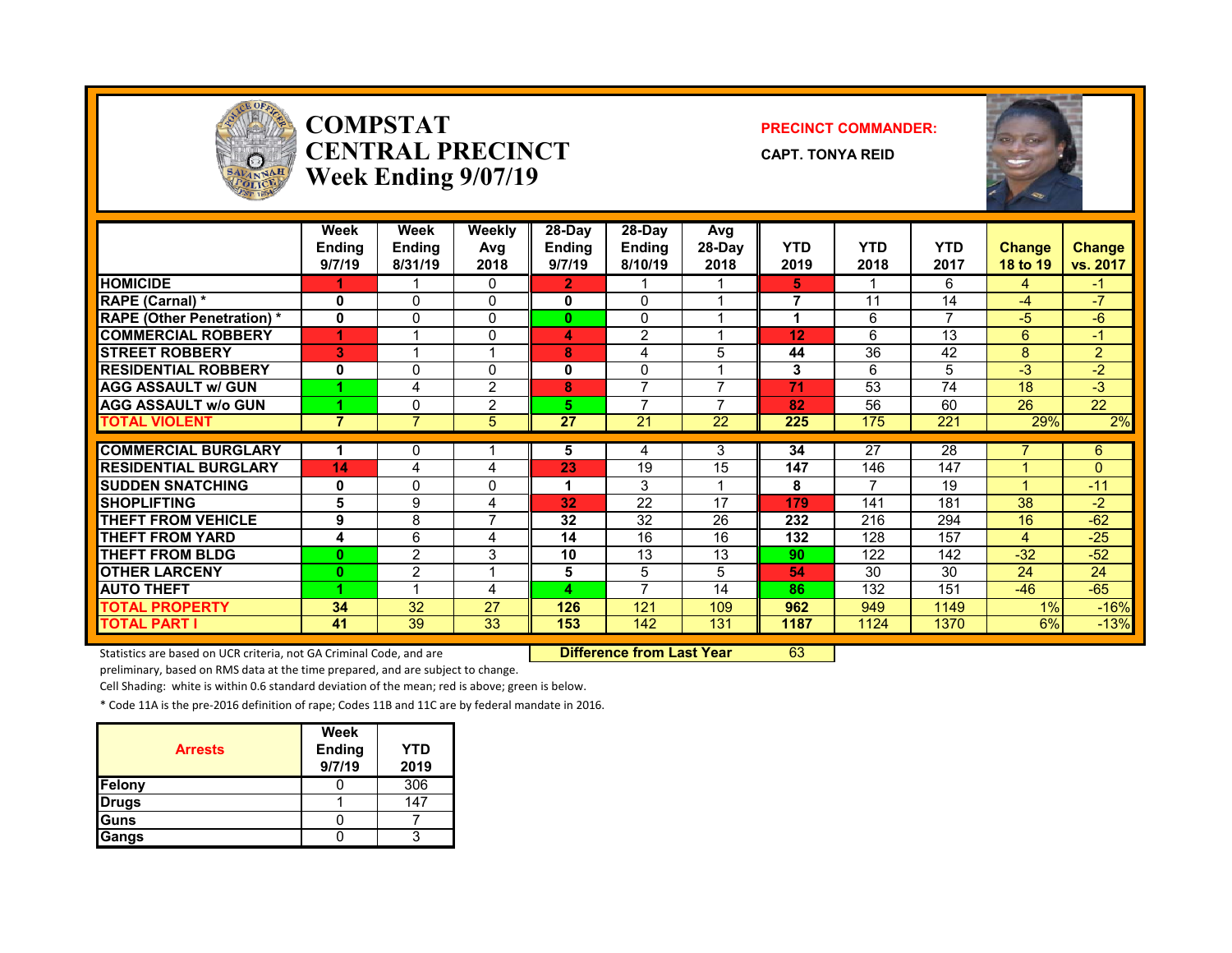# **BEAT 31 Central Precinct Week Ending 9/07/19**

|                                   |                |                |                | <b>Last 4 Weeks</b><br>28 Days |                |         |              |                |                |                 |                |
|-----------------------------------|----------------|----------------|----------------|--------------------------------|----------------|---------|--------------|----------------|----------------|-----------------|----------------|
|                                   | <b>Ending</b>  | <b>Ending</b>  | <b>Endina</b>  | <b>Endina</b>                  | <b>Endina</b>  | Average | <b>YTD</b>   | <b>YTD</b>     | <b>YTD</b>     | <b>Change</b>   | <b>Change</b>  |
|                                   | 08/17/19       | 08/24/19       | 08/31/19       | 09/07/19                       | 8/31/19        | 2018    | 2019         | 2018           | 2017           | 18 to 19        | vs. 2017       |
| <b>HOMICIDE</b>                   | 0              | 0              | 0              | 0                              | 0              | 0.2     | $\mathbf{1}$ | $\Omega$       | $\Omega$       | $\mathbf{1}$    | $\mathbf{1}$   |
| <b>RAPE (Carnal) *</b>            | 0              | 0              | 0              | 0                              | $\Omega$       | 0.0     | 3            | $\Omega$       | $\mathbf{1}$   | 3               | $\overline{2}$ |
| <b>RAPE (Other Penetration) *</b> | 0              | $\Omega$       | 0              | $\Omega$                       | $\Omega$       | 0.2     | $\Omega$     | $\mathbf{1}$   | 4              | $-1$            | $-4$           |
| <b>COMMERCIAL ROBBERY</b>         | 0              | $\Omega$       | 0              | $\Omega$                       | $\Omega$       | 0.1     | $\Omega$     | $\mathbf{1}$   | $\Omega$       | $-1$            | $\Omega$       |
| <b>STREET ROBBERY</b>             | $\mathbf{1}$   | 0              | 0              | 0                              | 1              | 0.7     | 5            | 6              | 11             | $-1$            | $-6$           |
| <b>RESIDENTIAL ROBBERY</b>        | 0              | 0              | $\Omega$       | $\Omega$                       | $\Omega$       | 0.0     | 0            | $\Omega$       | $\overline{2}$ | $\mathbf{0}$    | $-2$           |
| <b>AGG ASSAULT w/ GUN</b>         | 0              | 0              | 1              | $\mathbf{1}$                   | $\overline{2}$ | 0.8     | 14           | $\overline{7}$ | 12             | $\overline{7}$  | $\overline{2}$ |
| <b>AGG ASSAULT w/o GUN</b>        | 0              | 0              | 0              | 0                              | $\Omega$       | 0.7     | 16           | 6              | 10             | 10 <sup>°</sup> | 6              |
| <b>TOTAL VIOLENT</b>              | $\mathbf{1}$   | $\Omega$       | $\mathbf{1}$   | $\mathbf{1}$                   | $\overline{3}$ | 2.6     | 39           | 21             | 40             | 86%             | $-3%$          |
|                                   |                |                |                |                                |                |         |              |                |                |                 |                |
| <b>COMMERCIAL BURGLARY</b>        | $\overline{2}$ | 0              | 0              | 0                              | $\overline{2}$ | 0.6     | 9            | $\overline{7}$ | 1              | $\overline{2}$  | 8              |
| <b>RESIDENTIAL BURGLARY</b>       | $\overline{2}$ | $\mathbf{1}$   | 1              | 3                              | $\overline{7}$ | 1.9     | 32           | 21             | 17             | 11              | 15             |
| <b>SUDDEN SNATCHING</b>           | 0              | 0              | $\Omega$       | 0                              | $\Omega$       | 0.1     | 3            | $\mathbf{1}$   | 3              | $\overline{2}$  | $\Omega$       |
| <b>SHOPLIFTING</b>                | 0              | $\Omega$       | $\Omega$       | $\Omega$                       | $\Omega$       | 0.2     | 3            | $\overline{2}$ | 13             | $\mathbf{1}$    | $-10$          |
| <b>THEFT FROM VEHICLE</b>         | $\overline{2}$ | $\mathbf{1}$   | 1              | $\mathbf{1}$                   | 5              | 5.2     | 46           | 42             | 64             | 4               | $-18$          |
| <b>THEFT FROM YARD</b>            | 0              | 0              | $\overline{2}$ | $\overline{2}$                 | 4              | 3.8     | 40           | 29             | 42             | 11              | $-2$           |
| THEFT FROM BLDG                   | 0              | $\mathbf{1}$   | $\Omega$       | $\Omega$                       | $\mathbf{1}$   | 2.0     | 14           | 19             | 24             | $-5$            | $-10$          |
| <b>OTHER LARCENY</b>              | 1              | 0              | 0              | 0                              | 1              | 1.5     | 14           | 4              | 5              | 10              | 9              |
| <b>AUTO THEFT</b>                 | 0              | 0              | $\Omega$       | $\mathbf{1}$                   | 1              | 1.8     | 12           | 17             | 32             | $-5$            | $-20$          |
| <b>TOTAL PROPERTY</b>             | $\overline{7}$ | $\overline{3}$ | $\overline{4}$ | $\overline{7}$                 | 21             | 17.0    | 173          | 142            | 201            | 22%             | $-14%$         |
| <b>TOTAL PART I</b>               | 8              | 3              | 5              | 8                              | 24             | 19.6    | 212          | 163            | 241            | 30%             | $-12%$         |

 **Difference from Last Yearr** 49

Statistics are based on UCR criteria, not GA Criminal Code.

\* Rape Code 11A is the historical definition of rape (aka Legacy Rape); Rape Codes 11B and 11C are those moved from Part II to Part I in 2017.

| 8 | 318 |
|---|-----|
| 1 | 57  |
| 6 | 217 |
|   | U   |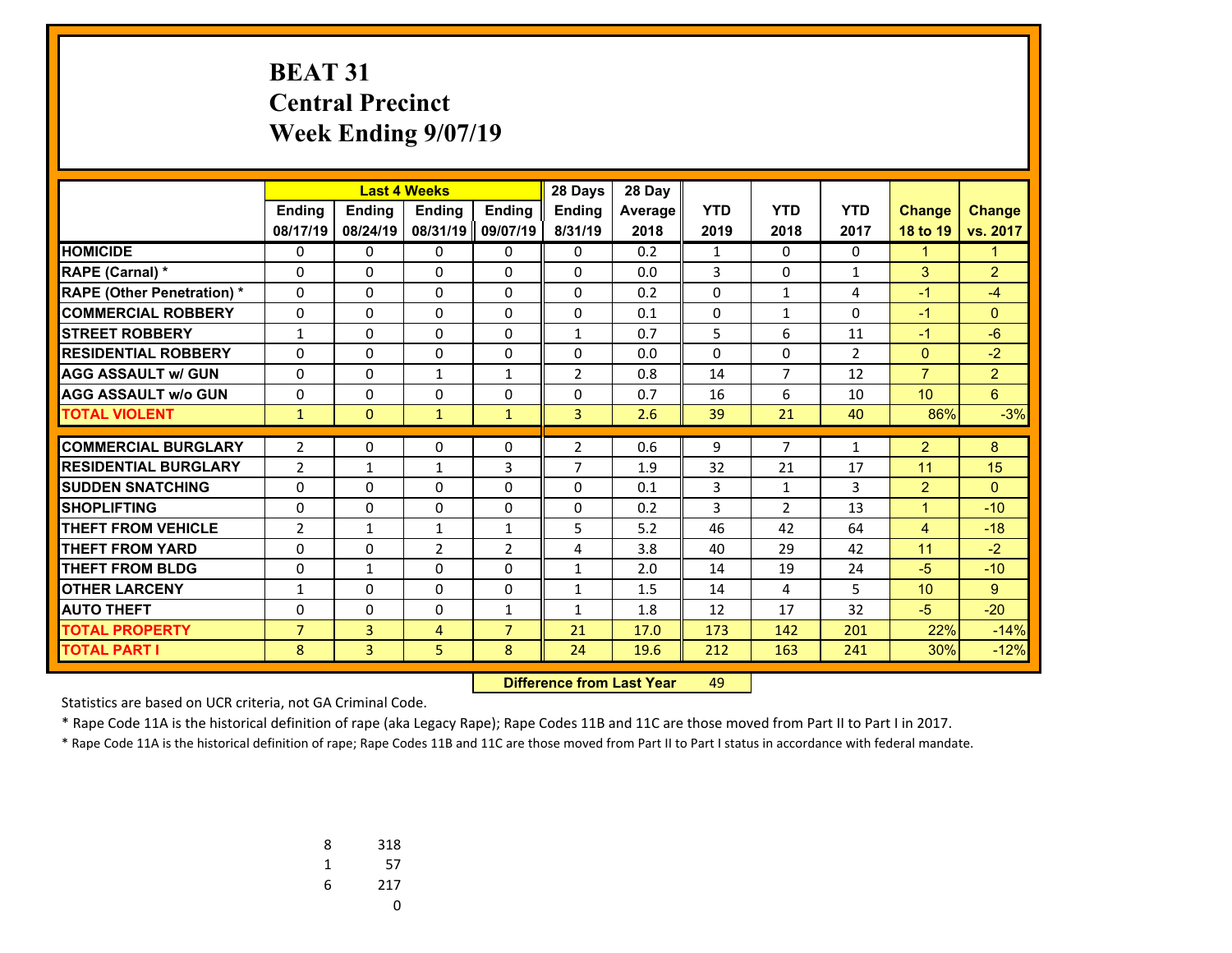# **BEAT 32 Central Precinct Week Ending 9/07/19**

|                                   |               |                |               | <b>Last 4 Weeks</b><br>28 Days |                |         |                |                |                |                |               |
|-----------------------------------|---------------|----------------|---------------|--------------------------------|----------------|---------|----------------|----------------|----------------|----------------|---------------|
|                                   | <b>Ending</b> | <b>Ending</b>  | <b>Endina</b> | <b>Endina</b>                  | <b>Endina</b>  | Average | <b>YTD</b>     | <b>YTD</b>     | <b>YTD</b>     | <b>Change</b>  | <b>Change</b> |
|                                   | 08/17/19      | 08/24/19       | 08/31/19      | 09/07/19                       | 8/31/19        | 2018    | 2019           | 2018           | 2017           | 18 to 19       | vs. 2017      |
| <b>HOMICIDE</b>                   | 0             | 0              | 0             | 0                              | 0              | 0.0     | $\mathbf{1}$   | $\Omega$       | 0              | $\mathbf{1}$   | 1             |
| <b>RAPE (Carnal) *</b>            | 0             | 0              | 0             | 0                              | $\mathbf{0}$   | 0.1     | $\mathbf{1}$   | $\mathbf{1}$   | 4              | $\Omega$       | $-3$          |
| <b>RAPE (Other Penetration) *</b> | 0             | $\Omega$       | $\Omega$      | 0                              | $\Omega$       | 0.1     | 0              | $\mathbf{1}$   | $\overline{2}$ | $-1$           | $-2$          |
| <b>COMMERCIAL ROBBERY</b>         | $\mathbf 0$   | $\overline{2}$ | $\mathbf{1}$  | 0                              | 3              | 0.3     | 8              | 3              | 4              | 5              | 4             |
| <b>STREET ROBBERY</b>             | 0             | 0              | 0             | 0                              | $\Omega$       | 0.3     | 3              | 4              | $\overline{2}$ | $-1$           | $\mathbf{1}$  |
| <b>RESIDENTIAL ROBBERY</b>        | 0             | $\Omega$       | 0             | $\Omega$                       | $\Omega$       | 0.1     | 0              | 0              | 0              | $\Omega$       | $\mathbf{0}$  |
| <b>AGG ASSAULT w/ GUN</b>         | 0             | 0              | 0             | 0                              | $\Omega$       | 0.5     | $\overline{2}$ | 4              | 5              | $-2$           | $-3$          |
| <b>AGG ASSAULT w/o GUN</b>        | $\mathbf{1}$  | 0              | $\Omega$      | 0                              | $\mathbf{1}$   | 0.8     | 8              | 5              | 3              | 3              | 5             |
| <b>TOTAL VIOLENT</b>              | $\mathbf{1}$  | $\overline{2}$ | $\mathbf{1}$  | $\Omega$                       | $\overline{4}$ | 2.2     | 23             | 18             | 20             | 28%            | 15%           |
|                                   |               |                |               |                                |                |         |                |                |                |                |               |
| <b>COMMERCIAL BURGLARY</b>        | 0             | 0              | 0             | 0                              | $\mathbf{0}$   | 0.2     | 3              | $\overline{2}$ | $\overline{2}$ | $\overline{1}$ | $\mathbf{1}$  |
| <b>RESIDENTIAL BURGLARY</b>       | 0             | 0              | $\mathbf{1}$  | $\overline{2}$                 | 3              | 2.1     | 20             | 20             | 16             | $\Omega$       | 4             |
| <b>SUDDEN SNATCHING</b>           | 0             | 0              | $\Omega$      | 0                              | $\Omega$       | 0.0     | $\mathbf{1}$   | $\Omega$       | $\overline{2}$ | $\mathbf{1}$   | $-1$          |
| <b>SHOPLIFTING</b>                | 0             | $\Omega$       | 2             | 0                              | $\overline{2}$ | 5.2     | 32             | 54             | 35             | $-22$          | $-3$          |
| <b>THEFT FROM VEHICLE</b>         | 0             | $\overline{2}$ | $\mathbf{1}$  | 3                              | 6              | 6.4     | 43             | 51             | 85             | $-8$           | $-42$         |
| <b>THEFT FROM YARD</b>            | $\Omega$      | 1              | 0             | 0                              | $\mathbf{1}$   | 3.6     | 21             | 36             | 30             | $-15$          | $-9$          |
| THEFT FROM BLDG                   | $\mathbf 0$   | $\overline{2}$ | $\mathbf{1}$  | $\Omega$                       | 3              | 2.4     | 22             | 27             | 33             | $-5$           | $-11$         |
| <b>OTHER LARCENY</b>              | 0             | 0              | 0             | 0                              | $\Omega$       | 1.7     | $\overline{2}$ | 15             | 7              | $-13$          | $-5$          |
| <b>AUTO THEFT</b>                 | 0             | $\Omega$       | $\Omega$      | $\Omega$                       | $\Omega$       | 1.7     | 12             | 16             | 25             | $-4$           | $-13$         |
| <b>TOTAL PROPERTY</b>             | 0             | 5              | 5             | 5                              | 15             | 23.2    | 156            | 221            | 235            | $-29%$         | $-34%$        |
| <b>TOTAL PART I</b>               | $\mathbf{1}$  | $\overline{7}$ | 6             | 5                              | 19             | 25.5    | 179            | 239            | 255            | $-25%$         | $-30%$        |

 **Difference from Last Year**‐60

Statistics are based on UCR criteria, not GA Criminal Code.

\* Rape Code 11A is the historical definition of rape (aka Legacy Rape); Rape Codes 11B and 11C are those moved from Part II to Part I in 2017.

| 8 | 318 |
|---|-----|
| 1 | 57  |
| 6 | 217 |
|   | U   |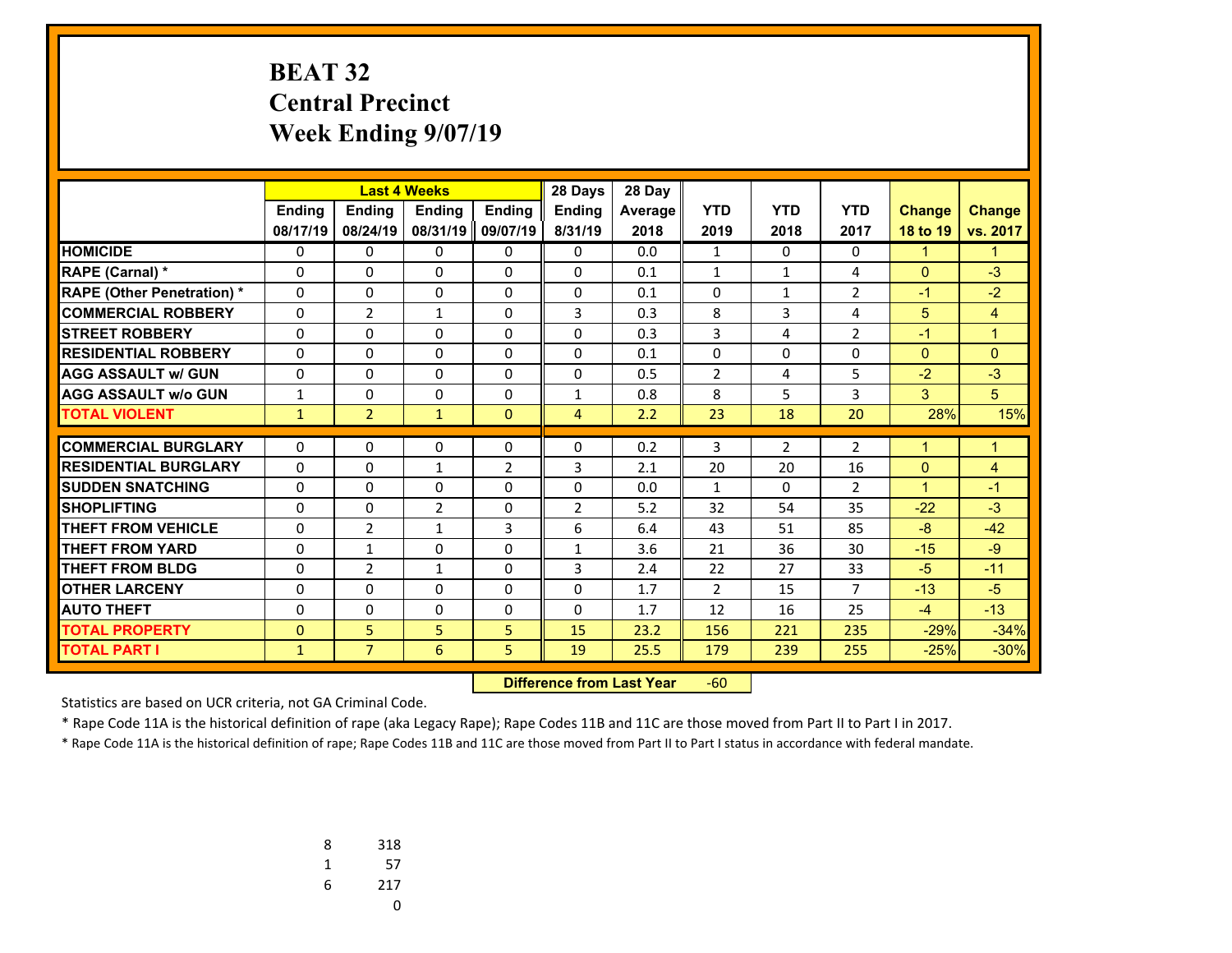# **BEAT 33 Central Precinct Week Ending 9/07/19**

|                                   |                |                | <b>Last 4 Weeks</b> |                | 28 Days        | 28 Day  |                |                |                |                |                 |
|-----------------------------------|----------------|----------------|---------------------|----------------|----------------|---------|----------------|----------------|----------------|----------------|-----------------|
|                                   | <b>Ending</b>  | <b>Ending</b>  | <b>Endina</b>       | <b>Endina</b>  | Ending         | Average | <b>YTD</b>     | <b>YTD</b>     | <b>YTD</b>     | <b>Change</b>  | <b>Change</b>   |
|                                   | 08/17/19       | 08/24/19       | 08/31/19            | 09/07/19       | 8/31/19        | 2018    | 2019           | 2018           | 2017           | 18 to 19       | vs. 2017        |
| <b>HOMICIDE</b>                   | 0              | 0              | $\mathbf{1}$        | 0              | $\mathbf{1}$   | 0.0     | $\overline{2}$ | $\Omega$       | $\mathbf{1}$   | $\overline{2}$ | $\mathbf{1}$    |
| <b>RAPE (Carnal) *</b>            | 0              | 0              | 0                   | 0              | $\Omega$       | 0.2     | 0              | 3              | $\overline{2}$ | $-3$           | $-2$            |
| <b>RAPE (Other Penetration) *</b> | 0              | $\Omega$       | $\Omega$            | $\Omega$       | $\Omega$       | 0.2     | $\Omega$       | $\mathbf{1}$   | $\mathbf{1}$   | $-1$           | $-1$            |
| <b>COMMERCIAL ROBBERY</b>         | 0              | $\Omega$       | $\Omega$            | $\Omega$       | $\Omega$       | 0.2     | $\overline{2}$ | $\mathbf{1}$   | 6              | $\mathbf{1}$   | $-4$            |
| <b>STREET ROBBERY</b>             | $\overline{2}$ | 0              | 0                   | $\overline{2}$ | 4              | 1.7     | 12             | 16             | 14             | $-4$           | $-2$            |
| <b>RESIDENTIAL ROBBERY</b>        | 0              | 0              | $\Omega$            | 0              | $\Omega$       | 0.0     | 0              | $\Omega$       | $\Omega$       | $\mathbf{0}$   | $\Omega$        |
| <b>AGG ASSAULT w/ GUN</b>         | 0              | 0              | 0                   | 0              | $\Omega$       | 0.8     | 10             | $\overline{7}$ | 17             | 3              | $-7$            |
| <b>AGG ASSAULT w/o GUN</b>        | 0              | 0              | 0                   | 0              | $\Omega$       | 1.0     | 18             | 4              | 12             | 14             | 6               |
| <b>TOTAL VIOLENT</b>              | $\overline{2}$ | $\Omega$       | $\mathbf{1}$        | $\overline{2}$ | 5              | 4.1     | 44             | 32             | 53             | 38%            | $-17%$          |
| <b>COMMERCIAL BURGLARY</b>        |                |                |                     |                |                |         |                |                |                | $-3$           |                 |
|                                   | 0              | 0              | 0                   | 0              | $\Omega$       | 0.8     | 5              | 8              | 5              |                | $\Omega$        |
| <b>RESIDENTIAL BURGLARY</b>       | 0              | $\mathbf{1}$   | 0                   | 0              | $\mathbf{1}$   | 1.8     | 19             | 15             | 9              | $\overline{4}$ | 10 <sup>1</sup> |
| <b>SUDDEN SNATCHING</b>           | 0              | 0              | $\Omega$            | 0              | $\Omega$       | 0.4     | $\mathbf{1}$   | $\overline{3}$ | 3              | $-2$           | $-2$            |
| <b>SHOPLIFTING</b>                | 8              | $\overline{2}$ | 5                   | 3              | 18             | 4.8     | 79             | 35             | 65             | 44             | 14              |
| <b>THEFT FROM VEHICLE</b>         | 0              | $\overline{2}$ | $\overline{2}$      | 3              | $\overline{7}$ | 4.5     | 37             | 31             | 60             | $6^{\circ}$    | $-23$           |
| <b>THEFT FROM YARD</b>            | 1              | $\mathbf{1}$   | $\overline{2}$      | $\mathbf{1}$   | 5              | 3.6     | 38             | 29             | 30             | 9              | 8               |
| THEFT FROM BLDG                   | $\overline{2}$ | $\mathbf{1}$   | $\Omega$            | $\Omega$       | 3              | 2.7     | 13             | 22             | 23             | $-9$           | $-10$           |
| <b>OTHER LARCENY</b>              | 1              | 0              | 1                   | 0              | $\overline{2}$ | 1.0     | 23             | 4              | 8              | 19             | 15              |
| <b>AUTO THEFT</b>                 | 0              | 0              | $\Omega$            | 0              | $\Omega$       | 3.1     | 11             | 30             | 29             | $-19$          | $-18$           |
| <b>TOTAL PROPERTY</b>             | 12             | $\overline{7}$ | 10                  | $\overline{7}$ | 36             | 22.7    | 226            | 177            | 232            | 28%            | $-3%$           |
| <b>TOTAL PART I</b>               | 14             | $\overline{7}$ | 11                  | 9              | 41             | 26.8    | 270            | 209            | 285            | 29%            | $-5%$           |

 **Difference from Last Year**r 61

Statistics are based on UCR criteria, not GA Criminal Code.

\* Rape Code 11A is the historical definition of rape (aka Legacy Rape); Rape Codes 11B and 11C are those moved from Part II to Part I in 2017.

| 8 | 318 |
|---|-----|
| 1 | 57  |
| 6 | 217 |
|   | U   |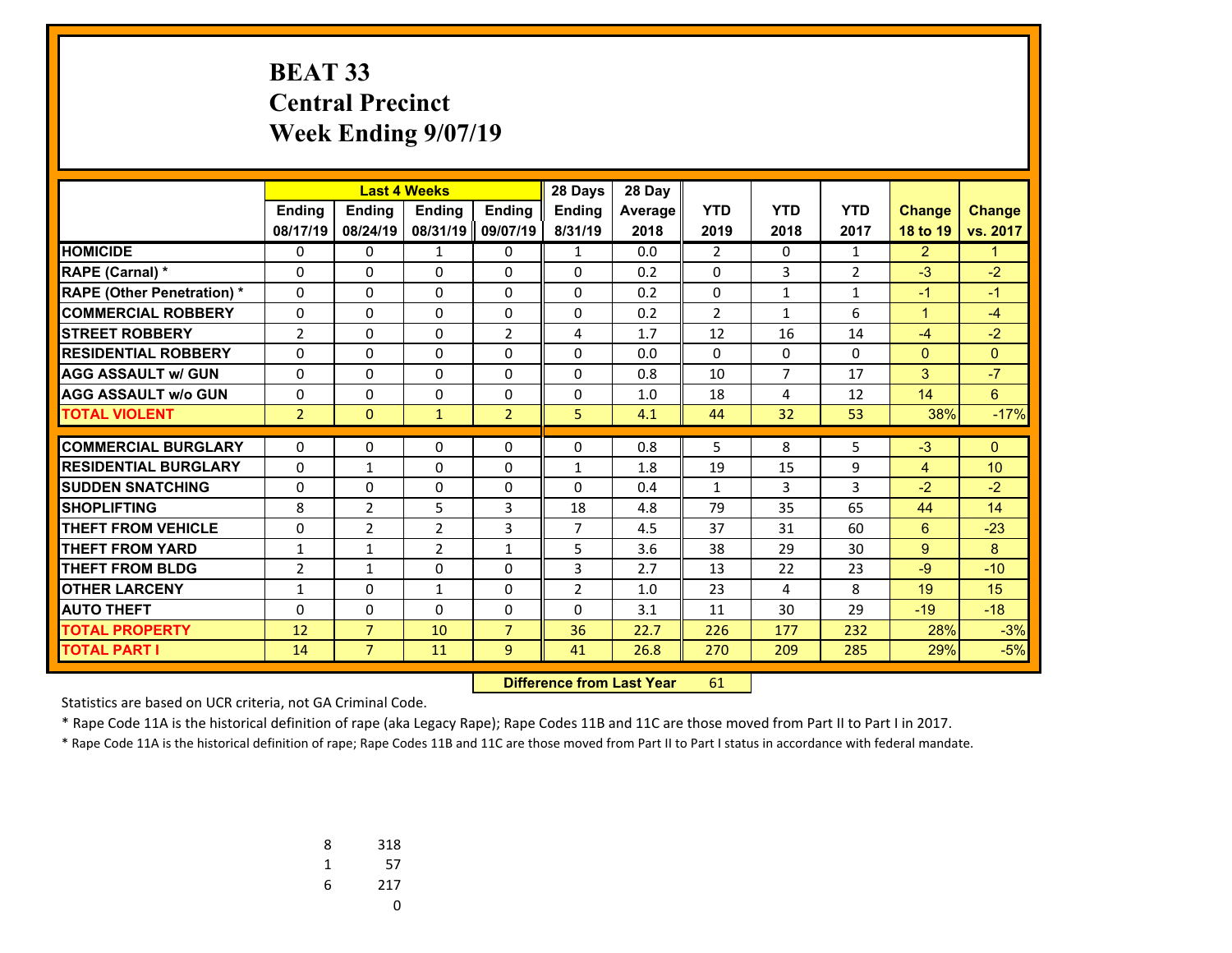# **BEAT 34 Central Precinct Week Ending 9/07/19**

|                                  |                |                | <b>Last 4 Weeks</b> |                | 28 Days        | 28 Day  |                |                |                |                |                |
|----------------------------------|----------------|----------------|---------------------|----------------|----------------|---------|----------------|----------------|----------------|----------------|----------------|
|                                  | <b>Ending</b>  | <b>Ending</b>  | <b>Endina</b>       | <b>Endina</b>  | <b>Endina</b>  | Average | <b>YTD</b>     | <b>YTD</b>     | <b>YTD</b>     | <b>Change</b>  | <b>Change</b>  |
|                                  | 08/17/19       | 08/24/19       | 08/31/19 09/07/19   |                | 8/31/19        | 2018    | 2019           | 2018           | 2017           | 18 to 19       | vs. 2017       |
| <b>HOMICIDE</b>                  | 0              | 0              | 0                   | 1              | $\mathbf{1}$   | 0.2     | $\mathbf{1}$   | $\mathbf{1}$   | 4              | $\mathbf{0}$   | $-3$           |
| <b>RAPE (Carnal) *</b>           | $\Omega$       | $\Omega$       | 0                   | 0              | $\mathbf{0}$   | 0.1     | $\overline{2}$ | $\mathbf{1}$   | 5              | $\mathbf{1}$   | $-3$           |
| <b>RAPE (Other Penetration)*</b> | $\Omega$       | $\Omega$       | $\Omega$            | 0              | $\Omega$       | 0.0     | 1              | $\Omega$       | $\Omega$       | $\mathbf{1}$   | $\mathbf{1}$   |
| <b>COMMERCIAL ROBBERY</b>        | 0              | $\Omega$       | 0                   | 0              | $\Omega$       | 0.0     | $\Omega$       | $\Omega$       | $\Omega$       | $\mathbf{0}$   | $\Omega$       |
| <b>STREET ROBBERY</b>            | $\Omega$       | $\mathbf{1}$   | 0                   | 0              | $\mathbf{1}$   | 0.8     | 9              | 5              | $\overline{7}$ | $\overline{4}$ | $\overline{2}$ |
| <b>RESIDENTIAL ROBBERY</b>       | $\Omega$       | $\Omega$       | 0                   | $\Omega$       | $\Omega$       | 0.2     | $\overline{2}$ | $\mathbf{1}$   | $\overline{2}$ | $\mathbf{1}$   | $\Omega$       |
| <b>AGG ASSAULT w/ GUN</b>        | 0              | $\mathbf{1}$   | $\overline{2}$      | 0              | 3              | 1.8     | 15             | 14             | 25             | $\mathbf{1}$   | $-10$          |
| <b>AGG ASSAULT w/o GUN</b>       | $\mathbf{1}$   | $\mathbf{1}$   | $\Omega$            | $\mathbf{1}$   | 3              | 2.3     | 23             | 23             | 18             | $\mathbf{0}$   | 5              |
| <b>TOTAL VIOLENT</b>             | $\mathbf{1}$   | $\overline{3}$ | $\overline{2}$      | $\overline{2}$ | 8              | 5.4     | 53             | 45             | 61             | 18%            | $-13%$         |
|                                  |                |                |                     |                |                |         |                |                |                |                |                |
| <b>COMMERCIAL BURGLARY</b>       | $\Omega$       | 0              | 0                   | $\mathbf{1}$   | $\mathbf{1}$   | 0.1     | 3              | $\mathbf{1}$   | 5              | $\overline{2}$ | $-2$           |
| <b>RESIDENTIAL BURGLARY</b>      | $\Omega$       | $\Omega$       | $\mathbf{1}$        | $\overline{7}$ | 8              | 4.4     | 32             | 42             | 53             | $-10$          | $-21$          |
| <b>SUDDEN SNATCHING</b>          | $\mathbf 0$    | $\Omega$       | 0                   | 0              | $\Omega$       | 0.3     | 1              | $\overline{2}$ | 6              | $-1$           | $-5$           |
| <b>SHOPLIFTING</b>               | $\mathbf{1}$   | $\mathbf{1}$   | $\Omega$            | $\Omega$       | $\overline{2}$ | 0.5     | 8              | 6              | 24             | $\overline{2}$ | $-16$          |
| <b>THEFT FROM VEHICLE</b>        | 0              | $\mathbf{1}$   | 0                   | 0              | $\mathbf{1}$   | 2.8     | 21             | 29             | 30             | $-8$           | $-9$           |
| <b>THEFT FROM YARD</b>           | $\Omega$       | $\mathbf{1}$   | $\mathbf{1}$        | $\mathbf{1}$   | 3              | 1.5     | 21             | 12             | 19             | 9              | $\overline{2}$ |
| <b>THEFT FROM BLDG</b>           | $\mathbf 0$    | $\Omega$       | $\Omega$            | $\Omega$       | $\Omega$       | 2.1     | 10             | 21             | 20             | $-11$          | $-10$          |
| <b>OTHER LARCENY</b>             | 0              | $\mathbf{1}$   | $\mathbf{1}$        | 0              | $\overline{2}$ | 0.2     | 4              | $\mathbf{1}$   | $\overline{2}$ | 3              | 2              |
| <b>AUTO THEFT</b>                | $\mathbf{1}$   | $\mathbf{1}$   | $\mathbf{1}$        | $\Omega$       | 3              | 2.3     | 19             | 23             | 28             | $-4$           | $-9$           |
| <b>TOTAL PROPERTY</b>            | $\overline{2}$ | 5              | 4                   | 9              | 20             | 14.0    | 119            | 137            | 187            | $-13%$         | $-36%$         |
| <b>TOTAL PART I</b>              | 3              | 8              | 6                   | 11             | 28             | 19.4    | 172            | 182            | 248            | $-5%$          | $-31%$         |

 **Difference from Last Year** $-10$ 

Statistics are based on UCR criteria, not GA Criminal Code.

\* Rape Code 11A is the historical definition of rape (aka Legacy Rape); Rape Codes 11B and 11C are those moved from Part II to Part I in 2017.

| 8 | 318 |
|---|-----|
| 1 | 57  |
| 6 | 217 |
|   | U   |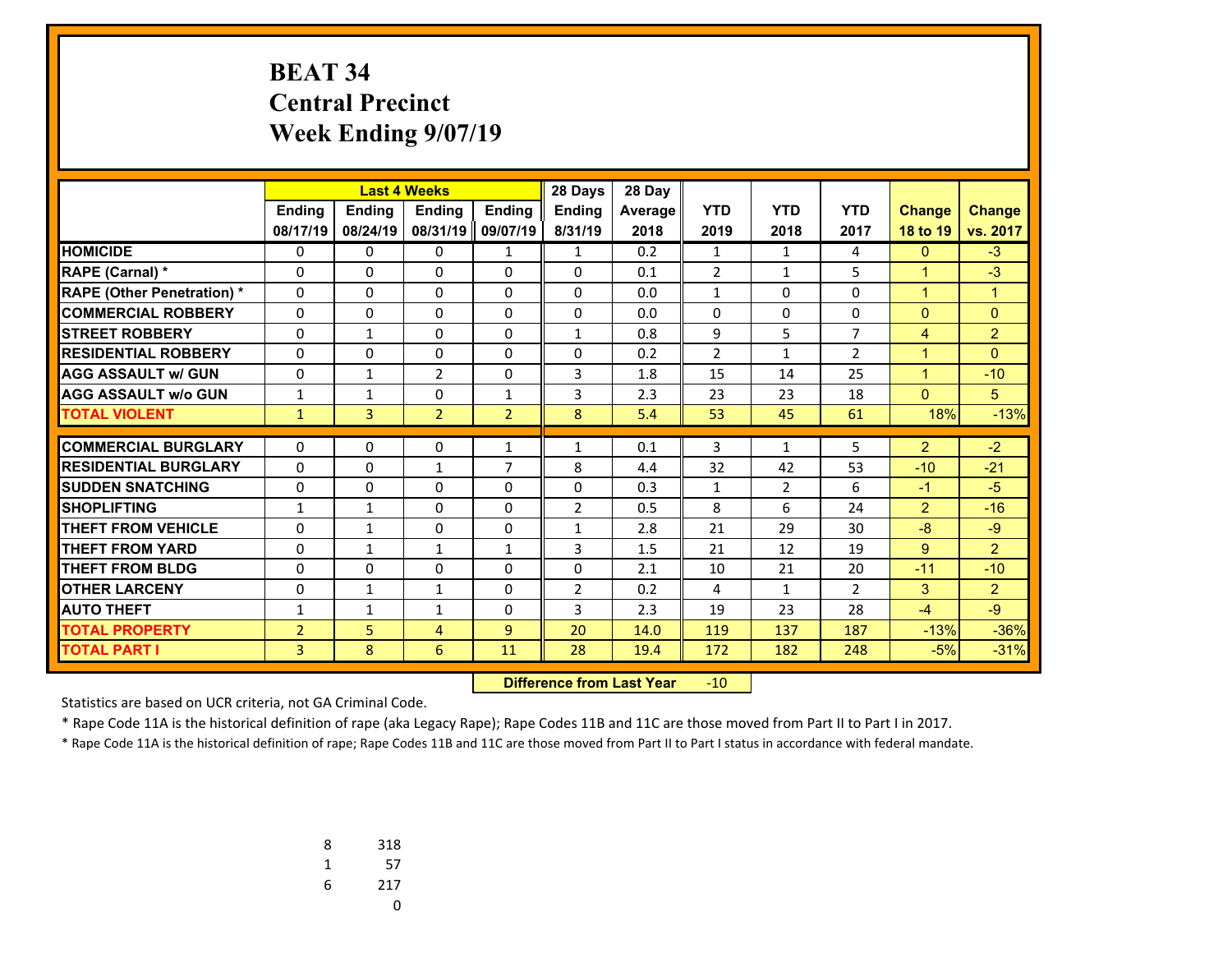# **BEAT 35 Central Precinct Week Ending 9/07/19**

|                                   |                |                | <b>Last 4 Weeks</b> |                | 28 Days        | 28 Day  |                |                |                |                |                 |
|-----------------------------------|----------------|----------------|---------------------|----------------|----------------|---------|----------------|----------------|----------------|----------------|-----------------|
|                                   | <b>Ending</b>  | <b>Ending</b>  | <b>Endina</b>       | <b>Endina</b>  | <b>Endina</b>  | Average | <b>YTD</b>     | <b>YTD</b>     | <b>YTD</b>     | <b>Change</b>  | <b>Change</b>   |
|                                   | 08/17/19       | 08/24/19       | 08/31/19            | 09/07/19       | 8/31/19        | 2018    | 2019           | 2018           | 2017           | 18 to 19       | vs. 2017        |
| <b>HOMICIDE</b>                   | 0              | 0              | 0                   | 0              | 0              | 0.1     | 0              | $\Omega$       | $\mathbf{1}$   | $\mathbf{0}$   | $-1$            |
| <b>RAPE (Carnal) *</b>            | 0              | 0              | 0                   | 0              | $\Omega$       | 0.3     | 0              | 3              | $\Omega$       | $-3$           | $\Omega$        |
| <b>RAPE (Other Penetration) *</b> | 0              | $\Omega$       | $\Omega$            | $\Omega$       | $\Omega$       | 0.3     | $\Omega$       | $\overline{3}$ | $\Omega$       | $-3$           | $\Omega$        |
| <b>COMMERCIAL ROBBERY</b>         | 0              | $\Omega$       | $\Omega$            | $\Omega$       | $\Omega$       | 0.2     | $\Omega$       | $\mathbf{1}$   | $\overline{2}$ | $-1$           | $-2$            |
| <b>STREET ROBBERY</b>             | 0              | 0              | $\mathbf{1}$        | 0              | 1              | 0.6     | 9              | $\overline{2}$ | 5              | $\overline{7}$ | 4               |
| <b>RESIDENTIAL ROBBERY</b>        | 0              | 0              | 0                   | 0              | $\Omega$       | 0.0     | $\Omega$       | $\Omega$       | $\mathbf{1}$   | $\mathbf{0}$   | $-1$            |
| <b>AGG ASSAULT w/ GUN</b>         | $\overline{2}$ | 0              | 0                   | 0              | $\overline{2}$ | 1.9     | 21             | 17             | 11             | $\overline{4}$ | 10 <sup>1</sup> |
| <b>AGG ASSAULT w/o GUN</b>        | 0              | $\mathbf{1}$   | 0                   | 0              | $\mathbf{1}$   | 1.6     | 12             | 12             | 11             | $\mathbf{0}$   | $\mathbf{1}$    |
| <b>TOTAL VIOLENT</b>              | $\overline{2}$ | $\mathbf{1}$   | $\mathbf{1}$        | $\Omega$       | $\overline{4}$ | 5.0     | 42             | 38             | 31             | 11%            | 35%             |
| <b>COMMERCIAL BURGLARY</b>        |                |                |                     |                |                |         |                |                | 7              |                | $-2$            |
|                                   | 0              | $\mathbf{1}$   | 0                   | 0              | 1              | 0.4     | 5              | 4              |                | $\mathbf{1}$   |                 |
| <b>RESIDENTIAL BURGLARY</b>       | 0              | 0              | 1                   | $\overline{2}$ | 3              | 3.6     | 26             | 33             | 36             | $-7$           | $-10$           |
| <b>SUDDEN SNATCHING</b>           | 0              | $\mathbf{1}$   | 0                   | 0              | 1              | 0.2     | $\mathbf{1}$   | $\mathbf{1}$   | 3              | $\mathbf{0}$   | $-2$            |
| <b>SHOPLIFTING</b>                | $\mathbf{1}$   | $\Omega$       | 0                   | $\mathbf{1}$   | $\overline{2}$ | 2.5     | 23             | 20             | 20             | 3              | 3               |
| <b>THEFT FROM VEHICLE</b>         | 0              | $\overline{2}$ | 3                   | $\mathbf{1}$   | 6              | 3.9     | 55             | 33             | 30             | 22             | 25              |
| <b>THEFT FROM YARD</b>            | 0              | 0              | 1                   | 0              | 1              | 2.1     | $\overline{7}$ | 16             | 22             | $-9$           | $-15$           |
| THEFT FROM BLDG                   | 0              | $\mathbf{1}$   | 1                   | $\Omega$       | $\overline{2}$ | 1.3     | 15             | 15             | 28             | $\mathbf{0}$   | $-13$           |
| <b>OTHER LARCENY</b>              | 0              | 0              | 0                   | 0              | $\Omega$       | 0.8     | 10             | 5              | 6              | 5              | 4               |
| <b>AUTO THEFT</b>                 | 0              | $\Omega$       | 0                   | 0              | $\Omega$       | 3.5     | 15             | 36             | 23             | $-21$          | $-8$            |
| <b>TOTAL PROPERTY</b>             | $\mathbf{1}$   | 5              | 6                   | 4              | 16             | 18.3    | 157            | 163            | 175            | $-4%$          | $-10%$          |
| <b>TOTAL PART I</b>               | 3              | 6              | $\overline{7}$      | 4              | 20             | 23.2    | 199            | 201            | 206            | $-1%$          | $-3%$           |

 **Difference from Last Year**r -2

Statistics are based on UCR criteria, not GA Criminal Code.

\* Rape Code 11A is the historical definition of rape (aka Legacy Rape); Rape Codes 11B and 11C are those moved from Part II to Part I in 2017.

| 8 | 318 |
|---|-----|
| 1 | 57  |
| 6 | 217 |
|   | U   |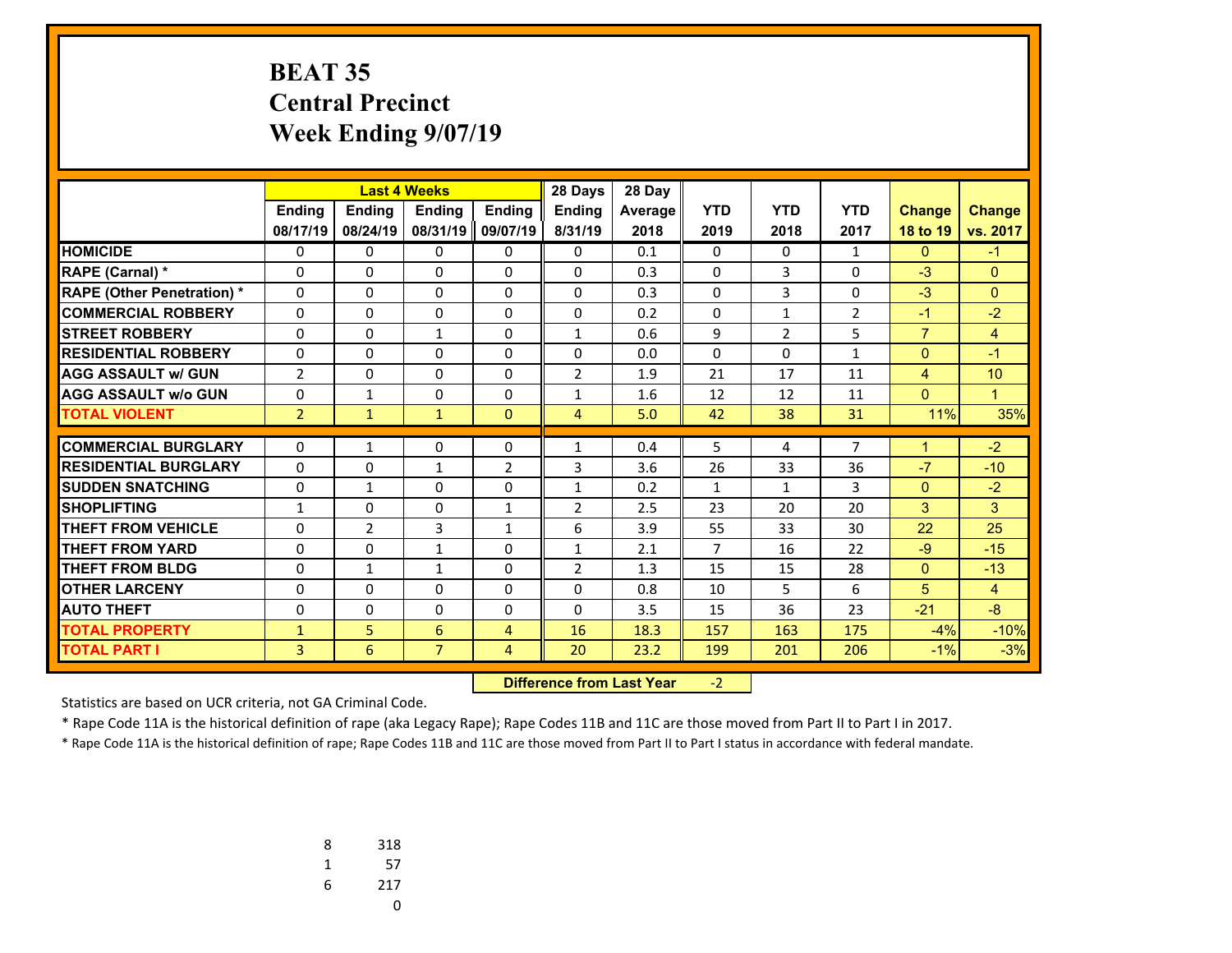# **BEAT 36 Central Precinct Week Ending 9/07/19**

|                                   |               |                | <b>Last 4 Weeks</b> |                | 28 Days        | 28 Day  |                |                |                |                |                |
|-----------------------------------|---------------|----------------|---------------------|----------------|----------------|---------|----------------|----------------|----------------|----------------|----------------|
|                                   | <b>Ending</b> | <b>Ending</b>  | <b>Endina</b>       | <b>Endina</b>  | <b>Endina</b>  | Average | <b>YTD</b>     | <b>YTD</b>     | <b>YTD</b>     | <b>Change</b>  | <b>Change</b>  |
|                                   | 08/17/19      | 08/24/19       | 08/31/19            | 09/07/19       | 8/31/19        | 2018    | 2019           | 2018           | 2017           | 18 to 19       | vs. 2017       |
| <b>HOMICIDE</b>                   | 0             | 0              | 0                   | 0              | $\Omega$       | 0.1     | 0              | $\Omega$       | $\Omega$       | $\mathbf{0}$   | $\mathbf{0}$   |
| <b>RAPE (Carnal) *</b>            | 0             | $\Omega$       | 0                   | $\Omega$       | $\Omega$       | 0.2     | $\mathbf{1}$   | $\overline{3}$ | $\overline{2}$ | $-2$           | $-1$           |
| <b>RAPE (Other Penetration) *</b> | $\Omega$      | 0              | 0                   | $\Omega$       | $\Omega$       | 0.1     | $\Omega$       | $\Omega$       | $\Omega$       | $\mathbf{0}$   | $\Omega$       |
| <b>COMMERCIAL ROBBERY</b>         | 0             | $\Omega$       | 0                   | $\mathbf{1}$   | $\mathbf{1}$   | 0.0     | $\overline{2}$ | $\Omega$       | $\mathbf{1}$   | $\overline{2}$ | $\mathbf{1}$   |
| <b>STREET ROBBERY</b>             | $\Omega$      | $\Omega$       | 0                   | $\mathbf{1}$   | $\mathbf{1}$   | 0.4     | 6              | 3              | 3              | 3              | 3              |
| <b>RESIDENTIAL ROBBERY</b>        | 0             | 0              | 0                   | 0              | $\Omega$       | 0.4     | $\mathbf{1}$   | 5              | $\Omega$       | $-4$           | $\mathbf{1}$   |
| <b>AGG ASSAULT w/ GUN</b>         | $\Omega$      | 0              | $\mathbf{1}$        | 0              | $\mathbf{1}$   | 0.7     | 9              | 4              | 4              | 5              | 5              |
| <b>AGG ASSAULT w/o GUN</b>        | 0             | 0              | 0                   | 0              | $\Omega$       | 0.7     | 5              | 6              | 6              | $-1$           | $-1$           |
| <b>TOTAL VIOLENT</b>              | $\mathbf{0}$  | $\mathbf{0}$   | $\mathbf{1}$        | $\overline{2}$ | $\overline{3}$ | 2.5     | 24             | 21             | 16             | 14%            | 50%            |
| <b>COMMERCIAL BURGLARY</b>        |               | 0              | $\Omega$            |                |                | 0.5     |                | 5              | 8              |                |                |
|                                   | $\mathbf{1}$  |                |                     | 0              | $\mathbf{1}$   |         | 9              |                |                | 4              | $\mathbf 1$    |
| <b>RESIDENTIAL BURGLARY</b>       | $\mathbf{1}$  | $\Omega$       | $\Omega$            | 0              | $\mathbf{1}$   | 1.6     | 18             | 15             | 16             | 3              | $\overline{2}$ |
| <b>SUDDEN SNATCHING</b>           | 0             | 0              | 0                   | $\Omega$       | 0              | 0.2     | $\mathbf{1}$   | $\Omega$       | $\overline{2}$ | $\mathbf{1}$   | $-1$           |
| <b>SHOPLIFTING</b>                | 5             | $\Omega$       | $\overline{2}$      | $\mathbf{1}$   | 8              | 3.5     | 34             | 24             | 24             | 10             | 10             |
| <b>THEFT FROM VEHICLE</b>         | 4             | $\mathbf{1}$   | $\mathbf{1}$        | $\mathbf{1}$   | $\overline{7}$ | 3.2     | 30             | 30             | 25             | $\mathbf{0}$   | 5              |
| <b>THEFT FROM YARD</b>            | 0             | $\Omega$       | $\Omega$            | $\Omega$       | $\Omega$       | 1.1     | 5              | 6              | 14             | $-1$           | $-9$           |
| <b>THEFT FROM BLDG</b>            | 0             | $\mathbf{1}$   | 0                   | 0              | $\mathbf{1}$   | 2.1     | 16             | 18             | 14             | $-2$           | $\overline{2}$ |
| <b>OTHER LARCENY</b>              | 0             | 0              | $\Omega$            | 0              | $\Omega$       | 0.2     | $\mathbf{1}$   | $\mathbf{1}$   | $\overline{2}$ | $\mathbf{0}$   | $-1$           |
| <b>AUTO THEFT</b>                 | 0             | 0              | 0                   | 0              | $\Omega$       | 1.8     | 17             | 10             | 14             | $\overline{7}$ | 3              |
| <b>TOTAL PROPERTY</b>             | 11            | $\overline{2}$ | 3                   | $\overline{2}$ | 18             | 14.2    | 131            | 109            | 119            | 20%            | 10%            |
| <b>TOTAL PART I</b>               | 11            | $\overline{2}$ | $\overline{4}$      | 4              | 21             | 16.7    | 155            | 130            | 135            | 19%            | 15%            |

 **Difference from Last Year**25

Statistics are based on UCR criteria, not GA Criminal Code.

\* Rape Code 11A is the historical definition of rape (aka Legacy Rape); Rape Codes 11B and 11C are those moved from Part II to Part I in 2017.

| 8 | 318 |
|---|-----|
| 1 | 57  |
| 6 | 217 |
|   | U   |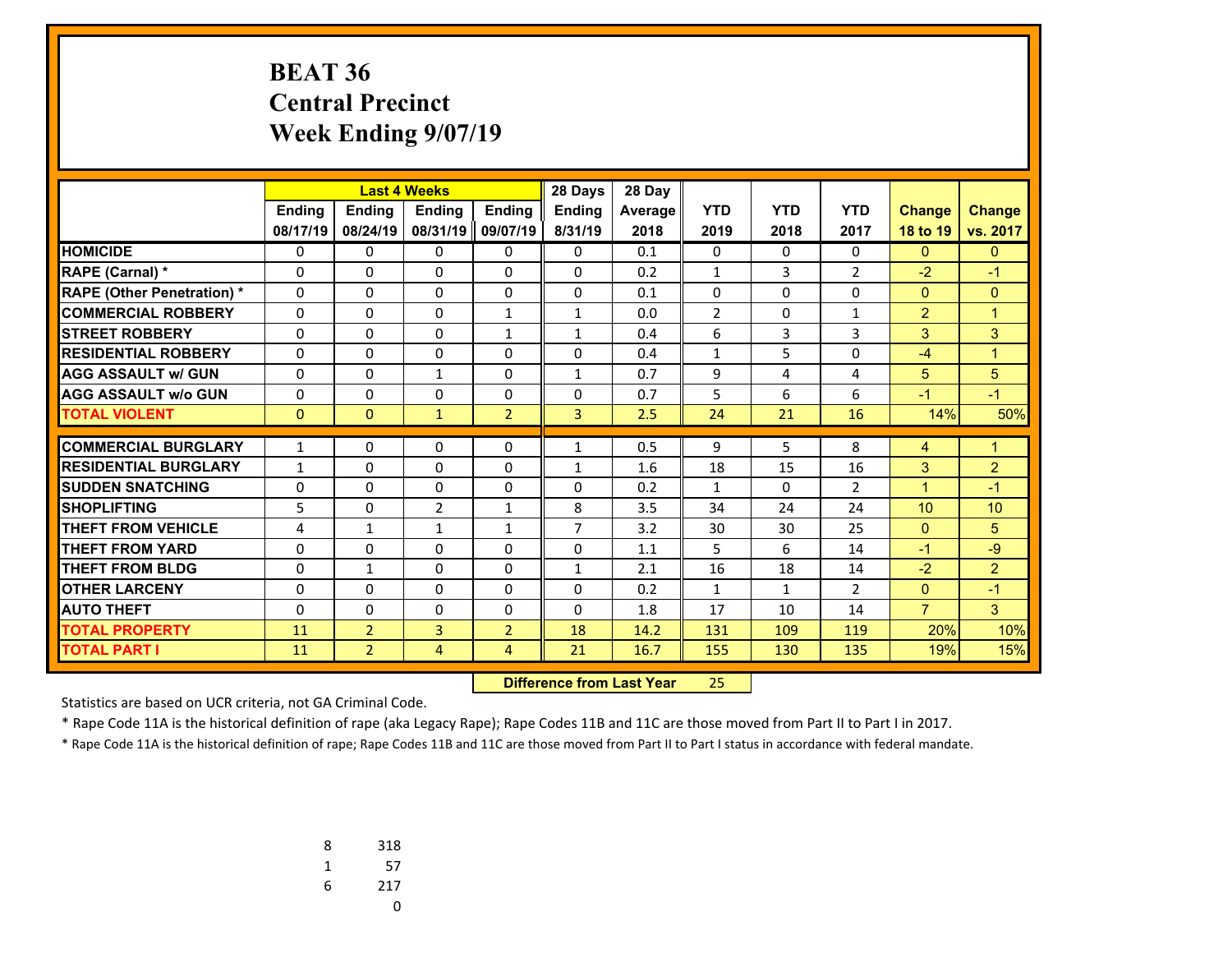

### **COMPSTATSOUTH PRECINCTWeek Ending 9/07/19**

#### **PRECINCT COMMANDER:**

**CAPT. MICHELLE HALFORD**



|                                   | Week<br><b>Ending</b><br>9/7/19 | Week<br><b>Ending</b><br>8/31/19 | Weekly<br>Avg<br>2018 | $28-Dav$<br><b>Ending</b><br>9/7/19 | $28-Dav$<br><b>Ending</b><br>8/10/19 | Avg<br>28-Day<br>2018 | <b>YTD</b><br>2019 | <b>YTD</b><br>2018 | <b>YTD</b><br>2017 | <b>Change</b><br>18 to 19 | <b>Change</b><br>vs. 2017 |
|-----------------------------------|---------------------------------|----------------------------------|-----------------------|-------------------------------------|--------------------------------------|-----------------------|--------------------|--------------------|--------------------|---------------------------|---------------------------|
| <b>HOMICIDE</b>                   | $\bf{0}$                        | 0                                | $\Omega$              | 0                                   | 0                                    | 0                     | 5                  | 4                  |                    |                           | 4                         |
| <b>RAPE (Carnal) *</b>            | $\mathbf{0}$                    |                                  | $\Omega$              |                                     |                                      |                       | 8                  | 8                  | 6                  | $\Omega$                  | $\overline{2}$            |
| <b>RAPE (Other Penetration) *</b> | $\bf{0}$                        | 0                                | $\Omega$              | 0                                   |                                      |                       |                    | 13                 | 3                  | $-12$                     | $-2$                      |
| <b>COMMERCIAL ROBBERY</b>         |                                 |                                  | $\mathbf{0}$          | 3                                   | 3                                    |                       | 13                 | 8                  | 22                 | 5                         | -9                        |
| <b>STREET ROBBERY</b>             |                                 | 0                                |                       | 1                                   | $\overline{ }$                       | 3                     | 27                 | 27                 | 20                 | $\mathbf{0}$              | $\overline{7}$            |
| <b>RESIDENTIAL ROBBERY</b>        | 0                               | 0                                | $\mathbf{0}$          | $\bf{0}$                            | 0                                    |                       | 3                  | 8                  |                    | $-5$                      | $\overline{2}$            |
| <b>AGG ASSAULT w/ GUN</b>         | $\mathbf 0$                     | 3                                |                       | 4                                   | 3                                    | 2                     | 41                 | 16                 | 29                 | 25                        | 12                        |
| <b>AGG ASSAULT w/o GUN</b>        | $\bf{0}$                        | 0                                |                       | 6                                   | 4                                    | 4                     | 62                 | 33                 | 26                 | 29                        | 36                        |
| <b>TOTAL VIOLENT</b>              | $\overline{2}$                  | 5                                | 3                     | 15                                  | 19                                   | 14                    | 160                | 117                | 108                | 37%                       | 48%                       |
| <b>COMMERCIAL BURGLARY</b>        |                                 |                                  |                       | 3                                   | 5                                    | 5.                    | 47                 | 42                 | 47                 | 5.                        | 0                         |
| <b>RESIDENTIAL BURGLARY</b>       | 11                              | 4                                |                       | 21                                  | 11                                   | 15                    | 85                 | 138                | 135                | $-53$                     | $-50$                     |
| <b>SUDDEN SNATCHING</b>           | $\mathbf{0}$                    | 0                                | 4<br>$\Omega$         |                                     | $\mathcal{P}$                        |                       | 10                 | 8                  | 3                  | $\overline{2}$            | 7                         |
| <b>SHOPLIFTING</b>                | 10                              | 6                                | 13                    | 25                                  | 29                                   | 53                    |                    | 426                | 499                | 33                        | $-40$                     |
|                                   |                                 |                                  | $\overline{7}$        |                                     |                                      | 28                    | 459                |                    |                    | 10                        |                           |
| <b>THEFT FROM VEHICLE</b>         | 4                               | 4                                |                       | 20                                  | 34                                   |                       | 259                | 249                | 298                |                           | $-39$                     |
| <b>THEFT FROM YARD</b>            |                                 | 0                                | $\mathcal{P}$         | 8                                   | 3                                    | 8                     | 53                 | 72                 | 68                 | $-19$                     | $-15$                     |
| <b>THEFT FROM BLDG</b>            | $\mathbf{2}$                    | 3                                | 3<br>-1               | 15                                  | 21                                   | 12                    | 127                | 103                | 164                | 24                        | $-37$                     |
| <b>OTHER LARCENY</b>              | $\mathbf{0}$                    | $\overline{2}$                   |                       | 4                                   | 9                                    | $\overline{2}$        | 39                 | 20                 | 28                 | 19                        | 11                        |
| <b>AUTO THEFT</b>                 | $\mathbf{2}$                    | 3                                | 3                     | 17                                  | 6                                    | 11                    | 101                | 99                 | 110                | $\overline{2}$            | -9                        |
| <b>TOTAL PROPERTY</b>             | 31                              | 23                               | 34                    | 114                                 | 120                                  | 136                   | 1180               | 1157               | 1352               | 2%                        | $-13%$                    |
| <b>TOTAL PART I</b>               | 33                              | 28                               | 37                    | 129                                 | 139                                  | 150                   | 1340               | 1274               | 1460               | 5%                        | $-8%$                     |

Statistics are based on UCR criteria, not GA Criminal Code, and are **Difference from Last Year** 66

preliminary, based on RMS data at the time prepared, and are subject to change.

Cell Shading: white is within 0.6 standard deviation of the mean; red is above; green is below.

\* Code 11A is the pre‐2016 definition of rape; Codes 11B and 11C are by federal mandate in 2016.

| <b>Arrests</b> | <b>Week</b><br><b>Ending</b><br>9/7/19 | YTD<br>2019 |
|----------------|----------------------------------------|-------------|
| Felony         |                                        | 242         |
| <b>Drugs</b>   |                                        | 98          |
| Gun            |                                        | 26          |
| Gangs          |                                        |             |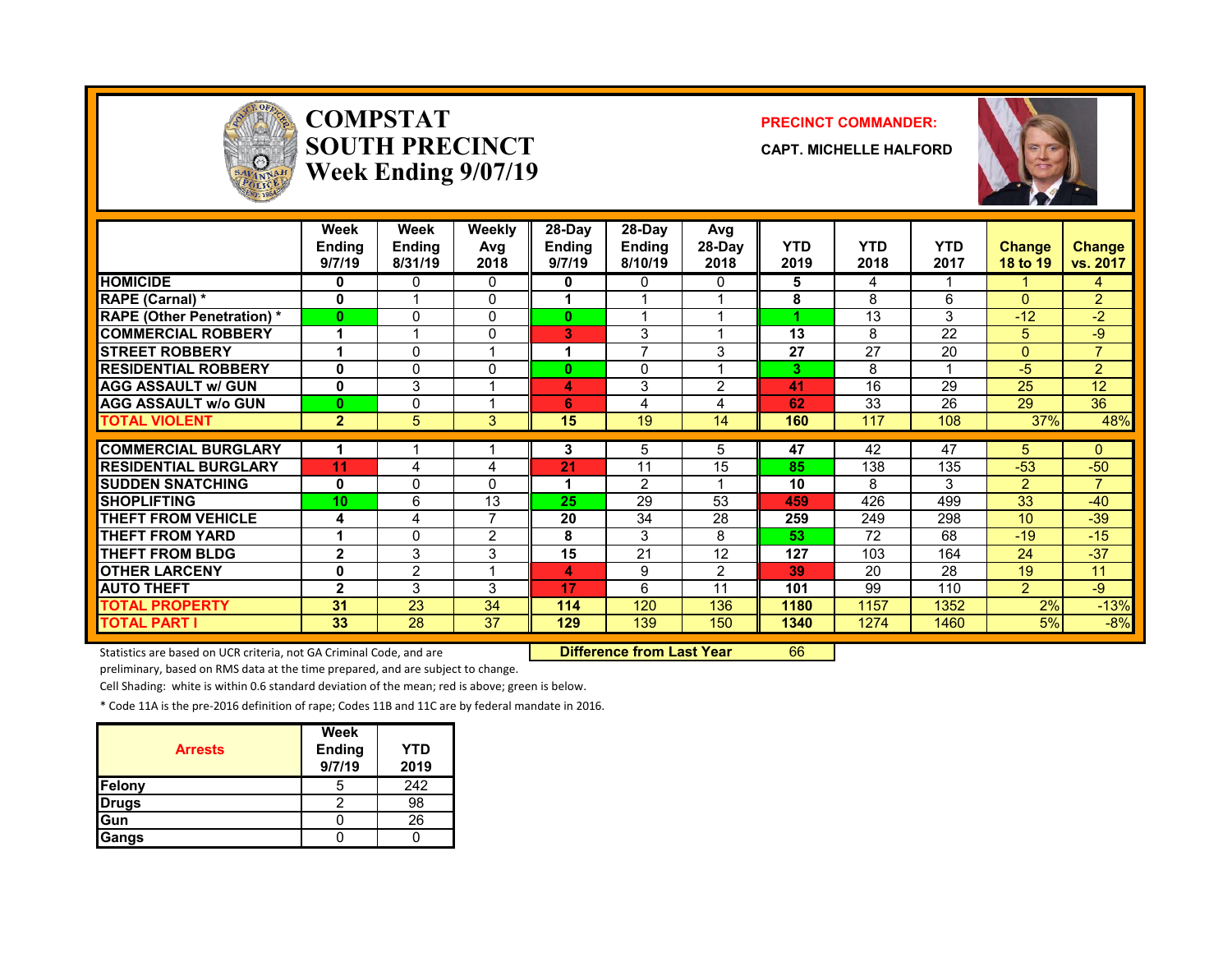# **BEAT 41 South Precinct Week Ending 9/07/19**

|                                   | <b>Last 4 Weeks</b> |               |                | 28 Days        | 28 Day         |                |                |                |                |                |                      |
|-----------------------------------|---------------------|---------------|----------------|----------------|----------------|----------------|----------------|----------------|----------------|----------------|----------------------|
|                                   | <b>Ending</b>       | <b>Ending</b> | <b>Endina</b>  | <b>Endina</b>  | <b>Endina</b>  | <b>Average</b> | <b>YTD</b>     | <b>YTD</b>     | <b>YTD</b>     | <b>Change</b>  | <b>Change</b>        |
|                                   | 08/17/19            | 08/24/19      | 08/31/19       | 09/07/19       | 8/31/19        | 2018           | 2019           | 2018           | 2017           | 18 to 19       | vs. 2017             |
| <b>HOMICIDE</b>                   | 0                   | $\Omega$      | 0              | 0              | $\Omega$       | 0.0            | $\mathbf{1}$   | $\Omega$       | $\Omega$       | 1              | 1                    |
| <b>RAPE (Carnal) *</b>            | 0                   | $\Omega$      | 0              | 0              | $\Omega$       | 0.2            | $\overline{2}$ | $\Omega$       | $\Omega$       | $\overline{2}$ | $\overline{2}$       |
| <b>RAPE (Other Penetration) *</b> | $\Omega$            | $\Omega$      | $\Omega$       | $\Omega$       | $\Omega$       | 0.1            | $\mathbf{0}$   | $\mathbf{1}$   | 0              | $-1$           | $\Omega$             |
| <b>COMMERCIAL ROBBERY</b>         | $\mathbf{1}$        | $\Omega$      | 0              | $\mathbf{1}$   | $\overline{2}$ | 0.2            | 4              | $\mathbf{1}$   | 8              | 3              | $-4$                 |
| <b>STREET ROBBERY</b>             | $\Omega$            | $\Omega$      | $\Omega$       | $\Omega$       | $\Omega$       | 0.3            | 8              | 4              | $\overline{2}$ | $\overline{4}$ | 6                    |
| <b>RESIDENTIAL ROBBERY</b>        | $\Omega$            | $\Omega$      | 0              | 0              | $\Omega$       | 0.1            | $\mathbf{1}$   | $\mathbf{1}$   | 0              | $\Omega$       | 1                    |
| <b>AGG ASSAULT w/ GUN</b>         | $\Omega$            | $\Omega$      | $\mathbf{1}$   | $\Omega$       | $\mathbf{1}$   | 0.1            | 3              | $\Omega$       | $\overline{2}$ | 3              | $\overline{1}$       |
| <b>AGG ASSAULT w/o GUN</b>        | 0                   | 0             | 0              | 0              | $\Omega$       | 0.2            | 7              | $\overline{2}$ | 3              | 5              | $\overline{4}$       |
| <b>TOTAL VIOLENT</b>              | $\mathbf{1}$        | $\mathbf{0}$  | $\mathbf{1}$   | $\mathbf{1}$   | $\overline{3}$ | 1.1            | 26             | 9              | 15             | 189%           | 73%                  |
|                                   |                     |               |                |                |                |                |                |                |                |                |                      |
| <b>COMMERCIAL BURGLARY</b>        | $\Omega$            | $\Omega$      | 1              | $\Omega$       | $\mathbf{1}$   | 0.8            | 11             | 7              | 12             | 4              | $-1$                 |
| <b>RESIDENTIAL BURGLARY</b>       | 0                   | $\Omega$      | 1              | 0              | 1              | 1.2            | 6              | 11             | 19             | $-5$           | $-13$                |
| <b>SUDDEN SNATCHING</b>           | 0                   | 0             | 0              | 0              | 0              | 0.4            | $\overline{2}$ | 3              | $\mathbf{1}$   | $-1$           | $\blacktriangleleft$ |
| <b>SHOPLIFTING</b>                | $\mathbf 0$         | $\Omega$      | $\Omega$       | $\mathbf{1}$   | $\mathbf{1}$   | 1.7            | 20             | 17             | 44             | 3              | $-24$                |
| <b>THEFT FROM VEHICLE</b>         | 0                   | $\Omega$      | 0              | $\mathbf{1}$   | $\mathbf{1}$   | 3.5            | 55             | 28             | 32             | 27             | 23                   |
| <b>THEFT FROM YARD</b>            | 0                   | $\Omega$      | $\Omega$       | 0              | $\Omega$       | 1.2            | 6              | 11             | 15             | $-5$           | $-9$                 |
| <b>THEFT FROM BLDG</b>            | $\mathbf{1}$        | $\mathbf{1}$  | 0              | 0              | $\overline{2}$ | 2.0            | 31             | 17             | 31             | 14             | $\Omega$             |
| <b>OTHER LARCENY</b>              | 0                   | $\Omega$      | $\mathbf{1}$   | 0              | $\mathbf{1}$   | 0.4            | 3              | $\overline{2}$ | 3              | $\mathbf{1}$   | $\Omega$             |
| <b>AUTO THEFT</b>                 | 1                   | $\Omega$      | 0              | 0              | $\mathbf{1}$   | 0.8            | 15             | 7              | 16             | 8              | $-1$                 |
| <b>TOTAL PROPERTY</b>             | $\overline{2}$      | $\mathbf{1}$  | 3              | $\overline{2}$ | $\mathbf{8}$   | 11.9           | 149            | 103            | 173            | 45%            | $-14%$               |
| <b>TOTAL PART I</b>               | 3                   | $\mathbf{1}$  | $\overline{4}$ | 3              | 11             | 13.0           | 175            | 112            | 188            | 56%            | $-7%$                |

 **Difference from Last Year**r 63

Statistics are based on UCR criteria, not GA Criminal Code.

\* Rape Code 11A is the historical definition of rape (aka Legacy Rape); Rape Codes 11B and 11C are those moved from Part II to Part I in 2017.

| 8 | 318 |
|---|-----|
| 1 | 57  |
| 6 | 217 |
|   | U   |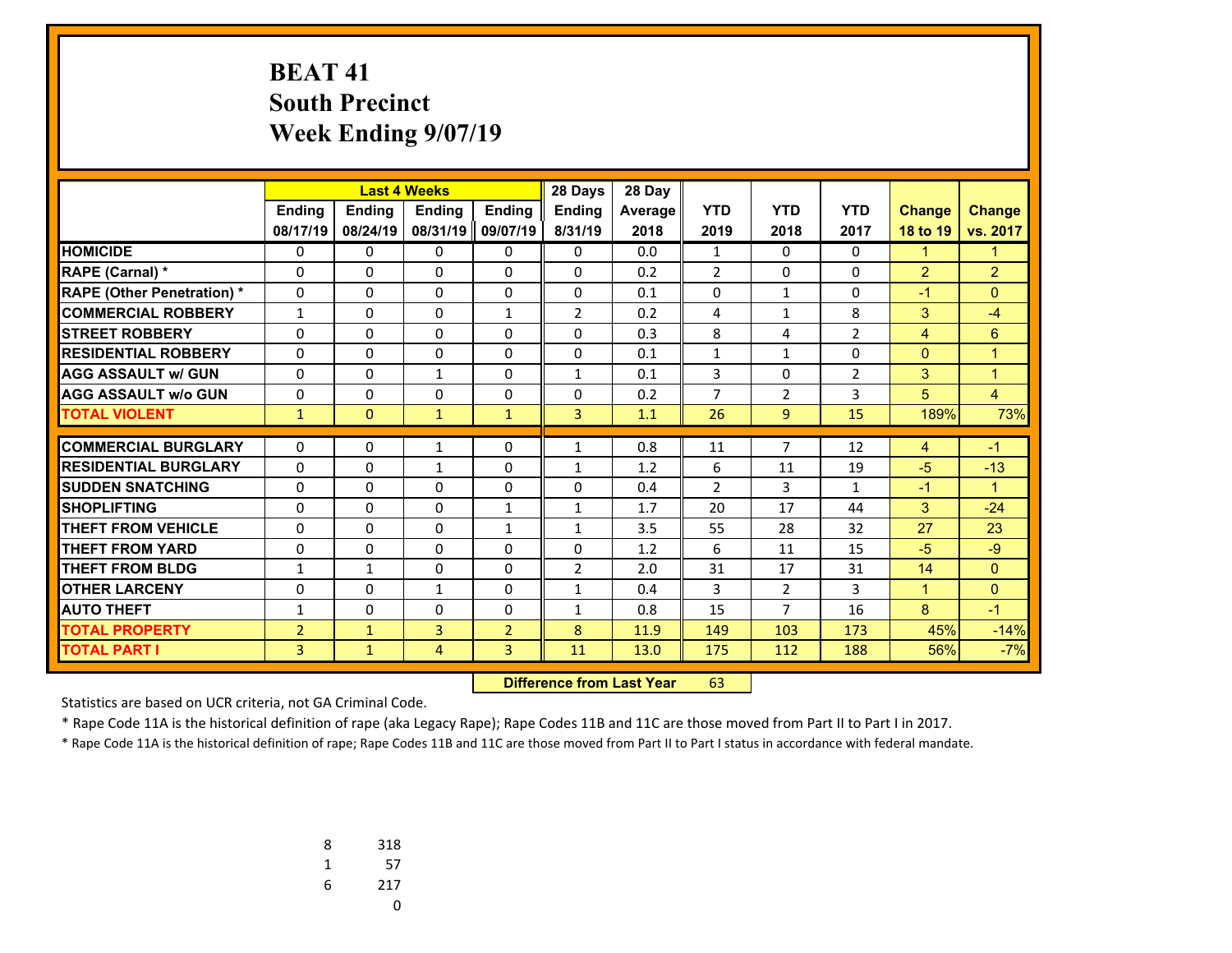# **BEAT 42 South Precinct Week Ending 9/07/19**

|                                   |                |                | <b>Last 4 Weeks</b> |               | 28 Days        | 28 Day         |                |                |              |                      |                |
|-----------------------------------|----------------|----------------|---------------------|---------------|----------------|----------------|----------------|----------------|--------------|----------------------|----------------|
|                                   | <b>Ending</b>  | <b>Ending</b>  | <b>Endina</b>       | <b>Endina</b> | <b>Endina</b>  | <b>Average</b> | <b>YTD</b>     | <b>YTD</b>     | <b>YTD</b>   | <b>Change</b>        | <b>Change</b>  |
|                                   | 08/17/19       | 08/24/19       | 08/31/19            | 09/07/19      | 8/31/19        | 2018           | 2019           | 2018           | 2017         | 18 to 19             | vs. 2017       |
| <b>HOMICIDE</b>                   | 0              | 0              | 0                   | 0             | $\Omega$       | 0.0            | 0              | $\Omega$       | $\Omega$     | $\mathbf{0}$         | $\mathbf{0}$   |
| <b>RAPE (Carnal) *</b>            | 0              | $\Omega$       | 0                   | 0             | $\Omega$       | 0.2            | $\mathbf 0$    | $\mathbf{1}$   | $\mathbf{1}$ | $-1$                 | $-1$           |
| <b>RAPE (Other Penetration) *</b> | $\Omega$       | $\Omega$       | $\Omega$            | $\Omega$      | $\Omega$       | 0.2            | $\mathbf{1}$   | 3              | 0            | $-2$                 | $\overline{1}$ |
| <b>COMMERCIAL ROBBERY</b>         | $\Omega$       | $\Omega$       | 0                   | $\mathbf{0}$  | $\Omega$       | 0.3            | 3              | $\mathbf{1}$   | 4            | 2                    | $-1$           |
| <b>STREET ROBBERY</b>             | $\Omega$       | $\Omega$       | $\Omega$            | $\Omega$      | $\Omega$       | 0.4            | 4              | 4              | 3            | $\Omega$             | $\overline{1}$ |
| <b>RESIDENTIAL ROBBERY</b>        | $\Omega$       | $\Omega$       | 0                   | 0             | $\Omega$       | 0.0            | $\mathbf{1}$   | $\Omega$       | $\Omega$     | $\mathbf{1}$         | 1              |
| <b>AGG ASSAULT w/ GUN</b>         | $\Omega$       | $\Omega$       | $\Omega$            | $\Omega$      | $\Omega$       | 0.3            | 4              | $\overline{2}$ | 3            | $\overline{2}$       | $\overline{1}$ |
| <b>AGG ASSAULT w/o GUN</b>        | 0              | 0              | 0                   | 0             | $\Omega$       | 0.7            | 5              | 5              | $\mathbf{1}$ | $\Omega$             | $\overline{4}$ |
| <b>TOTAL VIOLENT</b>              | $\mathbf{0}$   | $\mathbf{0}$   | $\mathbf{0}$        | $\mathbf{0}$  | $\mathbf{0}$   | 2.1            | 18             | 16             | 12           | 13%                  | 50%            |
|                                   |                |                |                     |               |                |                |                |                |              |                      |                |
| <b>COMMERCIAL BURGLARY</b>        | $\Omega$       | $\Omega$       | $\Omega$            | $\Omega$      | $\Omega$       | 1.0            | 7              | 10             | 9            | $-3$                 | $-2$           |
| <b>RESIDENTIAL BURGLARY</b>       | $\mathbf{1}$   | $\Omega$       | $\Omega$            | $\mathbf{1}$  | $\overline{2}$ | 0.6            | 9              | 4              | 6            | 5                    | 3              |
| <b>SUDDEN SNATCHING</b>           | 0              | 0              | 0                   | 0             | 0              | 0.2            | $\overline{2}$ | $\mathbf{1}$   | 0            | $\blacktriangleleft$ | $\overline{2}$ |
| <b>SHOPLIFTING</b>                | $\mathbf 0$    | $\overline{2}$ | 4                   | 3             | 9              | 27.6           | 179            | 227            | 236          | $-48$                | $-57$          |
| <b>THEFT FROM VEHICLE</b>         | $\overline{2}$ | $\Omega$       | 0                   | 0             | $\overline{2}$ | 3.9            | 32             | 32             | 38           | $\Omega$             | $-6$           |
| <b>THEFT FROM YARD</b>            | 1              | $\mathbf{1}$   | $\Omega$            | $\Omega$      | $\overline{2}$ | 1.0            | 6              | 10             | 10           | $-4$                 | $-4$           |
| <b>THEFT FROM BLDG</b>            | 1              | $\Omega$       | 2                   | 0             | 3              | 1.8            | 21             | 13             | 32           | 8                    | $-11$          |
| <b>OTHER LARCENY</b>              | $\mathbf 0$    | $\Omega$       | 0                   | 0             | $\Omega$       | 0.1            | 8              | $\mathbf{1}$   | 4            | $\overline{7}$       | $\overline{4}$ |
| <b>AUTO THEFT</b>                 | 1              | 3              | 2                   | 0             | 6              | 1.8            | 16             | 15             | 13           | $\blacktriangleleft$ | 3              |
| <b>TOTAL PROPERTY</b>             | 6              | 6              | 8                   | 4             | 24             | 37.9           | 280            | 313            | 348          | $-11%$               | $-20%$         |
| <b>TOTAL PART I</b>               | 6              | 6              | 8                   | 4             | 24             | 40.0           | 298            | 329            | 360          | $-9%$                | $-17%$         |

 **Difference from Last Year**‐31

Statistics are based on UCR criteria, not GA Criminal Code.

\* Rape Code 11A is the historical definition of rape (aka Legacy Rape); Rape Codes 11B and 11C are those moved from Part II to Part I in 2017.

| 8 | 318 |
|---|-----|
| 1 | 57  |
| 6 | 217 |
|   |     |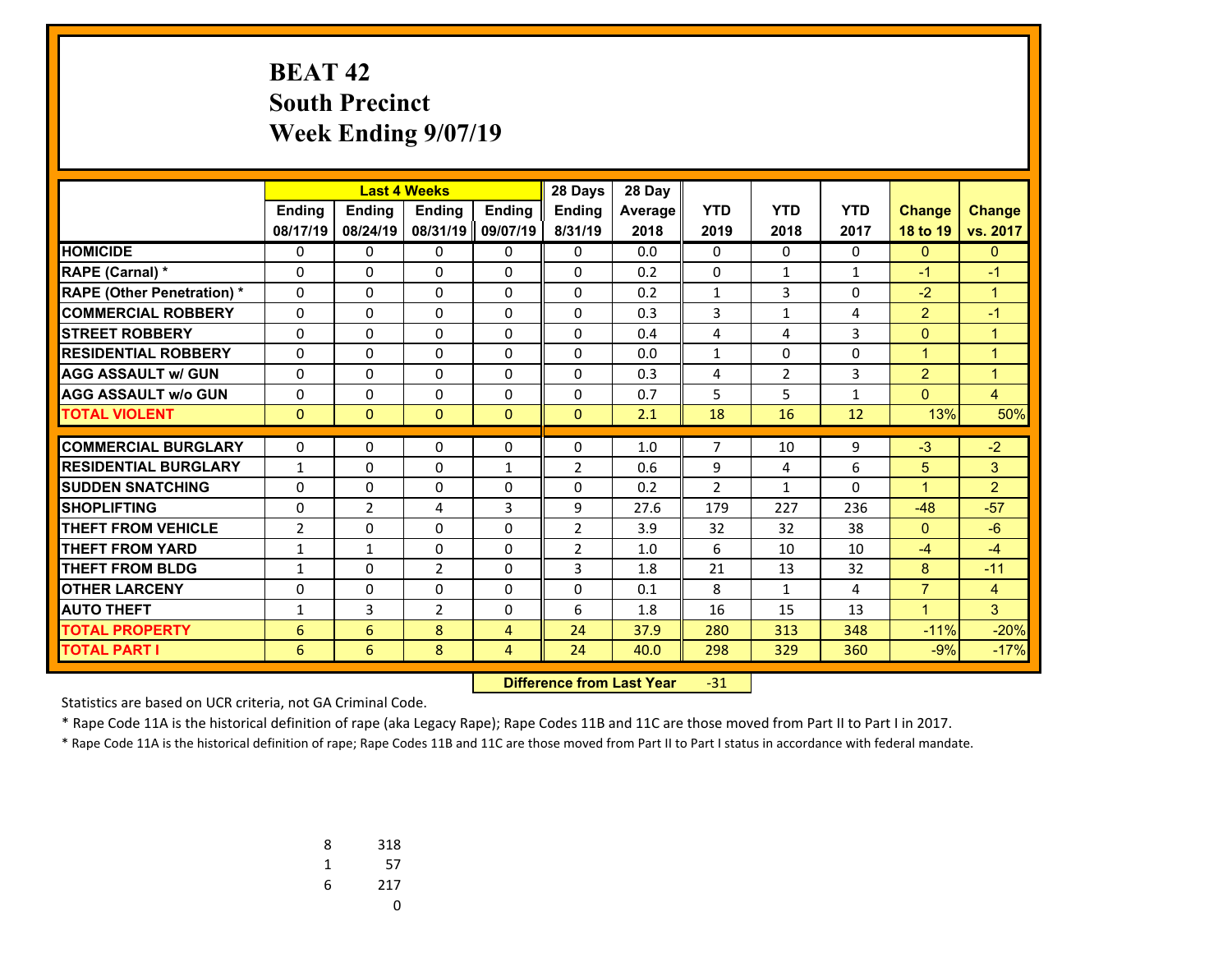# **BEAT 43 South Precinct Week Ending 9/07/19**

|                                   |                |                | <b>Last 4 Weeks</b> |               | 28 Days        | 28 Day         |                |                |                |                |                |
|-----------------------------------|----------------|----------------|---------------------|---------------|----------------|----------------|----------------|----------------|----------------|----------------|----------------|
|                                   | <b>Endina</b>  | <b>Endina</b>  | <b>Endina</b>       | <b>Endina</b> | <b>Endina</b>  | <b>Average</b> | <b>YTD</b>     | <b>YTD</b>     | <b>YTD</b>     | <b>Change</b>  | <b>Change</b>  |
|                                   | 08/17/19       | 08/24/19       | 08/31/19            | 09/07/19      | 8/31/19        | 2018           | 2019           | 2018           | 2017           | 18 to 19       | vs. 2017       |
| <b>HOMICIDE</b>                   | 0              | 0              | 0                   | 0             | 0              | 0.1            | $\mathbf{1}$   | $\mathbf{1}$   | 0              | $\mathbf{0}$   | 1              |
| <b>RAPE (Carnal) *</b>            | $\Omega$       | $\Omega$       | 0                   | $\mathbf{0}$  | $\Omega$       | 0.2            | $\overline{2}$ | $\mathbf{1}$   | $\Omega$       | $\mathbf{1}$   | $\overline{2}$ |
| <b>RAPE (Other Penetration) *</b> | 0              | $\Omega$       | $\Omega$            | 0             | $\Omega$       | 0.0            | $\mathbf 0$    | $\Omega$       | $\mathbf{1}$   | $\Omega$       | $-1$           |
| <b>COMMERCIAL ROBBERY</b>         | $\Omega$       | $\Omega$       | $\mathbf{1}$        | $\Omega$      | $\mathbf{1}$   | 0.3            | 3              | $\mathbf{1}$   | $\overline{2}$ | $\overline{2}$ | $\overline{1}$ |
| <b>STREET ROBBERY</b>             | $\Omega$       | $\Omega$       | 0                   | $\mathbf{1}$  | $\mathbf{1}$   | 0.5            | 5              | $\overline{7}$ | 3              | $-2$           | $\overline{2}$ |
| <b>RESIDENTIAL ROBBERY</b>        | $\Omega$       | $\Omega$       | 0                   | $\Omega$      | $\Omega$       | 0.3            | $\mathbf{0}$   | 3              | 0              | $-3$           | $\Omega$       |
| <b>AGG ASSAULT w/ GUN</b>         | $\Omega$       | $\Omega$       | $\mathbf{1}$        | 0             | $\mathbf{1}$   | 0.5            | 11             | $\overline{2}$ | 3              | 9              | 8              |
| <b>AGG ASSAULT w/o GUN</b>        | 1              | $\mathbf{1}$   | 0                   | $\mathbf 0$   | $\overline{2}$ | 0.9            | 11             | 6              | 5              | 5              | 6              |
| <b>TOTAL VIOLENT</b>              | $\mathbf{1}$   | $\mathbf{1}$   | $\overline{2}$      | $\mathbf{1}$  | 5              | 2.8            | 33             | 21             | 14             | 57%            | 136%           |
| <b>COMMERCIAL BURGLARY</b>        |                | 0              |                     |               |                |                |                |                | 10             | $-5$           |                |
|                                   | $\Omega$       |                | 0                   | 0             | 0              | 1.2            | 8              | 13             |                |                | $-2$           |
| <b>RESIDENTIAL BURGLARY</b>       | $\mathbf{1}$   | $\overline{2}$ | 0                   | 4             | $\overline{7}$ | 2.5            | 21             | 28             | 27             | $-7$           | $-6$           |
| <b>SUDDEN SNATCHING</b>           | $\Omega$       | 0              | $\Omega$            | $\Omega$      | $\Omega$       | 0.3            | $\mathbf{1}$   | 3              | $\mathbf{1}$   | $-2$           | $\Omega$       |
| <b>SHOPLIFTING</b>                | 0              | 4              | $\mathbf{1}$        | $\mathbf{1}$  | 6              | 4.7            | 59             | 35             | 43             | 24             | 16             |
| <b>THEFT FROM VEHICLE</b>         | $\overline{2}$ | 0              | 0                   | 0             | $\overline{2}$ | 3.8            | 26             | 29             | 54             | $-3$           | $-28$          |
| <b>THEFT FROM YARD</b>            | $\overline{2}$ | $\mathbf{0}$   | $\Omega$            | $\Omega$      | $\overline{2}$ | 1.7            | 10             | 16             | 10             | $-6$           | $\Omega$       |
| <b>THEFT FROM BLDG</b>            | 1              | 1              | 0                   | 0             | $\overline{2}$ | 2.3            | 24             | 23             | 29             | $\mathbf{1}$   | $-5$           |
| <b>OTHER LARCENY</b>              | 0              | $\Omega$       | $\Omega$            | $\Omega$      | $\Omega$       | 0.2            | 3              | $\overline{2}$ | 3              | $\mathbf{1}$   | $\mathbf{0}$   |
| <b>AUTO THEFT</b>                 | $\overline{2}$ | $\Omega$       | 0                   | 0             | $\overline{2}$ | 2.0            | 15             | 17             | 18             | $-2$           | $-3$           |
| <b>TOTAL PROPERTY</b>             | 8              | $\overline{7}$ | $\mathbf{1}$        | 5             | 21             | 18.6           | 167            | 166            | 195            | 1%             | $-14%$         |
| <b>TOTAL PART I</b>               | 9              | 8              | 3                   | 6             | 26             | 21.4           | 200            | 187            | 209            | 7%             | $-4%$          |

 **Difference from Last Year**r 13

Statistics are based on UCR criteria, not GA Criminal Code.

\* Rape Code 11A is the historical definition of rape (aka Legacy Rape); Rape Codes 11B and 11C are those moved from Part II to Part I in 2017.

| 8 | 318 |
|---|-----|
| 1 | 57  |
| 6 | 217 |
|   | υ   |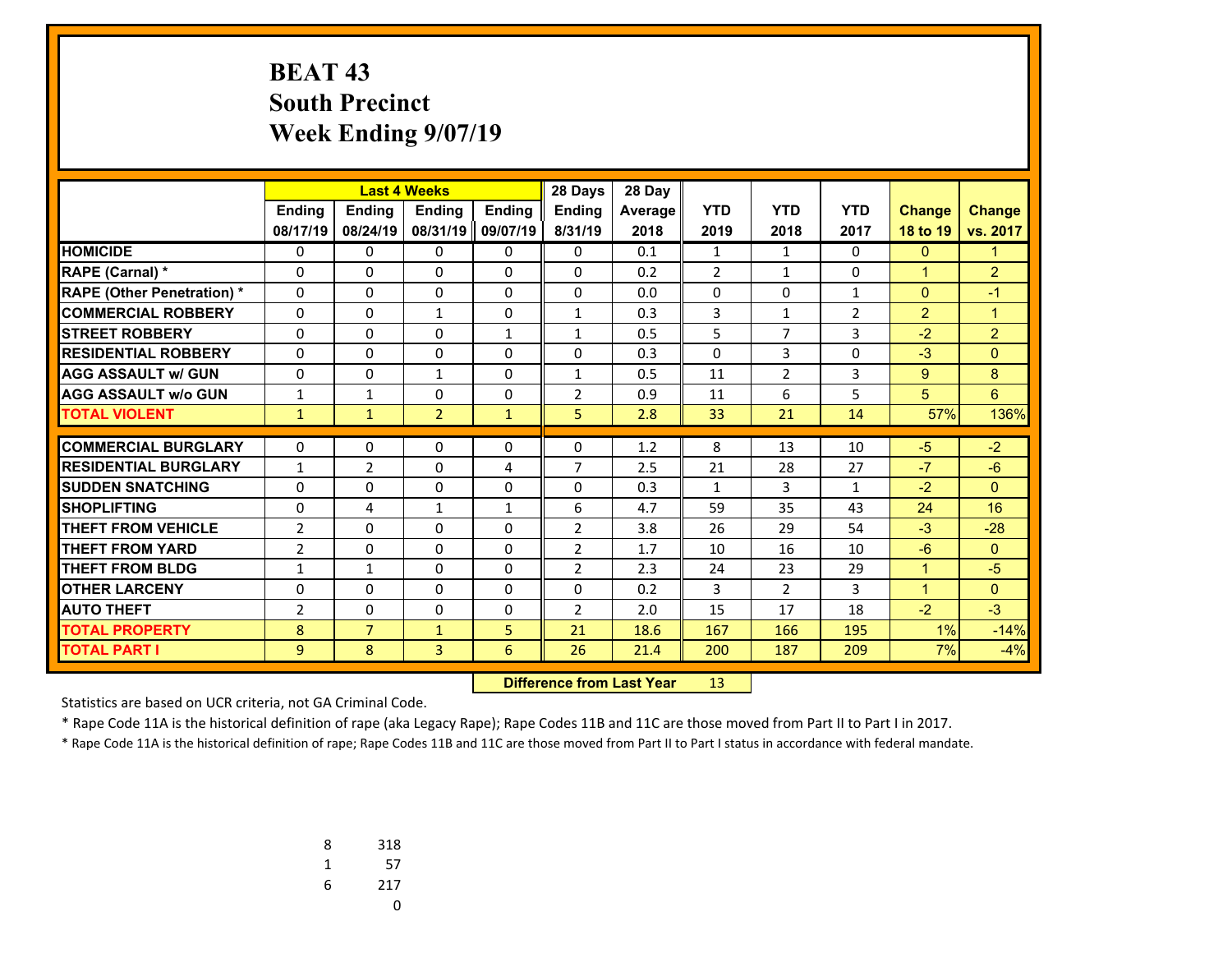### **BEAT 44 South Precinct Week Ending 9/07/19**

|                                  |               |                | <b>Last 4 Weeks</b> |                | 28 Days                          | 28 Day  |                |                |                |                |                |
|----------------------------------|---------------|----------------|---------------------|----------------|----------------------------------|---------|----------------|----------------|----------------|----------------|----------------|
|                                  | <b>Ending</b> | Ending         | <b>Ending</b>       | <b>Endina</b>  | Ending                           | Average | <b>YTD</b>     | <b>YTD</b>     | <b>YTD</b>     | <b>Change</b>  | <b>Change</b>  |
|                                  | 08/17/19      | 08/24/19       | 08/31/19            | 09/07/19       | 8/31/19                          | 2018    | 2019           | 2018           | 2017           | 18 to 19       | vs. 2017       |
| <b>HOMICIDE</b>                  | 0             | 0              | 0                   | 0              | $\mathbf{0}$                     | 0.1     | $\mathbf{1}$   | $\mathbf{1}$   | $\Omega$       | $\mathbf{0}$   | $\mathbf{1}$   |
| <b>RAPE (Carnal) *</b>           | 0             | $\Omega$       | $\Omega$            | $\Omega$       | $\Omega$                         | 0.2     | $\overline{2}$ | $\overline{2}$ | $\mathbf{1}$   | $\mathbf{0}$   | $\mathbf{1}$   |
| <b>RAPE (Other Penetration)*</b> | 0             | 0              | $\Omega$            | $\Omega$       | $\Omega$                         | 0.2     | $\Omega$       | $\overline{2}$ | $\Omega$       | $-2$           | $\mathbf{0}$   |
| <b>COMMERCIAL ROBBERY</b>        | 0             | 0              | 0                   | 0              | 0                                | 0.1     | 0              | 1              | $\overline{2}$ | $-1$           | $-2$           |
| <b>STREET ROBBERY</b>            | 0             | 0              | 0                   | 0              | $\Omega$                         | 0.4     | 4              | 4              | 3              | $\mathbf{0}$   | $\mathbf{1}$   |
| <b>RESIDENTIAL ROBBERY</b>       | $\Omega$      | 0              | 0                   | $\Omega$       | $\Omega$                         | 0.4     | $\Omega$       | 4              | $\Omega$       | $-4$           | $\overline{0}$ |
| <b>AGG ASSAULT w/ GUN</b>        | 0             | 0              | 0                   | 0              | $\Omega$                         | 0.7     | 10             | 6              | 8              | $\overline{4}$ | $\overline{2}$ |
| <b>AGG ASSAULT w/o GUN</b>       | 0             | $\mathbf{1}$   | 0                   | 0              | $\mathbf{1}$                     | 1.0     | 18             | 5              | 3              | 13             | 15             |
| <b>TOTAL VIOLENT</b>             | $\mathbf{0}$  | $\mathbf{1}$   | $\mathbf{0}$        | $\Omega$       | $\mathbf{1}$                     | 3.0     | 35             | 25             | 17             | 40%            | 106%           |
| <b>COMMERCIAL BURGLARY</b>       | $\mathbf{0}$  | 0              | 0                   | 0              | $\Omega$                         | 0.2     | 10             | 1              | 1              | $9^{\circ}$    | 9              |
| <b>RESIDENTIAL BURGLARY</b>      | $\Omega$      | $\overline{2}$ | $\overline{2}$      | $\Omega$       | 4                                | 2.8     | 16             | 23             | 26             | $-7$           | $-10$          |
| <b>SUDDEN SNATCHING</b>          | $\Omega$      | $\Omega$       | $\Omega$            | $\Omega$       | $\Omega$                         | 0.0     | $\overline{2}$ | $\Omega$       | $\Omega$       | $\overline{2}$ | $\overline{2}$ |
| <b>SHOPLIFTING</b>               | 0             | $\Omega$       | 0                   | $\Omega$       | $\Omega$                         | 4.2     | 22             | 48             | 14             | $-26$          | 8              |
| <b>THEFT FROM VEHICLE</b>        | 4             | $\mathbf{1}$   | $\overline{2}$      | 2              | 9                                | 5.5     | 65             | 57             | 51             | 8              | 14             |
| <b>THEFT FROM YARD</b>           | 0             | $\Omega$       | $\Omega$            | $\mathbf{1}$   | $\mathbf{1}$                     | 1.0     | $\overline{7}$ | 9              | 10             | $-2$           | $-3$           |
| <b>THEFT FROM BLDG</b>           | 1             | $\mathbf{1}$   | $\Omega$            | $\mathbf{1}$   | 3                                | 0.9     | 16             | 10             | 21             | $6^{\circ}$    | $-5$           |
| <b>OTHER LARCENY</b>             | 0             | 0              | 0                   | 0              | 0                                | 0.5     | 8              | 6              | 3              | $\overline{2}$ | 5              |
| <b>AUTO THEFT</b>                | 1             | 0              | $\mathbf{1}$        | 0              | $\overline{2}$                   | 1.6     | 21             | 16             | 17             | 5 <sup>5</sup> | $\overline{4}$ |
| <b>TOTAL PROPERTY</b>            | 6             | 4              | 5                   | $\overline{4}$ | 19                               | 16.8    | 167            | 170            | 143            | $-2%$          | 17%            |
| <b>TOTAL PART I</b>              | 6             | 5              | 5                   | 4              | 20                               | 19.8    | 202            | 195            | 160            | 4%             | 26%            |
|                                  |               |                |                     |                | <b>Difference from Last Year</b> |         | $\overline{7}$ |                |                |                |                |

 **Difference from Last Year**

Statistics are based on UCR criteria, not GA Criminal Code.

\* Rape Code 11A is the historical definition of rape (aka Legacy Rape); Rape Codes 11B and 11C are those moved from Part II to Part I in 2017.

| 8/24/19 |     |
|---------|-----|
| 8       | 318 |
| 1       | 57  |
| 6       | 217 |
|         | 0   |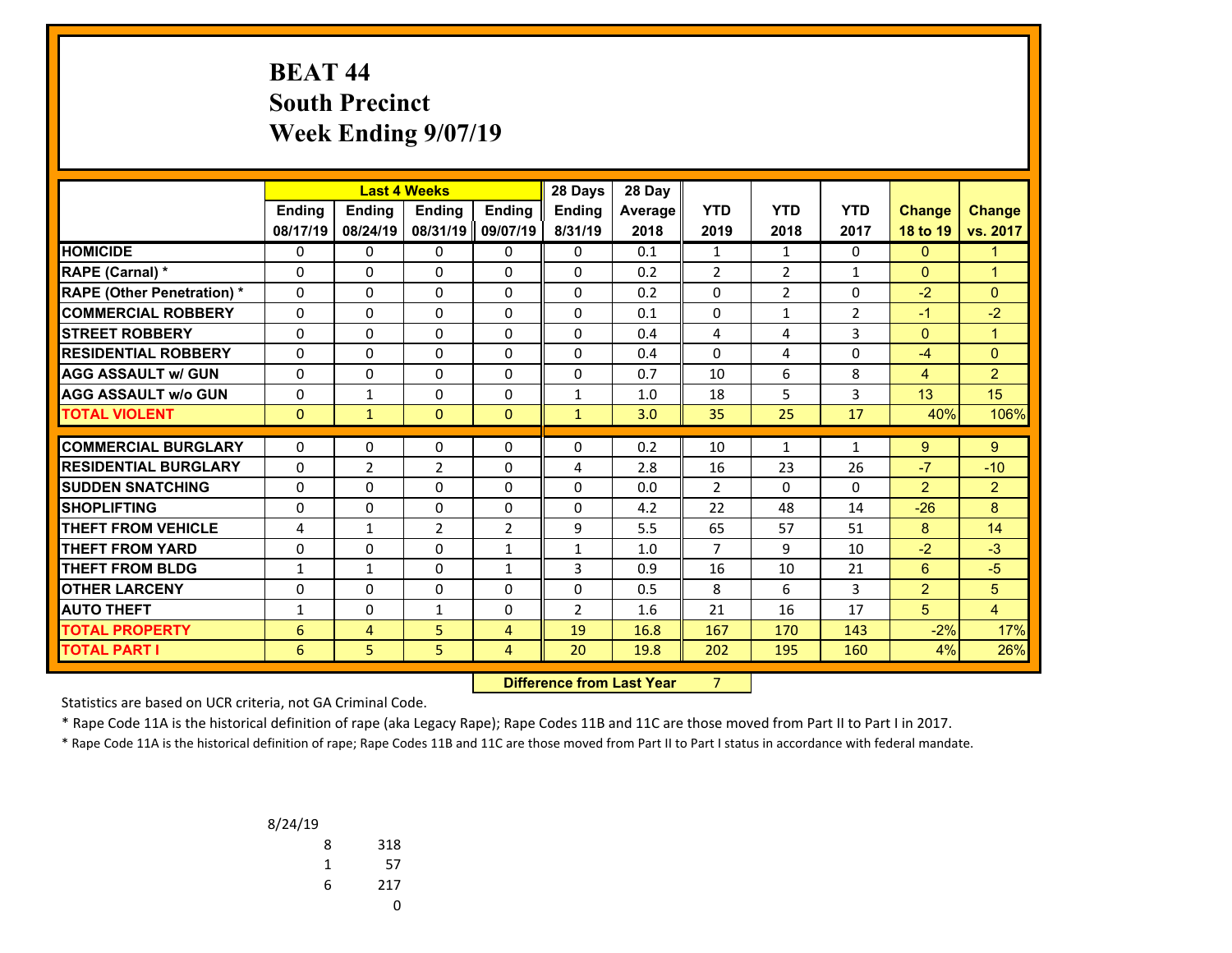# **BEAT 45 South Precinct Week Ending 9/07/19**

|                                  |                |               | <b>Last 4 Weeks</b> |               | 28 Days       | 28 Day         |                |                |                |                      |               |
|----------------------------------|----------------|---------------|---------------------|---------------|---------------|----------------|----------------|----------------|----------------|----------------------|---------------|
|                                  | Ending         | <b>Endina</b> | <b>Endina</b>       | <b>Ending</b> | <b>Endina</b> | <b>Average</b> | <b>YTD</b>     | <b>YTD</b>     | <b>YTD</b>     | <b>Change</b>        | <b>Change</b> |
|                                  | 08/17/19       | 08/24/19      | 08/31/19            | 09/07/19      | 8/31/19       | 2018           | 2019           | 2018           | 2017           | 18 to 19             | vs. 2017      |
| <b>HOMICIDE</b>                  | 0              | 0             | 0                   | $\mathbf{0}$  | $\mathbf{0}$  | 0.1            | $\mathbf{0}$   | $\mathbf{1}$   | $\mathbf{1}$   | $-1$                 | $-1$          |
| RAPE (Carnal) *                  | 0              | $\Omega$      | 0                   | 0             | $\Omega$      | 0.2            | $\mathbf{0}$   | 3              | 0              | $-3$                 | $\mathbf{0}$  |
| <b>RAPE (Other Penetration)*</b> | $\Omega$       | $\Omega$      | 0                   | 0             | $\Omega$      | 0.2            | $\Omega$       | 3              | $\mathbf{1}$   | $-3$                 | $-1$          |
| <b>COMMERCIAL ROBBERY</b>        | $\Omega$       | $\Omega$      | 0                   | 0             | $\Omega$      | 0.2            | $\mathbf{1}$   | $\mathbf{1}$   | $\overline{2}$ | $\Omega$             | $-1$          |
| <b>STREET ROBBERY</b>            | $\Omega$       | $\Omega$      | 0                   | 0             | $\Omega$      | 0.3            | $\overline{2}$ | $\overline{2}$ | 4              | $\mathbf{0}$         | $-2$          |
| <b>RESIDENTIAL ROBBERY</b>       | 0              | $\Omega$      | 0                   | $\Omega$      | $\Omega$      | 0.1            | $\mathbf{1}$   | $\Omega$       | 0              | $\mathbf{1}$         | $\mathbf{1}$  |
| <b>AGG ASSAULT w/ GUN</b>        | $\Omega$       | $\Omega$      | 0                   | $\mathbf{0}$  | $\Omega$      | 0.2            | 4              | 3              | 8              | $\blacktriangleleft$ | $-4$          |
| <b>AGG ASSAULT w/o GUN</b>       | $\mathbf{1}$   | $\Omega$      | 0                   | 0             | $\mathbf{1}$  | 0.6            | 5              | $\overline{7}$ | $\overline{2}$ | $-2$                 | 3             |
| <b>TOTAL VIOLENT</b>             | $\mathbf{1}$   | $\Omega$      | 0                   | $\mathbf{0}$  | $\mathbf{1}$  | 2.0            | 13             | 20             | 18             | $-35%$               | $-28%$        |
|                                  |                |               |                     |               |               |                |                |                |                |                      |               |
| <b>COMMERCIAL BURGLARY</b>       | 0              | 0             | 0                   | 1             | $\mathbf{1}$  | 0.5            | $\overline{2}$ | 3              | 5              | -1                   | $-3$          |
| <b>RESIDENTIAL BURGLARY</b>      | $\Omega$       | $\Omega$      | 0                   | 3             | 3             | 2.7            | 11             | 23             | 34             | $-12$                | $-23$         |
| <b>SUDDEN SNATCHING</b>          | $\mathbf{1}$   | $\Omega$      | 0                   | 0             | $\mathbf{1}$  | 0.2            | $\mathbf{1}$   | $\Omega$       | $\Omega$       | $\mathbf{1}$         | $\mathbf{1}$  |
| <b>SHOPLIFTING</b>               | 0              | $\Omega$      | 0                   | 3             | 3             | 5.4            | 86             | 8              | 56             | 78                   | 30            |
| <b>THEFT FROM VEHICLE</b>        | $\mathbf{1}$   | $\Omega$      | $\mathbf{1}$        | 1             | 3             | 3.6            | 27             | 33             | 62             | $-6$                 | $-35$         |
| <b>THEFT FROM YARD</b>           | $\Omega$       | $\mathbf{1}$  | 0                   | 0             | $\mathbf{1}$  | 1.8            | 12             | 15             | 9              | $-3$                 | 3             |
| <b>THEFT FROM BLDG</b>           | 0              | $\Omega$      | $\mathbf{1}$        | $\Omega$      | $\mathbf{1}$  | 1.6            | 12             | 11             | 18             | $\mathbf{1}$         | $-6$          |
| <b>OTHER LARCENY</b>             | $\mathbf{1}$   | $\Omega$      | 0                   | $\mathbf{0}$  | $\mathbf{1}$  | 0.4            | 3              | 4              | 6              | $-1$                 | $-3$          |
| <b>AUTO THEFT</b>                | $\overline{2}$ | $\Omega$      | 0                   | 0             | 2             | 1.6            | 9              | 10             | 16             | $-1$                 | $-7$          |
| <b>TOTAL PROPERTY</b>            | 5              | $\mathbf{1}$  | $\overline{2}$      | 8             | 16            | 17.7           | 163            | 107            | 206            | 52%                  | $-21%$        |
| <b>TOTAL PART I</b>              | 6              | $\mathbf{1}$  | $\overline{2}$      | 8             | 17            | 19.7           | 176            | 127            | 224            | 39%                  | $-21%$        |

 **Difference from Last Yearr** 49

Statistics are based on UCR criteria, not GA Criminal Code.

\* Rape Code 11A is the historical definition of rape (aka Legacy Rape); Rape Codes 11B and 11C are those moved from Part II to Part I in 2017.

| 8 | 318 |
|---|-----|
| 1 | 57  |
| 6 | 217 |
|   | U   |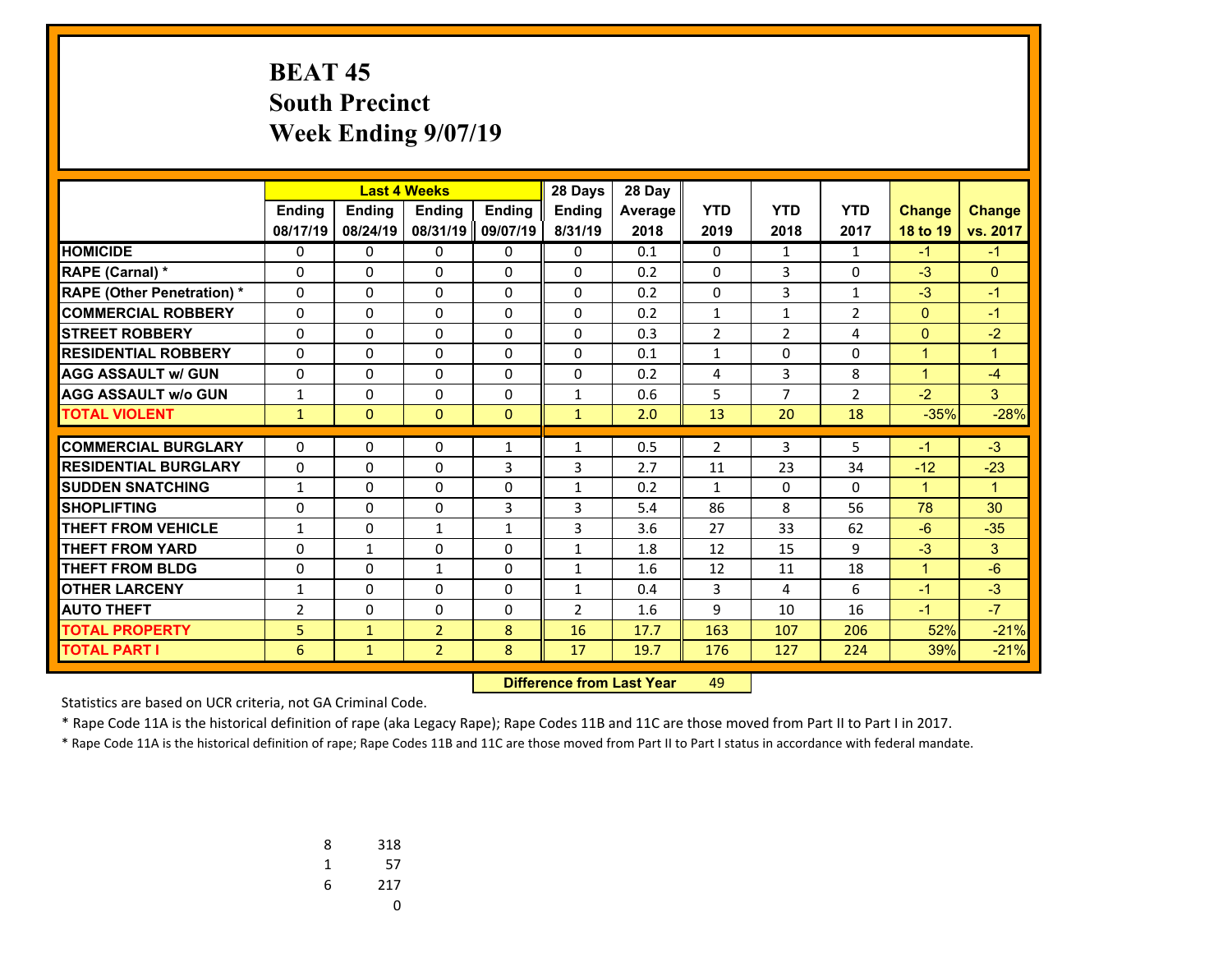### **BEAT 46 South Precinct Week Ending 9/07/19**

|                                  |                |                | <b>Last 4 Weeks</b> |                | 28 Days        | 28 Day         |                |              |                |                |                |
|----------------------------------|----------------|----------------|---------------------|----------------|----------------|----------------|----------------|--------------|----------------|----------------|----------------|
|                                  | <b>Ending</b>  | <b>Endina</b>  | <b>Endina</b>       | <b>Endina</b>  | <b>Endina</b>  | <b>Average</b> | <b>YTD</b>     | <b>YTD</b>   | <b>YTD</b>     | <b>Change</b>  | <b>Change</b>  |
|                                  | 08/17/19       | 08/24/19       | 08/31/19            | 09/07/19       | 8/31/19        | 2018           | 2019           | 2018         | 2017           | 18 to 19       | vs. 2017       |
| <b>HOMICIDE</b>                  | 0              | 0              | 0                   | 0              | $\Omega$       | 0.1            | $\overline{2}$ | $\mathbf{1}$ | 0              | 1              | $\overline{2}$ |
| <b>RAPE (Carnal) *</b>           | 0              | $\Omega$       | $\mathbf{1}$        | $\Omega$       | $\mathbf{1}$   | 0.1            | $\overline{2}$ | $\mathbf{1}$ | 3              | $\mathbf{1}$   | $-1$           |
| <b>RAPE (Other Penetration)*</b> | $\Omega$       | $\Omega$       | 0                   | $\Omega$       | $\Omega$       | 0.2            | 0              | 3            | 1              | $-3$           | $-1$           |
| <b>COMMERCIAL ROBBERY</b>        | 0              | $\Omega$       | 0                   | 0              | 0              | 0.2            | $\overline{2}$ | 3            | 4              | $-1$           | $-2$           |
| <b>STREET ROBBERY</b>            | $\Omega$       | $\Omega$       | 0                   | $\Omega$       | $\Omega$       | 0.5            | $\overline{2}$ | 6            | 5              | $-4$           | $-3$           |
| <b>RESIDENTIAL ROBBERY</b>       | $\Omega$       | 0              | 0                   | $\mathbf{0}$   | $\Omega$       | 0.0            | $\mathbf{0}$   | 0            | $\mathbf{1}$   | $\Omega$       | $-1$           |
| <b>AGG ASSAULT W/ GUN</b>        | 0              | $\mathbf{1}$   | 0                   | 0              | $\mathbf{1}$   | 0.5            | 7              | 3            | 3              | 4              | 4              |
| <b>AGG ASSAULT w/o GUN</b>       | 0              | $\overline{2}$ | 0                   | 0              | 2              | 0.7            | 11             | 8            | 10             | 3              | $\mathbf{1}$   |
| <b>TOTAL VIOLENT</b>             | $\mathbf{0}$   | 3              | $\mathbf{1}$        | $\mathbf{0}$   | $\overline{4}$ | 2.4            | 26             | 25           | 27             | 4%             | $-4%$          |
| <b>COMMERCIAL BURGLARY</b>       |                |                |                     |                |                |                |                |              | $\overline{7}$ |                |                |
|                                  | 0              | $\mathbf{1}$   | 0                   | 0              | $\mathbf 1$    | 1.3            | 8              | 8            |                | $\Omega$       | $\mathbf{1}$   |
| <b>RESIDENTIAL BURGLARY</b>      | $\Omega$       | 0              | $\mathbf{1}$        | $\overline{2}$ | 3              | 3.9            | 20             | 38           | 15             | $-18$          | 5              |
| <b>SUDDEN SNATCHING</b>          | $\mathbf{0}$   | $\Omega$       | 0                   | $\Omega$       | $\Omega$       | 0.1            | $\overline{2}$ | $\mathbf{1}$ | $\mathbf{1}$   | $\mathbf{1}$   | $\mathbf{1}$   |
| <b>SHOPLIFTING</b>               | $\overline{2}$ | $\mathbf{1}$   | $\mathbf{1}$        | $\overline{2}$ | 6              | 9.7            | 93             | 90           | 101            | $\overline{3}$ | $-8$           |
| <b>THEFT FROM VEHICLE</b>        | $\Omega$       | $\Omega$       | 0                   | 0              | $\Omega$       | 5.8            | 41             | 53           | 54             | $-12$          | $-13$          |
| <b>THEFT FROM YARD</b>           | $\mathbf{1}$   | $\Omega$       | 0                   | $\Omega$       | $\mathbf{1}$   | 0.9            | 5              | 8            | 9              | $-3$           | $-4$           |
| <b>THEFT FROM BLDG</b>           | $\mathbf{1}$   | $\mathbf{1}$   | 0                   | $\Omega$       | 2              | 3.0            | 17             | 24           | 25             | $-7$           | $-8$           |
| <b>OTHER LARCENY</b>             | $\Omega$       | 0              | 0                   | 0              | $\Omega$       | 0.3            | 6              | 4            | 6              | $\overline{2}$ | $\mathbf{0}$   |
| <b>AUTO THEFT</b>                | $\mathbf{1}$   | 0              | 0                   | $\overline{2}$ | 3              | 2.7            | 20             | 29           | 29             | $-9$           | $-9$           |
| <b>TOTAL PROPERTY</b>            | 5              | $\overline{3}$ | $\overline{2}$      | 6              | 16             | 27.6           | 212            | 255          | 247            | $-17%$         | $-14%$         |
| <b>TOTAL PART I</b>              | 5              | 6              | 3                   | 6              | 20             | 30.0           | 238            | 280          | 274            | $-15%$         | $-13%$         |

 **Difference from Last Year**‐42

Statistics are based on UCR criteria, not GA Criminal Code.

\* Rape Code 11A is the historical definition of rape (aka Legacy Rape); Rape Codes 11B and 11C are those moved from Part II to Part I in 2017.

| 8 | 318 |
|---|-----|
| 1 | 57  |
| 6 | 217 |
|   | U   |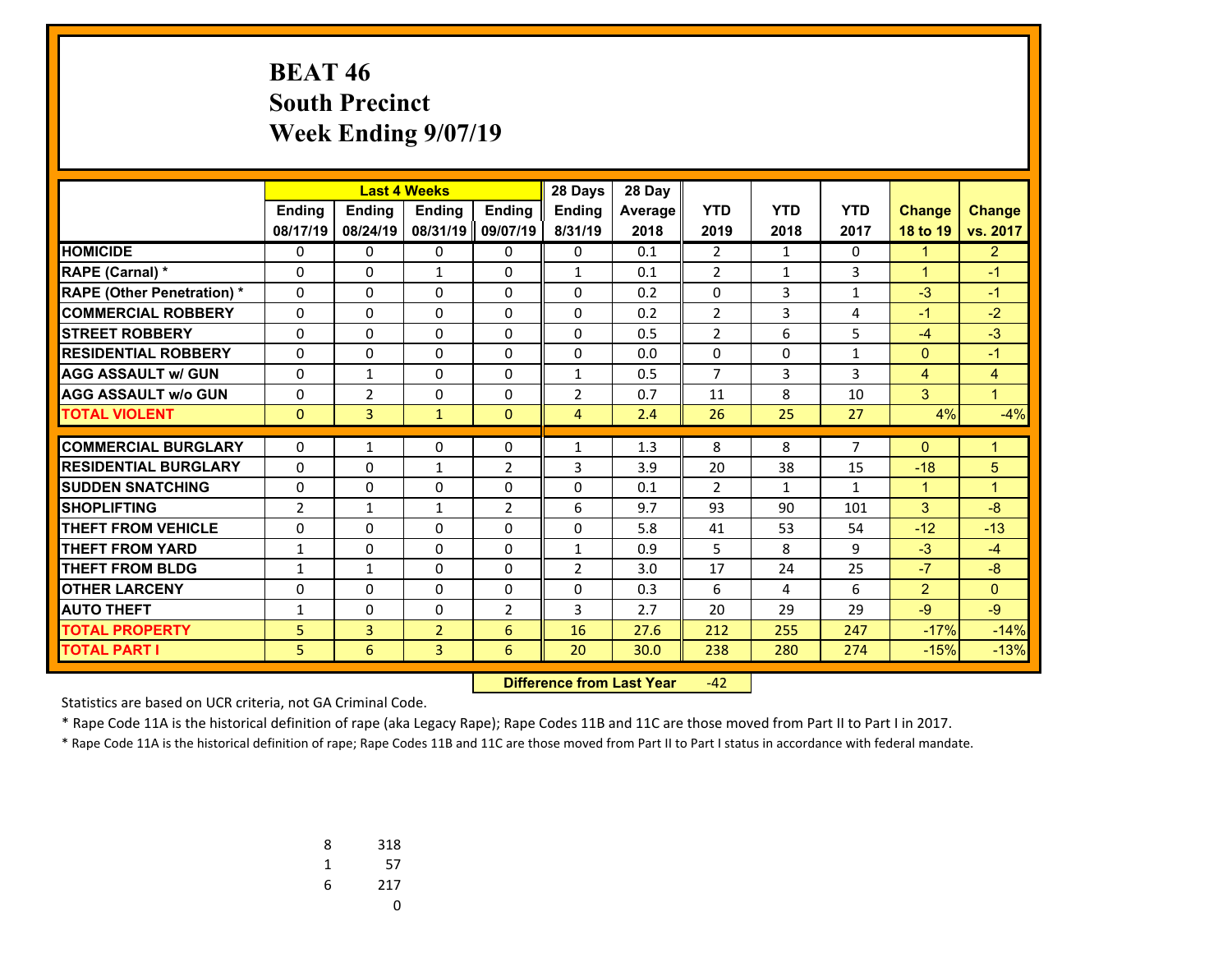# **BEAT 47 South Precinct Week Ending 9/07/19**

|                                  |                |               | <b>Last 4 Weeks</b> |                | 28 Days                          | 28 Day  |                |              |                |                |                |
|----------------------------------|----------------|---------------|---------------------|----------------|----------------------------------|---------|----------------|--------------|----------------|----------------|----------------|
|                                  | Ending         | <b>Ending</b> | Ending              | <b>Ending</b>  | Ending                           | Average | <b>YTD</b>     | <b>YTD</b>   | <b>YTD</b>     | <b>Change</b>  | <b>Change</b>  |
|                                  | 08/17/19       | 08/24/19      | 08/31/19            | 09/07/19       | 8/31/19                          | 2018    | 2019           | 2018         | 2017           | 18 to 19       | vs. 2017       |
| <b>HOMICIDE</b>                  | 0              | $\Omega$      | 0                   | 0              | $\Omega$                         | 0.0     | 0              | $\Omega$     | $\Omega$       | $\mathbf{0}$   | $\overline{0}$ |
| RAPE (Carnal) *                  | 0              | $\Omega$      | 0                   | $\Omega$       | $\Omega$                         | 0.1     | $\Omega$       | $\Omega$     | $\mathbf{1}$   | $\mathbf{0}$   | $-1$           |
| <b>RAPE (Other Penetration)*</b> | $\Omega$       | 0             | 0                   | $\Omega$       | $\Omega$                         | 0.1     | $\Omega$       | $\mathbf{1}$ | $\Omega$       | $-1$           | $\mathbf{0}$   |
| <b>COMMERCIAL ROBBERY</b>        | 0              | 0             | 0                   | 0              | 0                                | 0.0     | 0              | 0            | $\Omega$       | $\overline{0}$ | $\overline{0}$ |
| <b>STREET ROBBERY</b>            | 0              | 0             | 0                   | 0              | 0                                | 0.1     | $\overline{2}$ | 0            | 0              | $\overline{2}$ | $\overline{2}$ |
| <b>RESIDENTIAL ROBBERY</b>       | $\Omega$       | 0             | 0                   | $\Omega$       | 0                                | 0.0     | 0              | $\Omega$     | $\Omega$       | $\mathbf{0}$   | $\mathbf{0}$   |
| <b>AGG ASSAULT w/ GUN</b>        | $\Omega$       | 0             | 1                   | $\Omega$       | $\mathbf{1}$                     | 0.1     | $\overline{2}$ | $\Omega$     | $\overline{2}$ | $\overline{2}$ | $\Omega$       |
| <b>AGG ASSAULT w/o GUN</b>       | 0              | 0             | 0                   | $\Omega$       | $\Omega$                         | 0.1     | 5              | $\Omega$     | $\overline{2}$ | 5              | 3              |
| <b>TOTAL VIOLENT</b>             | $\mathbf{0}$   | $\Omega$      | $\mathbf{1}$        | $\mathbf{0}$   | $\mathbf{1}$                     | 0.4     | 9              | $\mathbf{1}$ | 5.             | 800%           | 80%            |
| <b>COMMERCIAL BURGLARY</b>       | 0              | 0             | 0                   | 0              | 0                                | 0.0     | 1              | 0            | 3              | $\mathbf{1}$   | $-2$           |
| <b>RESIDENTIAL BURGLARY</b>      | $\Omega$       | 0             | 0                   | $\mathbf{1}$   | $\mathbf{1}$                     | 1.7     | $\overline{2}$ | 11           | 8              | $-9$           | $-6$           |
| <b>SUDDEN SNATCHING</b>          | 0              | $\Omega$      | $\Omega$            | $\Omega$       | $\Omega$                         | 0.0     | $\Omega$       | $\Omega$     | $\Omega$       | $\overline{0}$ | $\Omega$       |
| <b>SHOPLIFTING</b>               | 0              | $\Omega$      | $\Omega$            | 0              | $\Omega$                         | 0.1     | $\Omega$       | $\mathbf{1}$ | 5              | $-1$           | $-5$           |
| <b>THEFT FROM VEHICLE</b>        | $\overline{2}$ | $\Omega$      | $\mathbf{1}$        | $\Omega$       | 3                                | 1.8     | 13             | 17           | $\overline{7}$ | $-4$           | 6              |
| <b>THEFT FROM YARD</b>           | $\mathbf{1}$   | $\Omega$      | $\Omega$            | $\Omega$       | $\mathbf{1}$                     | 0.4     | $\overline{7}$ | 3            | 5              | $\overline{4}$ | $\overline{2}$ |
| <b>THEFT FROM BLDG</b>           | $\mathbf{1}$   | 0             | $\Omega$            | $\mathbf{1}$   | $\overline{2}$                   | 0.6     | 6              | 5            | 8              | $\mathbf{1}$   | $-2$           |
| <b>OTHER LARCENY</b>             | 0              | $\mathbf{1}$  | $\mathbf{1}$        | $\Omega$       | $\overline{2}$                   | 0.4     | 8              | $\mathbf{1}$ | 3              | $\overline{7}$ | 5              |
| <b>AUTO THEFT</b>                | $\mathbf{1}$   | 0             | $\Omega$            | 0              | $\mathbf{1}$                     | 0.4     | 5              | 5            | $\mathbf{1}$   | $\mathbf{0}$   | $\overline{4}$ |
| <b>TOTAL PROPERTY</b>            | 5              | $\mathbf{1}$  | $\overline{2}$      | $\overline{2}$ | 10                               | 5.3     | 42             | 43           | 40             | $-2%$          | 5%             |
| <b>TOTAL PART I</b>              | 5              | $\mathbf{1}$  | 3                   | $\overline{2}$ | 11                               | 5.7     | 51             | 44           | 45             | 16%            | 13%            |
|                                  |                |               |                     |                | <b>Difference from Last Year</b> |         | $\overline{7}$ |              |                |                |                |

 **Difference from Last Year**

Statistics are based on UCR criteria, not GA Criminal Code.

\* Rape Code 11A is the historical definition of rape (aka Legacy Rape); Rape Codes 11B and 11C are those moved from Part II to Part I in 2017.

| 8 | 318 |
|---|-----|
| 1 | 57  |
| 6 | 217 |
|   |     |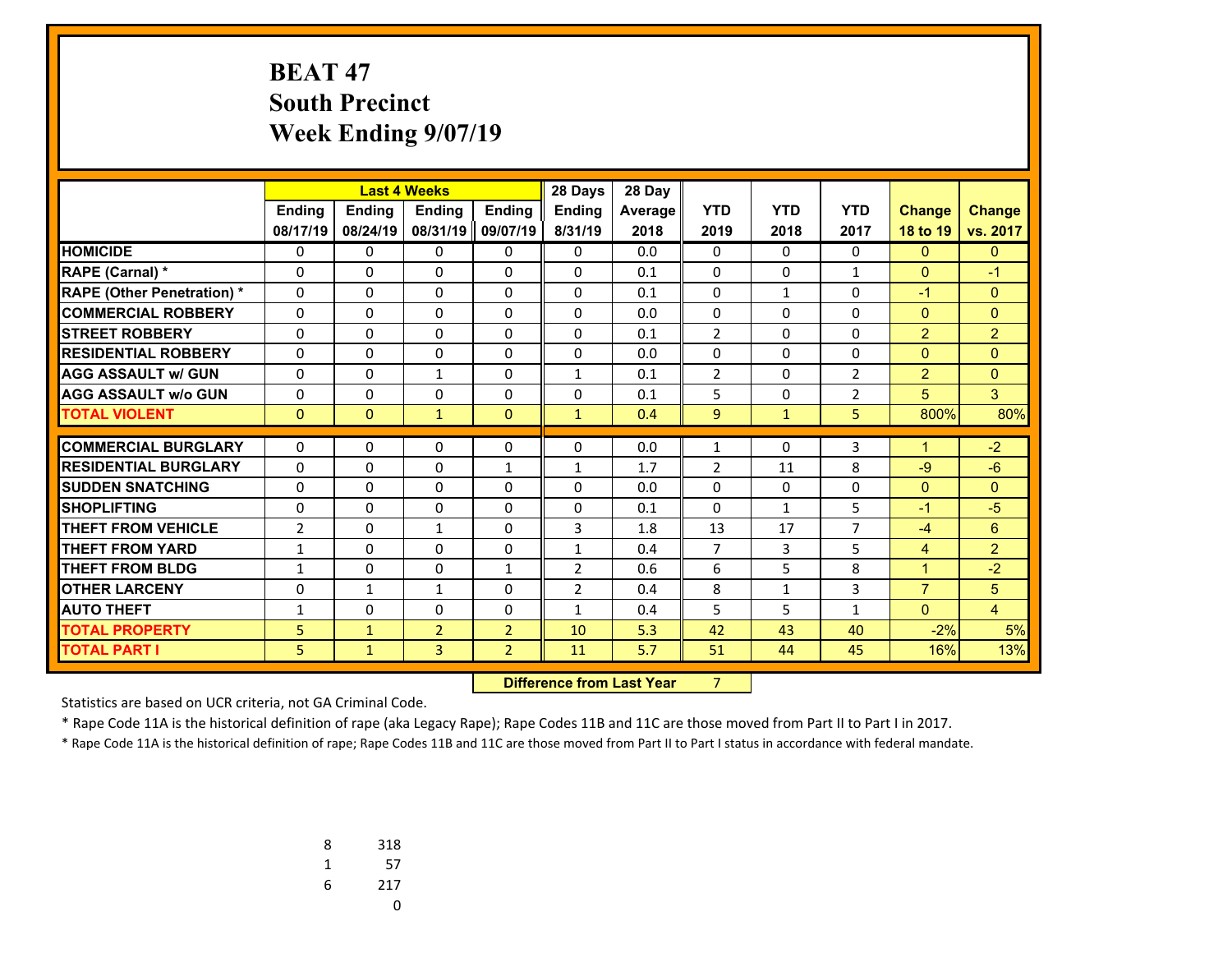

### **COMPSTATEAST PRECINCTWeek Ending 9/07/19**

#### **PRECINCT COMMANDER:**

**CAPT. GEORGE GUNDICH**



|                                   | Week<br>Ending<br>9/7/19 | Week<br><b>Endina</b><br>8/31/19 | Weekly<br>Avg<br>2018 | 28-Day<br>Endina<br>9/7/19 | $28-Dav$<br><b>Endina</b><br>8/10/19 | Avg<br>28-Day<br>2018 | <b>YTD</b><br>2019 | <b>YTD</b><br>2018 | <b>YTD</b><br>2017 | <b>Change</b><br>18 to 19 | <b>Change</b><br>vs. 2017 |
|-----------------------------------|--------------------------|----------------------------------|-----------------------|----------------------------|--------------------------------------|-----------------------|--------------------|--------------------|--------------------|---------------------------|---------------------------|
| <b>HOMICIDE</b>                   | 0                        |                                  | 0                     |                            | 0                                    |                       | 4                  | 9                  | 9                  | $-5$                      | $-5$                      |
| <b>RAPE (Carnal)</b> *            | 4                        |                                  | 0                     | $\overline{2}$             | 2                                    |                       | 12                 | 8                  | 5                  | 4                         | $\overline{z}$            |
| <b>RAPE (Other Penetration) *</b> | 0                        | 0                                | 0                     | 0                          | 0                                    | <sup>0</sup>          | 0                  | $\Omega$           | 10                 | $\Omega$                  | $-10$                     |
| <b>COMMERCIAL ROBBERY</b>         | 4                        | 0                                | 0                     |                            | 0                                    |                       | 3                  | 5                  | 22                 | $-2$                      | $-19$                     |
| <b>STREET ROBBERY</b>             | 0                        |                                  | 4                     | $\overline{2}$             | 4                                    | 3                     | 33                 | 27                 | 34                 | 6                         | $-1$                      |
| <b>RESIDENTIAL ROBBERY</b>        | 0                        | 0                                | 0                     |                            |                                      | 0                     | 5                  | 2                  | 7                  | 3                         | $-2$                      |
| <b>AGG ASSAULT w/ GUN</b>         | $\bf{0}$                 |                                  | $\overline{2}$        | Δ                          | 11                                   |                       | 64                 | 46                 | 51                 | 18                        | 13                        |
| <b>AGG ASSAULT w/o GUN</b>        |                          | 2                                | $\overline{2}$        | Δ                          | 15                                   |                       | 99                 | 60                 | 56                 | 39                        | 43                        |
| <b>TOTAL VIOLENT</b>              | 3                        | 6                                | 5                     | 15                         | 33                                   | 19                    | 220                | 157                | 194                | 40%                       | 13%                       |
|                                   |                          |                                  |                       |                            |                                      |                       |                    |                    |                    |                           |                           |
| <b>COMMERCIAL BURGLARY</b>        | 0                        | 0                                | 0                     |                            | 2                                    | $\overline{2}$        | 15                 | 16                 | 14                 | -1                        |                           |
| <b>RESIDENTIAL BURGLARY</b>       | 15                       | 2                                | 5                     | 20                         | 16                                   | 20                    | 159                | 164                | 183                | $-5$                      | $-24$                     |
| <b>ISUDDEN SNATCHING</b>          | и                        | 0                                | $\Omega$              |                            |                                      |                       | 9                  | 9                  | 11                 | $\Omega$                  | $-2$                      |
| <b>ISHOPLIFTING</b>               | 4                        | 12                               | 6                     | 32                         | 15                                   | 23                    | 219                | 222                | 207                | $-3$                      | 12                        |
| <b>THEFT FROM VEHICLE</b>         | $\overline{2}$           | $\overline{2}$                   | $\overline{7}$        | 16                         | 24                                   | 29                    | 216                | 233                | 263                | $-17$                     | $-47$                     |
| <b>THEFT FROM YARD</b>            | $\bf{0}$                 | 3                                | 3                     | 12                         | 13                                   | 11                    | 87                 | 104                | 107                | $-17$                     | $-20$                     |
| <b>THEFT FROM BLDG</b>            | $\mathbf{2}$             | 5                                | 3                     | 14                         | 22                                   | 12                    | 108                | 115                | 133                | $-7$                      | $-25$                     |
| <b>OTHER LARCENY</b>              | 4                        | $\overline{\phantom{a}}$         | 1                     | 3.                         | 3                                    | 6                     | 42                 | 42                 | 26                 | $\Omega$                  | 16                        |
| <b>AUTO THEFT</b>                 |                          | 3                                | 3                     | 5.                         | 11                                   | 12                    | 97                 | 110                | 114                | $-13$                     | $-17$                     |
| <b>TOTAL PROPERTY</b>             | 26                       | 28                               | 29                    | 104                        | 107                                  | 115                   | 952                | 1015               | 1058               | $-6%$                     | $-10%$                    |
| <b>TOTAL PART I</b>               | 29                       | 34                               | 34                    | 119                        | 140                                  | 134                   | 1172               | 1172               | 1252               | $0\%$                     | $-6%$                     |

Statistics are based on UCR criteria, not GA Criminal Code, and are **Dufference from Last Year** 0

preliminary, based on RMS data at the time prepared, and are subject to change.

Cell Shading: white is within 0.6 standard deviation of the mean; red is above; green is below.

\* Code 11A is the pre‐2016 definition of rape; Codes 11B and 11C are by federal mandate in 2016.

| <b>Arrests</b> | <b>Week</b><br><b>Ending</b><br>9/7/19 | <b>YTD</b><br>2019 |
|----------------|----------------------------------------|--------------------|
| <b>Felony</b>  |                                        | 318                |
| <b>Guns</b>    |                                        | 57                 |
| <b>Drugs</b>   |                                        | 217                |
| <b>Gangs</b>   |                                        |                    |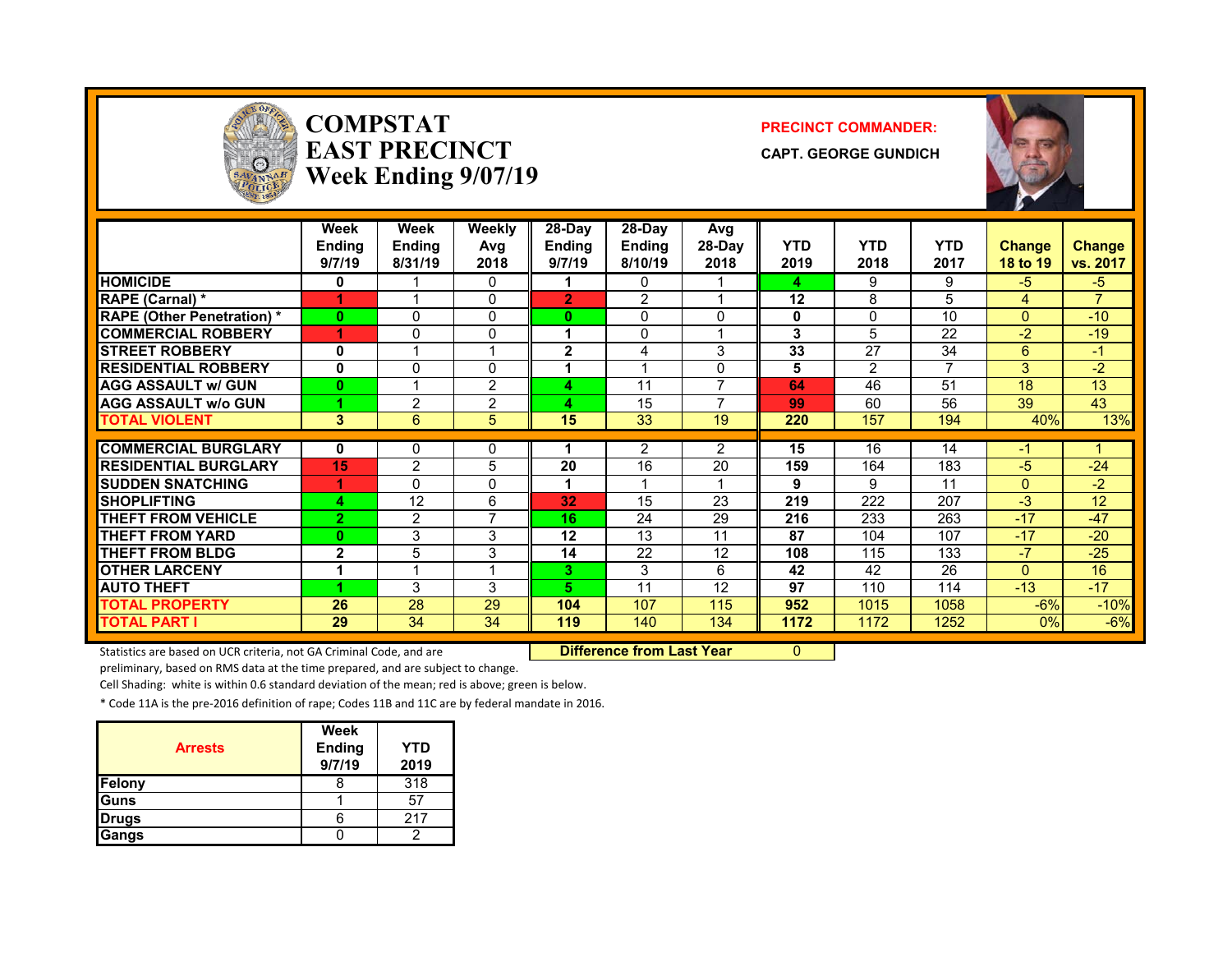### **BEAT 51 East Precinct Week Ending 9/07/19**

|                                  | <b>Last 4 Weeks</b> |               |                | 28 Days       | 28 Day         |         |                |                |                |                |                |
|----------------------------------|---------------------|---------------|----------------|---------------|----------------|---------|----------------|----------------|----------------|----------------|----------------|
|                                  | <b>Ending</b>       | <b>Ending</b> | <b>Ending</b>  | <b>Endina</b> | <b>Ending</b>  | Average | <b>YTD</b>     | <b>YTD</b>     | <b>YTD</b>     | <b>Change</b>  | <b>Change</b>  |
|                                  | 08/17/19            | 08/24/19      | 08/31/19       | 09/07/19      | 8/31/19        | 2018    | 2019           | 2018           | 2017           | 18 to 19       | vs. 2017       |
| <b>HOMICIDE</b>                  | 0                   | 0             | 0              | 0             | 0              | 0.2     | 1              | 2              | 2              | $-1$           | $-1$           |
| <b>RAPE (Carnal)</b> *           | 0                   | 0             | 0              | 0             | $\Omega$       | 0.2     | $\mathbf{1}$   | 3              | 1              | $-2$           | $\mathbf{0}$   |
| <b>RAPE (Other Penetration)*</b> | 0                   | $\Omega$      | 0              | $\Omega$      | $\Omega$       | 0.2     | 0              | $\Omega$       | $\overline{2}$ | $\mathbf{0}$   | $-2$           |
| <b>COMMERCIAL ROBBERY</b>        | 0                   | 0             | 0              | 0             | $\Omega$       | 0.1     | 0              | 1              | 1              | $-1$           | $-1$           |
| <b>STREET ROBBERY</b>            | $\mathbf 0$         | $\Omega$      | 0              | 0             | $\Omega$       | 0.5     | 10             | 6              | 8              | $\overline{4}$ | $\overline{2}$ |
| <b>RESIDENTIAL ROBBERY</b>       | 0                   | 0             | 0              | 0             | $\Omega$       | 0.0     | $\mathbf{1}$   | 0              | $\mathbf{1}$   | $\mathbf 1$    | $\Omega$       |
| <b>AGG ASSAULT w/ GUN</b>        | $\mathbf{1}$        | 0             | 0              | 0             | $\mathbf{1}$   | 1.4     | 15             | 13             | 8              | $\overline{2}$ | $\overline{7}$ |
| <b>AGG ASSAULT w/o GUN</b>       | 0                   | 0             | $\mathbf{1}$   | 0             | $\mathbf{1}$   | 1.8     | 24             | 17             | 14             | $\overline{7}$ | 10             |
| <b>TOTAL VIOLENT</b>             | $\mathbf{1}$        | $\Omega$      | $\mathbf{1}$   | $\mathbf{0}$  | $\overline{2}$ | 4.3     | 52             | 42             | 37             | 24%            | 41%            |
| <b>COMMERCIAL BURGLARY</b>       | 0                   | $\Omega$      | 0              |               | $\mathbf{0}$   | 0.3     | $\overline{2}$ | 4              | 5              | $-2$           | $-3$           |
|                                  |                     |               |                | 0             |                |         |                |                |                |                |                |
| <b>RESIDENTIAL BURGLARY</b>      | $\Omega$            | $\Omega$      | $\Omega$       | 4             | 4              | 2.0     | 30             | 15             | 25             | 15             | 5              |
| <b>SUDDEN SNATCHING</b>          | $\Omega$            | $\Omega$      | $\Omega$       | $\Omega$      | $\Omega$       | 0.4     | $\Omega$       | $\overline{4}$ | $\overline{2}$ | $-4$           | $-2$           |
| <b>SHOPLIFTING</b>               | 0                   | $\Omega$      | 4              | $\Omega$      | 4              | 2.0     | 21             | 19             | 28             | $\overline{2}$ | $-7$           |
| <b>THEFT FROM VEHICLE</b>        | 0                   | $\Omega$      | 0              | 0             | $\Omega$       | 5.2     | 18             | 40             | 19             | $-22$          | $-1$           |
| <b>THEFT FROM YARD</b>           | $\mathbf{1}$        | $\mathbf{1}$  | 0              | 0             | $\overline{2}$ | 1.2     | 12             | 13             | 18             | $-1$           | $-6$           |
| <b>THEFT FROM BLDG</b>           | $\Omega$            | $\mathbf{1}$  | $\Omega$       | $\mathbf{1}$  | $\overline{2}$ | 2.1     | 12             | 16             | 25             | $-4$           | $-13$          |
| <b>OTHER LARCENY</b>             | 0                   | $\Omega$      | $\Omega$       | 0             | $\Omega$       | 1.2     | 13             | 10             | 3              | 3              | 10             |
| <b>AUTO THEFT</b>                | 0                   | $\mathbf{1}$  | 0              | 0             | $\mathbf{1}$   | 2.4     | 23             | 21             | 17             | $\overline{2}$ | 6              |
| <b>TOTAL PROPERTY</b>            | $\mathbf{1}$        | 3             | $\overline{4}$ | 5             | 13             | 16.7    | 131            | 142            | 142            | $-8%$          | $-8%$          |
| <b>TOTAL PART I</b>              | $\overline{2}$      | 3             | 5              | 5             | 15             | 21.0    | 183            | 184            | 179            | $-1%$          | 2%             |

 **Difference from Last Year**r - <u>1</u>

Statistics are based on UCR criteria, not GA Criminal Code.

\* Rape Code 11A is the historical definition of rape (aka Legacy Rape); Rape Codes 11B and 11C are those moved from Part II to Part I in 2017.

| 8 | 318 |
|---|-----|
| 1 | 57  |
| 6 | 217 |
|   | U   |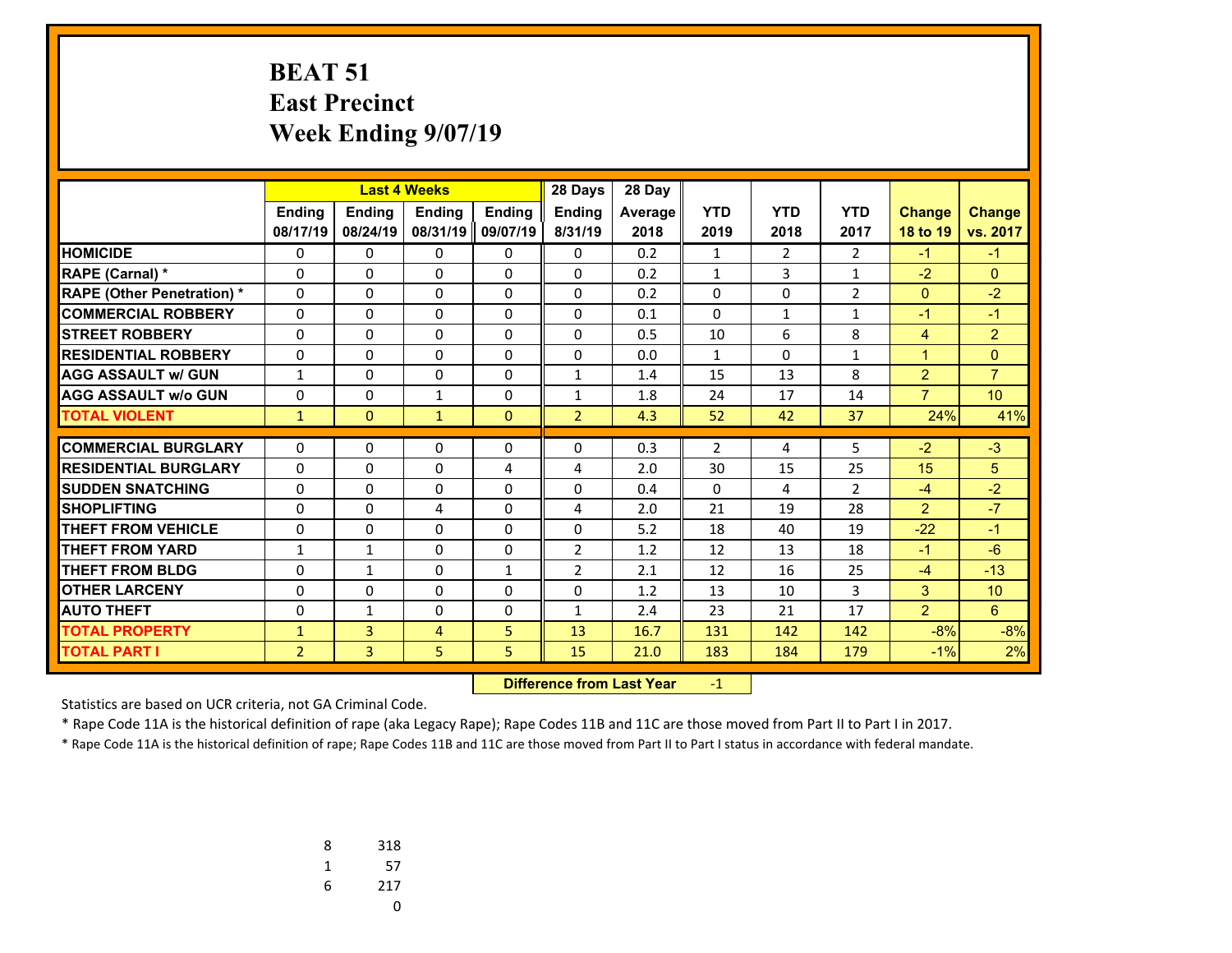### **BEAT 52 East Precinct Week Ending 9/07/19**

|                                   |                |               |                | 28 Days<br><b>Last 4 Weeks</b> |                |         |                |                |                |                |                |
|-----------------------------------|----------------|---------------|----------------|--------------------------------|----------------|---------|----------------|----------------|----------------|----------------|----------------|
|                                   | <b>Endina</b>  | <b>Endina</b> | <b>Endina</b>  | <b>Endina</b>                  | <b>Endina</b>  | Average | <b>YTD</b>     | <b>YTD</b>     | <b>YTD</b>     | <b>Change</b>  | <b>Change</b>  |
|                                   | 08/17/19       | 08/24/19      | 08/31/19       | 09/07/19                       | 8/31/19        | 2018    | 2019           | 2018           | 2017           | 18 to 19       | vs. 2017       |
| <b>HOMICIDE</b>                   | 0              | 0             | 1              | 0                              | $\mathbf{1}$   | 0.1     | $\mathbf{1}$   | 1              | 0              | $\mathbf{0}$   | $\mathbf 1$    |
| <b>RAPE (Carnal) *</b>            | 0              | 0             | $\mathbf{1}$   | 0                              | $\mathbf{1}$   | 0.2     | 4              | $\overline{2}$ | $\mathbf{1}$   | $\overline{2}$ | 3              |
| <b>RAPE (Other Penetration) *</b> | $\Omega$       | 0             | 0              | $\Omega$                       | $\Omega$       | 0.0     | $\Omega$       | $\Omega$       | $\overline{2}$ | $\overline{0}$ | $-2$           |
| <b>COMMERCIAL ROBBERY</b>         | 0              | 0             | 0              | 0                              | 0              | 0.1     | $\mathbf{1}$   | $\mathbf{1}$   | $\Omega$       | $\mathbf{0}$   | $\mathbf{1}$   |
| <b>STREET ROBBERY</b>             | 0              | $\Omega$      | 0              | 0                              | $\Omega$       | 0.5     | $\overline{7}$ | 4              | 9              | 3              | $-2$           |
| <b>RESIDENTIAL ROBBERY</b>        | 0              | 0             | 0              | 0                              | 0              | 0.0     | $\overline{2}$ | $\Omega$       | 3              | $\overline{2}$ | $-1$           |
| <b>AGG ASSAULT w/ GUN</b>         | 1              | 0             | 0              | 0                              | 1              | 1.1     | 12             | $\overline{7}$ | 6              | 5              | 6              |
| <b>AGG ASSAULT w/o GUN</b>        | 0              | 0             | $\mathbf{1}$   | $\mathbf{1}$                   | $\overline{2}$ | 1.2     | 16             | 12             | 13             | 4              | 3              |
| <b>TOTAL VIOLENT</b>              | $\mathbf{1}$   | $\mathbf{0}$  | $\overline{3}$ | $\mathbf{1}$                   | 5              | 3.1     | 43             | 27             | 34             | 59%            | 26%            |
| <b>COMMERCIAL BURGLARY</b>        | $\Omega$       | 0             |                |                                | $\Omega$       | 0.3     | 0              | 2              | $\mathbf{1}$   | $-2$           | $-1$           |
| <b>RESIDENTIAL BURGLARY</b>       |                |               | 0              | 0                              |                |         |                |                |                |                |                |
|                                   | $\Omega$       | 0             | $\mathbf{1}$   | 3                              | 4              | 4.2     | 41             | 38             | 23             | 3              | 18             |
| <b>SUDDEN SNATCHING</b>           | $\Omega$       | 0             | 0              | $\Omega$                       | $\Omega$       | 0.2     | $\overline{2}$ | $\mathbf{1}$   | 3              | $\mathbf{1}$   | $-1$           |
| <b>SHOPLIFTING</b>                | 1              | 0             | 0              | 0                              | $\mathbf{1}$   | 0.2     | 5              | $\overline{2}$ | 3              | 3              | $\overline{2}$ |
| <b>THEFT FROM VEHICLE</b>         | 0              | $\Omega$      | $\mathbf{1}$   | 0                              | $\mathbf{1}$   | 4.6     | 40             | 33             | 68             | $\overline{7}$ | $-28$          |
| <b>THEFT FROM YARD</b>            | 0              | $\mathbf{1}$  | 0              | $\Omega$                       | $\mathbf{1}$   | 1.3     | 24             | 14             | 17             | 10             | $\overline{7}$ |
| THEFT FROM BLDG                   | 1              | 0             | 0              | 0                              | 1              | 1.5     | 27             | 16             | 12             | 11             | 15             |
| <b>OTHER LARCENY</b>              | 0              | 0             | 0              | $\mathbf{1}$                   | $\mathbf{1}$   | 0.8     | 6              | 8              | 5              | $-2$           | $\mathbf{1}$   |
| <b>AUTO THEFT</b>                 | 0              | 0             | $\overline{2}$ | 0                              | $\overline{2}$ | 2.1     | 21             | 20             | 18             | $\mathbf{1}$   | 3              |
| <b>TOTAL PROPERTY</b>             | $\overline{2}$ | $\mathbf{1}$  | $\overline{4}$ | 4                              | 11             | 15.3    | 166            | 134            | 150            | 24%            | 11%            |
| <b>TOTAL PART I</b>               | 3              | $\mathbf{1}$  | $\overline{7}$ | 5                              | 16             | 18.3    | 209            | 161            | 184            | 30%            | 14%            |

 **Difference from Last Year**r 48

Statistics are based on UCR criteria, not GA Criminal Code.

\* Rape Code 11A is the historical definition of rape (aka Legacy Rape); Rape Codes 11B and 11C are those moved from Part II to Part I in 2017.

| 8 | 318 |
|---|-----|
| 1 | 57  |
| 6 | 217 |
|   | U   |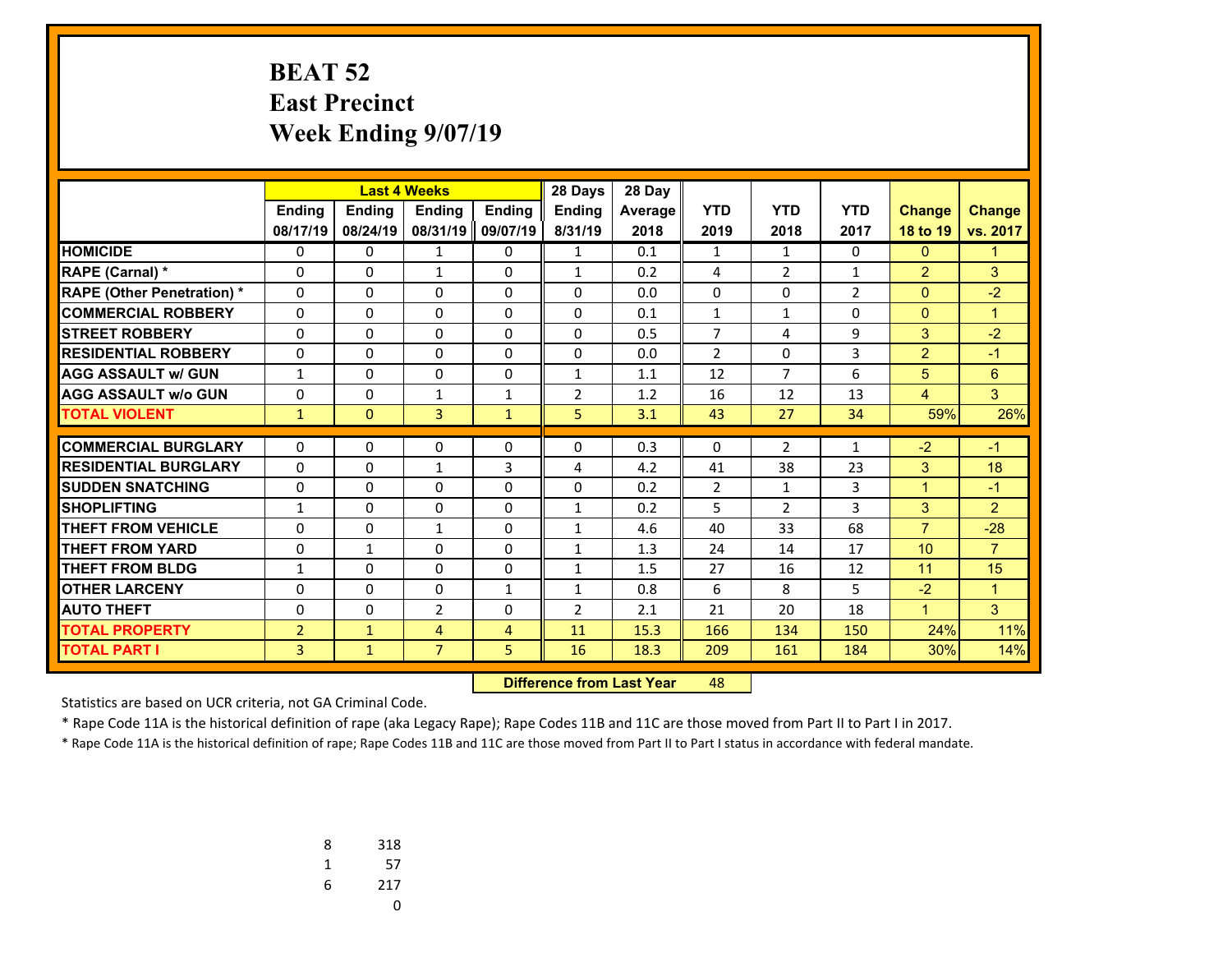# **BEAT 53 East Precinct Week Ending 9/07/19**

|                                   |                | <b>Last 4 Weeks</b> |                |                | 28 Days        | 28 Day  |                |                |                |                |                |
|-----------------------------------|----------------|---------------------|----------------|----------------|----------------|---------|----------------|----------------|----------------|----------------|----------------|
|                                   | Ending         | Ending              | Ending         | <b>Ending</b>  | <b>Ending</b>  | Average | <b>YTD</b>     | <b>YTD</b>     | <b>YTD</b>     | <b>Change</b>  | <b>Change</b>  |
|                                   | 08/17/19       | 08/24/19            | 08/31/19       | 09/07/19       | 8/31/19        | 2018    | 2019           | 2018           | 2017           | 18 to 19       | vs. 2017       |
| <b>HOMICIDE</b>                   | 0              | 0                   | 0              | 0              | $\Omega$       | 0.1     | 0              | 0              | 4              | $\Omega$       | $-4$           |
| <b>RAPE (Carnal) *</b>            | $\Omega$       | $\Omega$            | $\Omega$       | $\Omega$       | $\Omega$       | 0.2     | $\Omega$       | $\overline{2}$ | 1              | $-2$           | $-1$           |
| <b>RAPE (Other Penetration) *</b> | $\Omega$       | $\Omega$            | $\Omega$       | $\Omega$       | $\Omega$       | 0.0     | $\Omega$       | $\Omega$       | 3              | $\mathbf{0}$   | $-3$           |
| <b>COMMERCIAL ROBBERY</b>         | $\Omega$       | 0                   | $\Omega$       | $\Omega$       | $\Omega$       | 0.0     | $\Omega$       | $\Omega$       | $\mathbf{1}$   | $\mathbf{0}$   | $-1$           |
| <b>STREET ROBBERY</b>             | 0              | $\mathbf{1}$        | 0              | 0              | $\mathbf{1}$   | 0.5     | $\overline{7}$ | 4              | 3              | 3              | $\overline{4}$ |
| <b>RESIDENTIAL ROBBERY</b>        | $\Omega$       | 0                   | $\Omega$       | $\Omega$       | $\Omega$       | 0.1     | $\Omega$       | $\Omega$       | $\overline{2}$ | $\mathbf{0}$   | $-2$           |
| <b>AGG ASSAULT w/ GUN</b>         | 1              | 0                   | 1              | 0              | 2              | 1.7     | 11             | 11             | 17             | $\overline{0}$ | $-6$           |
| <b>AGG ASSAULT w/o GUN</b>        | 0              | $\Omega$            | $\Omega$       | $\Omega$       | $\Omega$       | 1.2     | 23             | 10             | 13             | 13             | 10             |
| <b>TOTAL VIOLENT</b>              | $\mathbf{1}$   | $\mathbf{1}$        | $\mathbf{1}$   | $\Omega$       | $\overline{3}$ | 3.6     | 41             | 27             | 44             | 52%            | $-7%$          |
| <b>COMMERCIAL BURGLARY</b>        |                |                     |                |                |                |         |                |                |                |                |                |
|                                   | 0              | 0                   | $\Omega$       | 0              | 0              | 0.3     | $\overline{2}$ | 3              | $\mathbf{1}$   | $-1$           | $\mathbf{1}$   |
| <b>RESIDENTIAL BURGLARY</b>       | $\Omega$       | 0                   | 0              | $\mathbf{1}$   | $\mathbf{1}$   | 4.1     | 32             | 31             | 21             | $\mathbf{1}$   | 11             |
| <b>SUDDEN SNATCHING</b>           | $\Omega$       | 0                   | $\Omega$       | $\mathbf{1}$   | $\mathbf{1}$   | 0.3     | $\overline{2}$ | $\mathbf{1}$   | $\overline{2}$ | $\mathbf{1}$   | $\mathbf{0}$   |
| <b>SHOPLIFTING</b>                | $\Omega$       | $\Omega$            | $\overline{2}$ | $\Omega$       | $\overline{2}$ | 0.9     | 4              | 10             | $\Omega$       | $-6$           | $\overline{4}$ |
| <b>THEFT FROM VEHICLE</b>         | 3              | $\mathbf{1}$        | $\mathbf{1}$   | $\Omega$       | 5              | 4.8     | 36             | 46             | 57             | $-10$          | $-21$          |
| <b>THEFT FROM YARD</b>            | 3              | $\mathbf{1}$        | 0              | 0              | 4              | 2.5     | 9              | 22             | 20             | $-13$          | $-11$          |
| <b>THEFT FROM BLDG</b>            | $\mathbf{1}$   | $\mathbf{1}$        | $\mathbf{1}$   | $\mathbf{1}$   | 4              | 2.6     | 26             | 28             | 44             | $-2$           | $-18$          |
| <b>OTHER LARCENY</b>              | 0              | 0                   | 1              | 0              | $\mathbf{1}$   | 1.4     | 11             | 9              | 3              | $\overline{2}$ | 8              |
| <b>AUTO THEFT</b>                 | 0              | $\Omega$            | $\mathbf{1}$   | $\mathbf{1}$   | $\overline{2}$ | 2.4     | 15             | 19             | 17             | $-4$           | $-2$           |
| <b>TOTAL PROPERTY</b>             | $\overline{7}$ | $\overline{3}$      | 6              | $\overline{4}$ | 20             | 19.3    | 137            | 169            | 165            | $-19%$         | $-17%$         |
| <b>TOTAL PART I</b>               | 8              | 4                   | $\overline{7}$ | 4              | 23             | 22.9    | 178            | 196            | 209            | $-9%$          | $-15%$         |

 **Difference from Last Year**r -18

Statistics are based on UCR criteria, not GA Criminal Code.

\* Rape Code 11A is the historical definition of rape (aka Legacy Rape); Rape Codes 11B and 11C are those moved from Part II to Part I in 2017.

| 8 | 318 |
|---|-----|
| 1 | 57  |
| 6 | 217 |
|   | U   |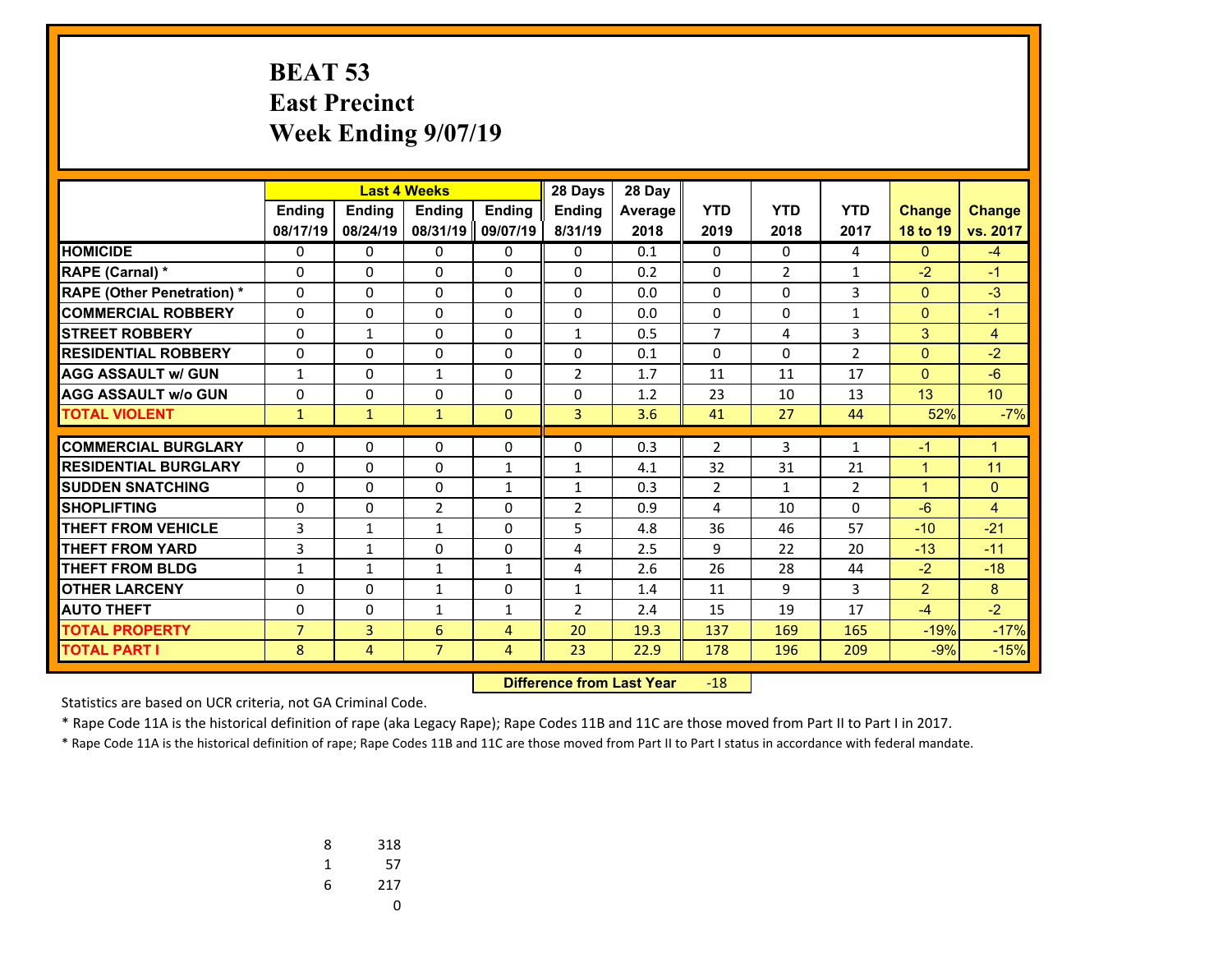### **BEAT 54 East Precinct Week Ending 9/07/19**

|                                   |                |               | <b>Last 4 Weeks</b><br>28 Days |                |                | 28 Day  |                |                |                |                |                |
|-----------------------------------|----------------|---------------|--------------------------------|----------------|----------------|---------|----------------|----------------|----------------|----------------|----------------|
|                                   | <b>Endina</b>  | <b>Ending</b> | <b>Endina</b>                  | <b>Endina</b>  | <b>Endina</b>  | Average | <b>YTD</b>     | <b>YTD</b>     | <b>YTD</b>     | <b>Change</b>  | <b>Change</b>  |
|                                   | 08/17/19       | 08/24/19      | 08/31/19                       | 09/07/19       | 8/31/19        | 2018    | 2019           | 2018           | 2017           | 18 to 19       | vs. 2017       |
| <b>HOMICIDE</b>                   | 0              | 0             | 0                              | 0              | 0              | 0.4     | 0              | 4              | 3              | $-4$           | $-3$           |
| <b>RAPE (Carnal) *</b>            | 0              | 0             | 0                              | $\mathbf{1}$   | 1              | 0.1     | 3              | $\Omega$       | $\Omega$       | 3              | 3              |
| <b>RAPE (Other Penetration) *</b> | 0              | $\Omega$      | $\Omega$                       | 0              | $\Omega$       | 0.1     | 0              | $\Omega$       | $\Omega$       | $\overline{0}$ | $\Omega$       |
| <b>COMMERCIAL ROBBERY</b>         | 0              | 0             | $\Omega$                       | $\mathbf{1}$   | $\mathbf{1}$   | 0.3     | $\overline{2}$ | 3              | 11             | $-1$           | $-9$           |
| <b>STREET ROBBERY</b>             | 0              | $\Omega$      | $\Omega$                       | 0              | $\Omega$       | 1.0     | 5              | 6              | 11             | $-1$           | $-6$           |
| <b>RESIDENTIAL ROBBERY</b>        | 0              | $\mathbf{1}$  | $\Omega$                       | $\Omega$       | $\mathbf{1}$   | 0.2     | $\mathbf{1}$   | $\overline{2}$ | $\Omega$       | $-1$           | $\overline{1}$ |
| <b>AGG ASSAULT w/ GUN</b>         | 0              | 0             | 0                              | 0              | $\Omega$       | 1.3     | 16             | 8              | 13             | 8              | 3              |
| <b>AGG ASSAULT w/o GUN</b>        | 0              | 0             | $\Omega$                       | $\Omega$       | $\Omega$       | 1.3     | 17             | 12             | 10             | 5              | $\overline{7}$ |
| <b>TOTAL VIOLENT</b>              | $\mathbf{0}$   | $\mathbf{1}$  | $\Omega$                       | $\overline{2}$ | $\overline{3}$ | 4.6     | 44             | 35             | 48             | 26%            | $-8%$          |
|                                   |                |               |                                |                |                |         |                |                |                |                |                |
| <b>COMMERCIAL BURGLARY</b>        | 0              | 0             | 0                              | 0              | 0              | 0.2     | 3              | $\overline{2}$ | 5              | 1              | $-2$           |
| <b>RESIDENTIAL BURGLARY</b>       | 0              | $\mathbf{1}$  | $\mathbf{1}$                   | $\overline{2}$ | 4              | 4.8     | 28             | 42             | 44             | $-14$          | $-16$          |
| <b>SUDDEN SNATCHING</b>           | $\Omega$       | 0             | $\Omega$                       | $\Omega$       | $\Omega$       | 0.0     | 3              | $\Omega$       | $\Omega$       | 3              | 3              |
| <b>SHOPLIFTING</b>                | $\overline{2}$ | 4             | $\overline{2}$                 | $\Omega$       | 8              | 4.8     | 29             | 51             | 32             | $-22$          | $-3$           |
| <b>THEFT FROM VEHICLE</b>         | 0              | 5             | 0                              | 0              | 5              | 5.5     | 62             | 41             | 48             | 21             | 14             |
| <b>THEFT FROM YARD</b>            | $\Omega$       | $\mathbf{1}$  | 1                              | $\Omega$       | $\overline{2}$ | 3.0     | 19             | 24             | 20             | $-5$           | $-1$           |
| <b>THEFT FROM BLDG</b>            | 1              | 0             | 3                              | 0              | 4              | 2.5     | 15             | 23             | 28             | $-8$           | $-13$          |
| <b>OTHER LARCENY</b>              | $\Omega$       | 0             | $\Omega$                       | $\Omega$       | $\Omega$       | 1.3     | 4              | 9              | $\overline{2}$ | $-5$           | 2              |
| <b>AUTO THEFT</b>                 | 0              | $\Omega$      | 0                              | 0              | $\Omega$       | 2.3     | 22             | 24             | 29             | $-2$           | $-7$           |
| <b>TOTAL PROPERTY</b>             | 3              | 11            | $\overline{7}$                 | $\overline{2}$ | 23             | 24.3    | 185            | 216            | 208            | $-14%$         | $-11%$         |
| <b>TOTAL PART I</b>               | 3              | 12            | $\overline{7}$                 | 4              | 26             | 28.9    | 229            | 251            | 256            | $-9%$          | $-11%$         |

 **Difference from Last Year**‐22

Statistics are based on UCR criteria, not GA Criminal Code.

\* Rape Code 11A is the historical definition of rape (aka Legacy Rape); Rape Codes 11B and 11C are those moved from Part II to Part I in 2017.

| 8 | 318 |
|---|-----|
| 1 | 57  |
| 6 | 217 |
|   | U   |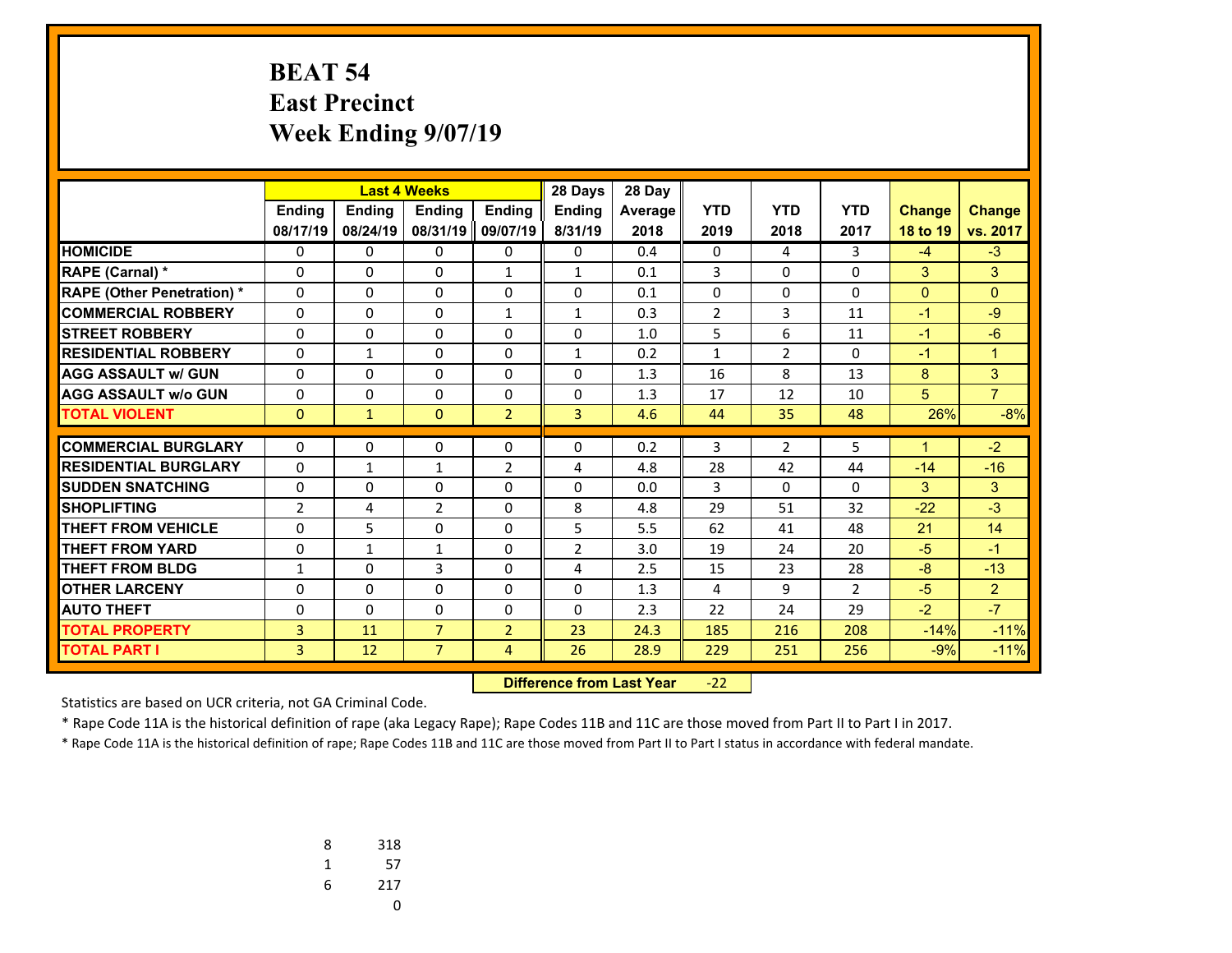### **BEAT 55 East Precinct Week Ending 9/07/19**

|                                   |                |                |               | <b>Last 4 Weeks</b><br>28 Days |                |         |                |                |                |                |                |
|-----------------------------------|----------------|----------------|---------------|--------------------------------|----------------|---------|----------------|----------------|----------------|----------------|----------------|
|                                   | <b>Endina</b>  | <b>Endina</b>  | <b>Endina</b> | <b>Endina</b>                  | <b>Endina</b>  | Average | <b>YTD</b>     | <b>YTD</b>     | <b>YTD</b>     | <b>Change</b>  | <b>Change</b>  |
|                                   | 08/17/19       | 08/24/19       | 08/31/19      | 09/07/19                       | 8/31/19        | 2018    | 2019           | 2018           | 2017           | 18 to 19       | vs. 2017       |
| <b>HOMICIDE</b>                   | 0              | 0              | 0             | 0                              | 0              | 0.1     | 0              | $\mathbf{1}$   | $\Omega$       | $-1$           | $\mathbf{0}$   |
| <b>RAPE (Carnal) *</b>            | 0              | 0              | 0             | 0                              | 0              | 0.0     | 3              | $\Omega$       | $\Omega$       | 3              | 3              |
| <b>RAPE (Other Penetration) *</b> | $\Omega$       | 0              | $\Omega$      | $\Omega$                       | $\Omega$       | 0.0     | $\Omega$       | $\Omega$       | $\Omega$       | $\overline{0}$ | $\Omega$       |
| <b>COMMERCIAL ROBBERY</b>         | 0              | 0              | $\Omega$      | 0                              | $\Omega$       | 0.1     | 0              | $\Omega$       | 9              | $\mathbf{0}$   | $-9$           |
| <b>STREET ROBBERY</b>             | $\Omega$       | 0              | $\Omega$      | $\Omega$                       | $\Omega$       | 0.3     | 3              | 4              | $\mathbf{1}$   | $-1$           | $\overline{2}$ |
| <b>RESIDENTIAL ROBBERY</b>        | 0              | $\Omega$       | 0             | 0                              | $\Omega$       | 0.1     | $\mathbf{1}$   | $\Omega$       | $\mathbf{1}$   | $\mathbf{1}$   | $\Omega$       |
| <b>AGG ASSAULT w/ GUN</b>         | $\Omega$       | $\Omega$       | 0             | $\Omega$                       | $\Omega$       | 0.9     | $\overline{7}$ | 5              | 5              | $\overline{2}$ | $\overline{2}$ |
| <b>AGG ASSAULT w/o GUN</b>        | 0              | 0              | 0             | 0                              | 0              | 0.4     | 8              | 3              | $\overline{2}$ | 5              | 6              |
| <b>TOTAL VIOLENT</b>              | $\mathbf{0}$   | $\Omega$       | $\Omega$      | $\Omega$                       | $\Omega$       | 1.8     | 22             | 13             | 18             | 69%            | 22%            |
| <b>COMMERCIAL BURGLARY</b>        | $\Omega$       |                |               |                                | 1              | 0.3     |                | 3              |                |                | 5              |
|                                   |                | $\mathbf{1}$   | 0             | 0                              |                |         | 6              |                | $\mathbf{1}$   | 3              |                |
| <b>RESIDENTIAL BURGLARY</b>       | $\overline{2}$ | 0              | $\Omega$      | 3                              | 5              | 1.6     | 17             | 14             | 39             | 3              | $-22$          |
| <b>SUDDEN SNATCHING</b>           | $\Omega$       | 0              | $\Omega$      | $\Omega$                       | $\Omega$       | 0.2     | $\mathbf{1}$   | $\mathbf{1}$   | 3              | $\mathbf{0}$   | $-2$           |
| <b>SHOPLIFTING</b>                | 3              | 4              | 4             | 4                              | 15             | 15.0    | 153            | 136            | 140            | 17             | 13             |
| <b>THEFT FROM VEHICLE</b>         | $\mathbf{1}$   | $\overline{2}$ | $\Omega$      | $\overline{2}$                 | 5              | 4.3     | 32             | 35             | 33             | $-3$           | $-1$           |
| <b>THEFT FROM YARD</b>            | 1              | 0              | $\Omega$      | $\Omega$                       | $\mathbf{1}$   | 1.7     | 13             | 19             | 15             | $-6$           | $-2$           |
| <b>THEFT FROM BLDG</b>            | 0              | $\mathbf{1}$   | 1             | 0                              | $\overline{2}$ | 1.4     | 13             | 15             | 9              | $-2$           | 4              |
| <b>OTHER LARCENY</b>              | $\Omega$       | $\mathbf{1}$   | $\Omega$      | $\Omega$                       | $\mathbf{1}$   | 0.7     | 3              | $\overline{2}$ | 6              | $\mathbf{1}$   | $-3$           |
| <b>AUTO THEFT</b>                 | 0              | $\Omega$       | $\Omega$      | $\Omega$                       | $\Omega$       | 1.5     | $\overline{7}$ | 12             | 11             | $-5$           | $-4$           |
| <b>TOTAL PROPERTY</b>             | $\overline{7}$ | 9              | 5             | 9                              | 30             | 26.7    | 245            | 237            | 257            | 3%             | $-5%$          |
| <b>TOTAL PART I</b>               | $\overline{7}$ | 9              | 5             | 9                              | 30             | 28.5    | 267            | 250            | 275            | 7%             | $-3%$          |

 **Difference from Last Year**r 17

Statistics are based on UCR criteria, not GA Criminal Code.

\* Rape Code 11A is the historical definition of rape (aka Legacy Rape); Rape Codes 11B and 11C are those moved from Part II to Part I in 2017.

| 8 | 318 |
|---|-----|
| 1 | 57  |
| 6 | 217 |
|   | U   |